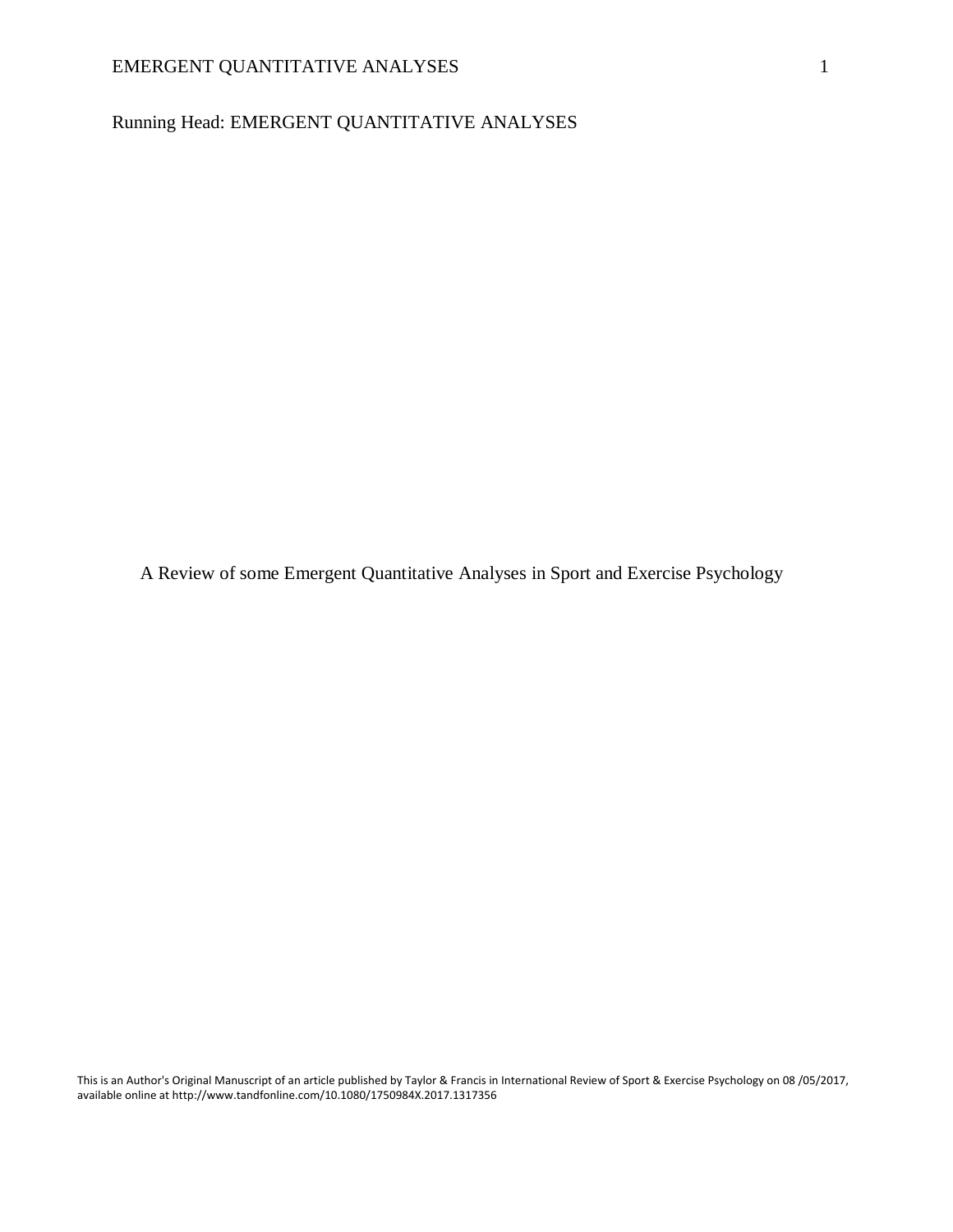#### 1 Abstract

 The purpose of this manuscript is to provide a review of some key quantitative methods that are relevant to contemporary quantitative research in sport and exercise psychology. To achieve this purpose we provide a critical review of four quantitative methods that we believe are emergent in the sport and exercise psychology literature. The first quantitative method reviewed is sample size determination and power estimation in structural equation modelling (e.g., Satorra & Saris, 1985). The second quantitative method reviewed is exploratory structural equation modelling (Asparouhov & Muthén, 2009). The third quantitative method reviewed is mixture modelling (e.g., McLachlan & Peel, 2000). The final quantitative method reviewed is Bayesian structural equation modelling (e.g., Muthén, & Asparouhov, 2012). We begin each review with an overview of the methodology, followed by a summary of one or more related applications in sport and exercise psychology research, and conclude with some ideas for possible future applications in sport and exercise psychology. *Keywords:* exploratory structural equation modelling, mixture modelling, Bayesian

estimation, sample size determination, power estimation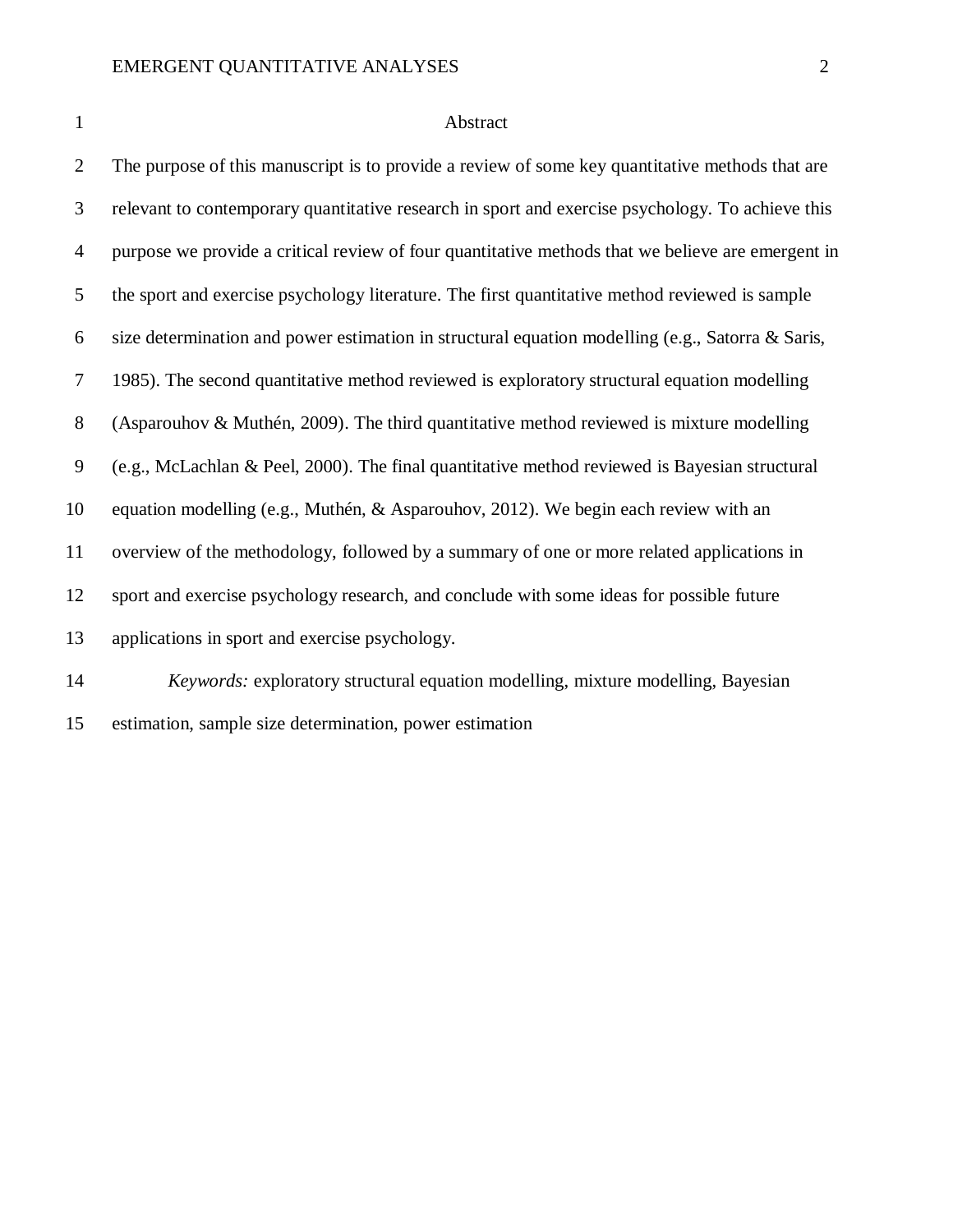A Review of some Emergent Quantitative Analyses in Sport and Exercise Psychology

 The domain of quantitative methods is constantly evolving and expanding. This means that there is tremendous pressure on researchers to stay current, both in terms of best practices and improvements in more traditional methods as well as increasingly complex new methods (Hancock, 2016, Description section, para 3).

 One of the many and constant challenges academics face is to stay up to date with recent developments in statistical analyses that have implications for measurement and theory in their field. Researchers in sport and exercise psychology (SEP) are not spared of this challenge. Over the last 20 years or so, there has been a considerable expansion in the number of statistical techniques and software available to address questions of substantive and applied importance for the field of SEP. In our anecdotal experience, academics in this field (and most probably in other fields) tend to adopt one of the following three responses to this challenge. Some academics choose (for various reasons) not to keep up with the latest statistical developments and seek collaborators who have statistical expertise to apply these new methods. Other academics (probably the majority) try to keep up with developments in some analytical techniques due to a particular interest (e.g., in scale development). A third group of SEP researchers develop primarily a methodological expertise and reputation by being at the forefront of applying to their field numerous statistical innovations from applied statistics and psychology.

 Although the merits of each profile can be debated, this discussion is not of interest for this paper. Instead, in this paper we aim to present in a succinct fashion some recent developments in quantitative analysis by targeting those academics in the first and second profile. We hope that our introduction to a selection of emerging quantitative analyses and a brief overview of their current applications in the SEP literature will trigger the curiosity and intrinsic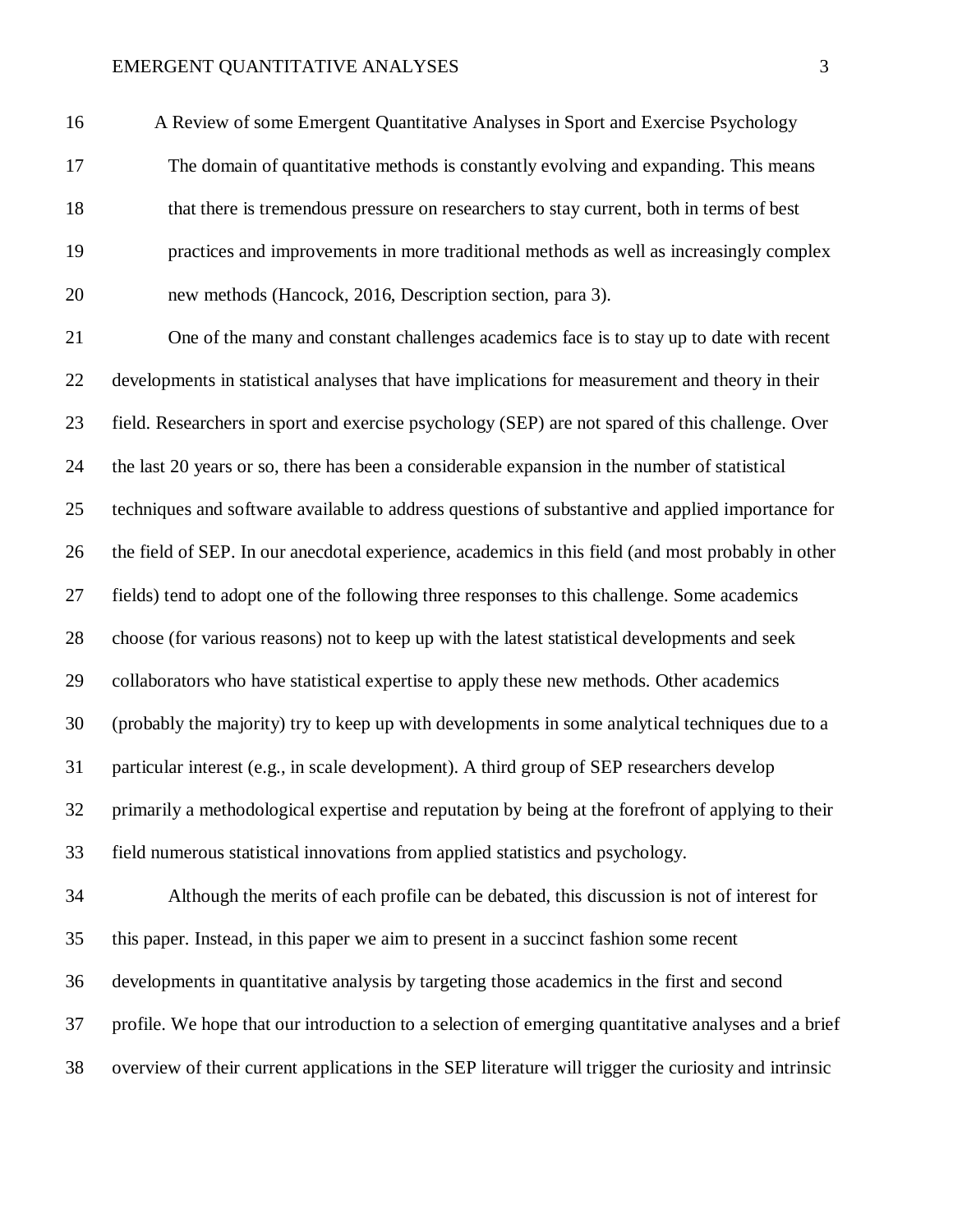interest of a greater pool of researchers to learn more about and apply these methods. Resources exist (see citations in the following sections) which provide detailed treatments of these topics, supplemented by software code. Notably, a recent book by Ntoumanis and Myers (2016) demonstrates the applications of these methods in sport and exercise science research. A review of problematic and emergent quantitative and qualitative methods by Biddle, Markland, Gilbourne, Chatzisarantis, and Sparks (2001) was seminal and highly cited in the SEP field. However, there have been many advances in quantitative methodology since that paper. During the last 10-15 years, journal article contributions in the SEP field have focused on a detailed treatment of one particular statistical technique (e.g., Myers, Martin, Ntoumanis, Celimli, & Bartholomew, 2014, presented exploratory bi-factor analysis; Fitzpatrick, Gareau, Lafontaine, & Gaudreau, 2016, discussed dyadic data analysis using the Actor-Partner Interdependence Model). In this paper we aim to provide a concise update (as far as quantitative analyses are concerned) to Biddle and colleagues seminal paper by presenting four emergent analyses, namely 1) sample size determination and power estimation in structural equation modelling, 2) exploratory structural equation modelling, 3) mixture modelling, and 4) Bayesian structural equation modelling. We begin each section with an overview of the methodology, followed by a brief overview highlighting one or more key applications within SEP, and conclude with some suggestions for future applications. The section on sample size determination deviates from the other sections in that it presents a brief demonstration of the technique. This approach was undertaken in response to Schweizer and Furley (2016) who urged researchers in the sport and exercise field to do better with regard to sample size

determination/power.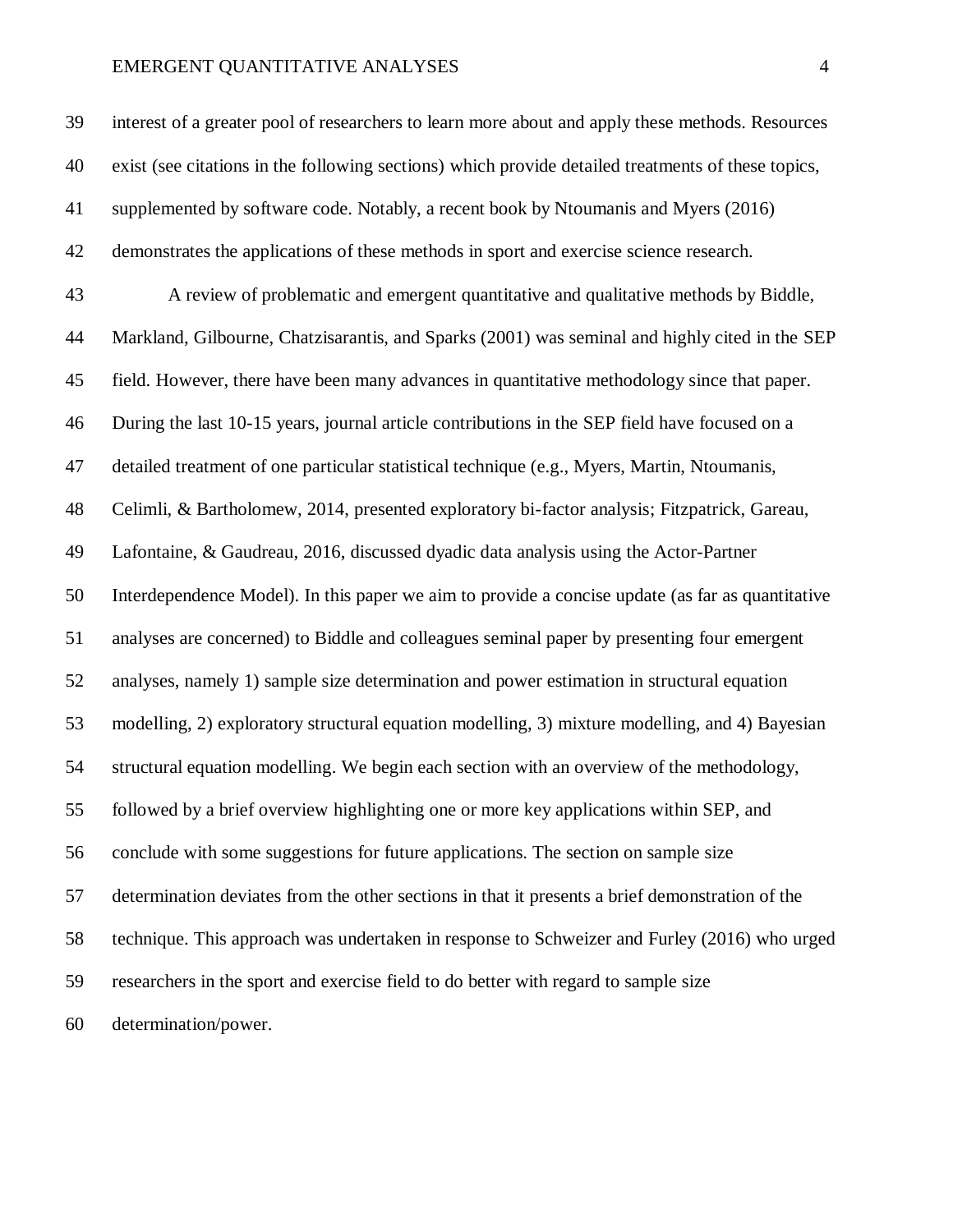Papers utilising these four techniques in SEP research have emerged over the last five years or so, but their applications remain relatively sparse. We chose these four quantitative analyses for a variety of reasons, such as having a pragmatic length review as an end-product for a journal article, and because these methods can provide answers to many questions from a broad spectrum of research within SEP. This focus is not to imply that other emerging statistical techniques not covered in this review are 'inferior' in any way. Further, our review of each type of analyses is not meant to be exhaustive as our purpose was simply to highlight one or more key SEP examples for readers.

## **Sample Size Determination and Power Estimation in Structural Equation Modelling**

 Published applications of structural equation modelling (SEM) have been relatively common in original research within SEP for some time (e.g., Biddle, Markland, Gilbourne, Chatzisarantis, & Sparkes, 2001). Rarely, however, do published applications of SEM in SEP report a power analysis (Myers, Celimli, Martin, & Hancock, 2016). Providing results from a power analysis for an application of SEM is important because doing so '…may improve the methodological approach within a particular study and, perhaps more importantly, may positively influence the quality of related studies in the future…' (Myers, Celimli, Martin, & Hancock, 2016, p. 281). The purpose of this section, therefore, is to review some key approaches to power analysis in SEM that are relevant to, but have yet to become commonly implemented in, contemporary quantitative original research in SEP. To achieve this purpose we provide a brief review of two types of power analysis (i.e., sample size determination; power estimation) for two different purposes (i.e., regarding model-data fit; regarding focal parameters) as implemented in a variety of available tools (e.g., tables; online utilities; software). Before providing this review, however, a few *key terms* are defined.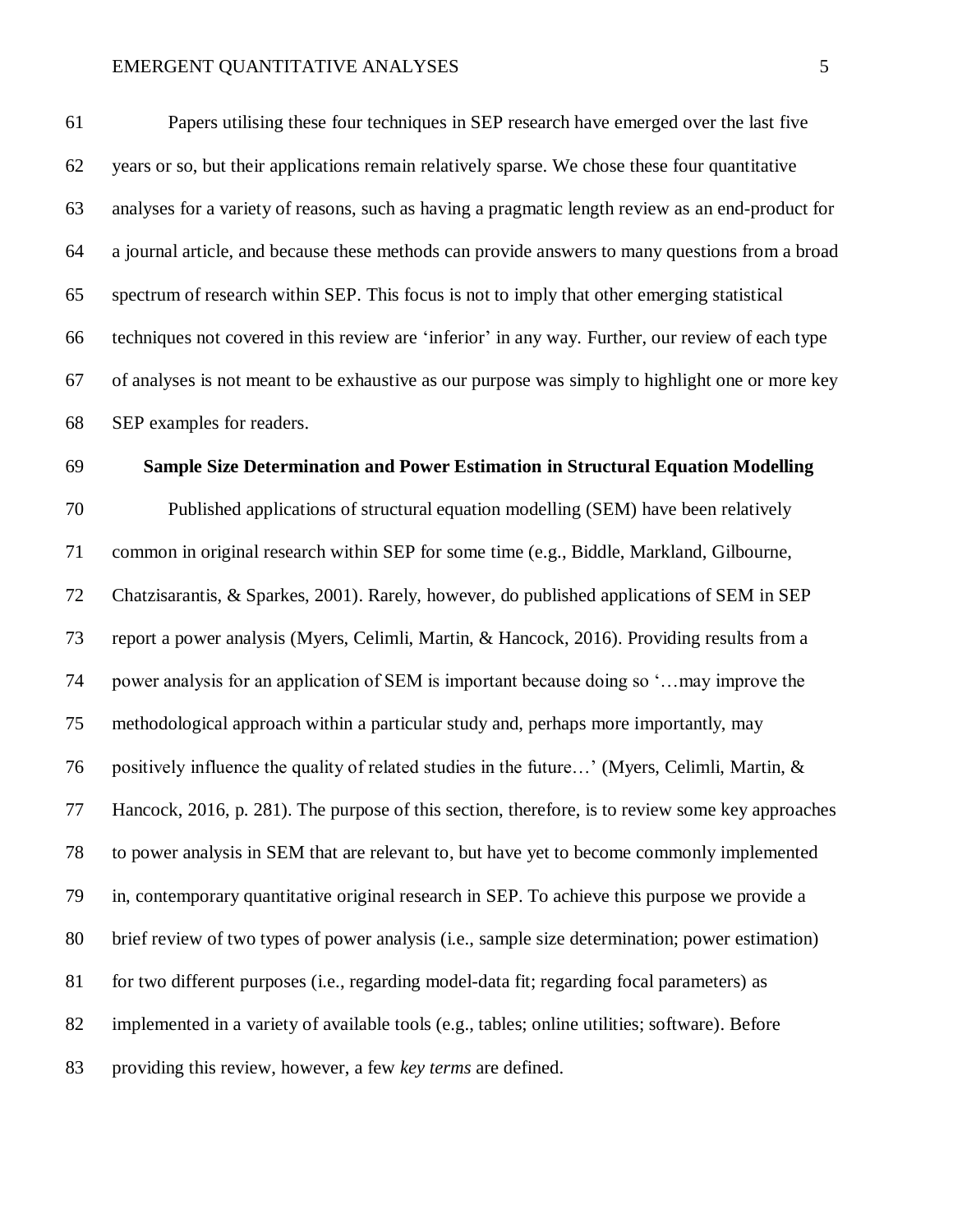Zhu, 2012), 'NHST is still the engine of statistical inference in most health and exercise sciences' (Buchanan & Lohse, 2016, p. 131). However, effect size (i.e., the magnitude of an effect) has been (e.g., Thomas, Salazar, & Landers, 1991) and is (e.g., Kelley & Preacher, 2012)

at least as important a consideration as is statistical significance.

 A type of power analysis that occurs prior to data collection (i.e., power is fixed and an estimate of sample size is desired) is referred to in the current manuscript as *sample size determination.* Sample size determination can perhaps be most beneficial at the planning stage of a study when resources related to data collection are being requested and/or allocated. Unsurprisingly, sample size determination has long been advocated for in both psychology (e.g., Cohen, 1994) and exercise science (e.g., Zhu, 2012). Given the substantial frequency of underpowered studies in SEP observed by Schweizer and Furley (2016), these authors cautioned, '…that researchers should take the issues of sample sizes seriously…' and suggested that '…researchers should calculate adequate sample sizes a priori based on to-be expected effects…' (p. 121).

 A type of power analysis that occurs after data have been collected (i.e., sample size is fixed and an estimate of power is desired) is referred to in the current manuscript as *power estimation*. Power estimation can perhaps be most beneficial for providing an empirical context within which a statistically non-significant result was observed and/or providing updated power estimates (based on the newly collected data) that can be integrated into the planning of future research. Unsurprisingly, power estimation has long been regarded as an important consideration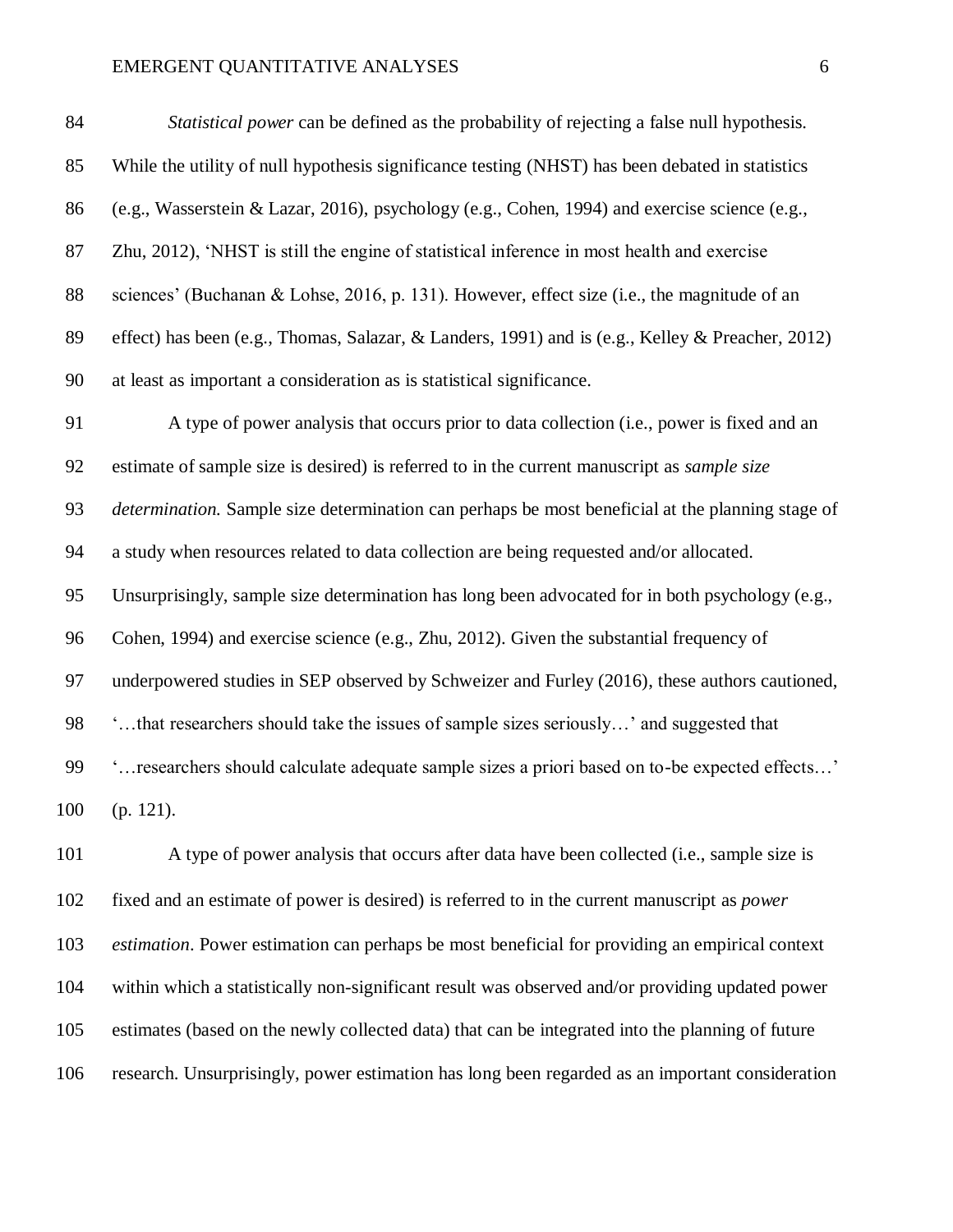when interpreting related results of a statistical test of interest in both psychology (e.g., Cohen, 1994) and exercise science (e.g., Zhu, 2012). Schweizer and Furley (2016), however, analysed manuscripts published from 2009-2013 in four prominent journals in SEP and concluded that 'A substantial proportion of published studies does not have sufficient power to detect effect sizes for psychological research' (p. 114). Findings from Schweizer and Furley (2016) fit within a crisis of confidence in the broader psychological quantitative literature (e.g., Hoekstra, Morey, Rouder, & Wagenmakers, 2014).

 From this point forward the expression *power analysis* is used when referring to both sample size determination and power estimation simultaneously. Power analysis in SEM relies on three core statistical concepts – null and alternative hypotheses, test statistics to assess null hypotheses, and central and non-central distributions – which for spatial reasons are not reviewed in this manuscript. Readers are referred to Hancock and French (2013) for a thorough treatment of each of these core topics.

 Perhaps surprisingly given the findings of Schweizer and Furley (2016), a methodological literature on power analysis in SEM for two different purposes has been available for the past few decades (e.g., MacCallum, Browne, & Sugawara, 1996; Satorra & Saris, 1985). The first purpose focuses on the entire model, which we refer to as *power analysis regarding model-data fit*. The second purpose focuses on one or more specific parameters within an entire model, which we refer to as *power analysis regarding focal parameters*. Both types of power analysis (i.e., sample size determination; power estimation) can be used for both purposes of a power analysis (i.e., regarding model-data fit; regarding focal parameters) and often with a variety of available tools (e.g., tables; online utilities; software). Because there is recent evidence that the field of SEP does not, on average, report power analyses in SEM in published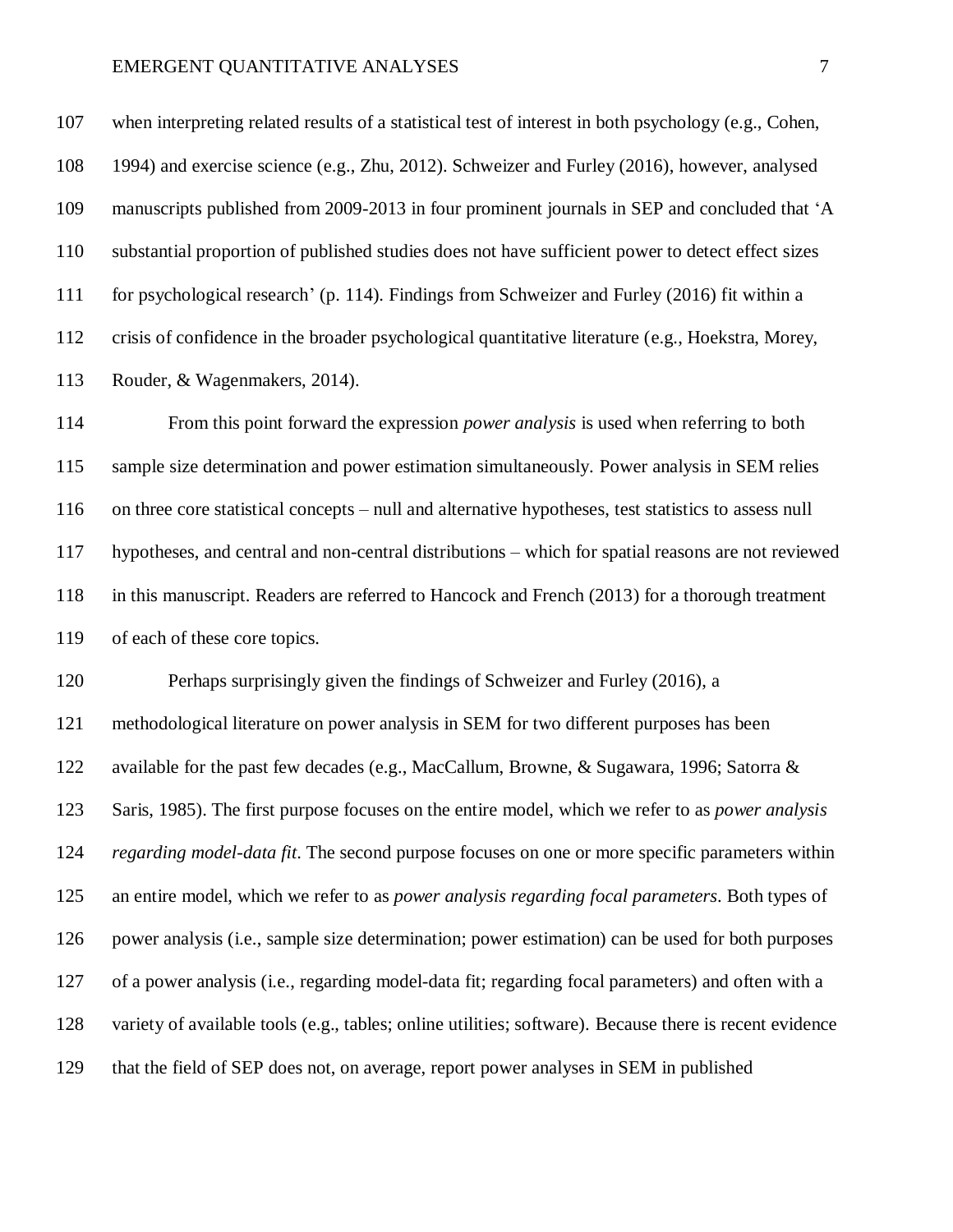manuscripts (and thus there is not a large body of literature to review per se), we provide a few

brief 'how to' demonstrations below.

# **A Related Application with Brief Demonstrations**

 In order to provide an overview of two types of power analysis for two different purposes as implemented in a variety of available tools, we first summarize a relevant application of SEM that we will refer to during our brief demonstrations. Myers, Park, et al. (2016) provided initial validity evidence for measuring multidimensional well-being in a Hispanic sample with the I COPPE Scale (Prilleltensky et al., 2015). More specifically, Myers, Park, et al. reported evidence that the measurement theory for responses to the I COPPE Scale emerged in an exploratory bi- factor analysis (under target rotation) and that the I COPPE subjective well-being factors exhibited convergent relations with scores from theoretically relevant comparison instruments. Figure 1 depicts standardized parameter estimates that are commonly of primary interest (i.e., 39 pattern coefficients and 7 correlation coefficients) from Myers, Park, et al. The brief demonstrations provided below are intended to display a reasonable way to proceed in many applications of SEM in SEP. Some decisions are made, however, for the sake of textual parsimony and should be altered as justified within subsequent applications in practice. 146 Type I error rate is set to  $\alpha = .05$  and power is set to .80. Assumptions, too, are made about the model to be imposed (e.g., at least close model-population data fit), the data to be analysed (e.g., conditionally multivariate normal), and the estimation method that will be used (i.e., maximum likelihood). Readers are referred to Hancock and French (2013) for a thorough treatment of each of these assumptions.

 Degrees of freedom are determined for the full model that is only partially depicted in Figure 1 by subtracting the number of parameters to be estimated (*q*) from the number of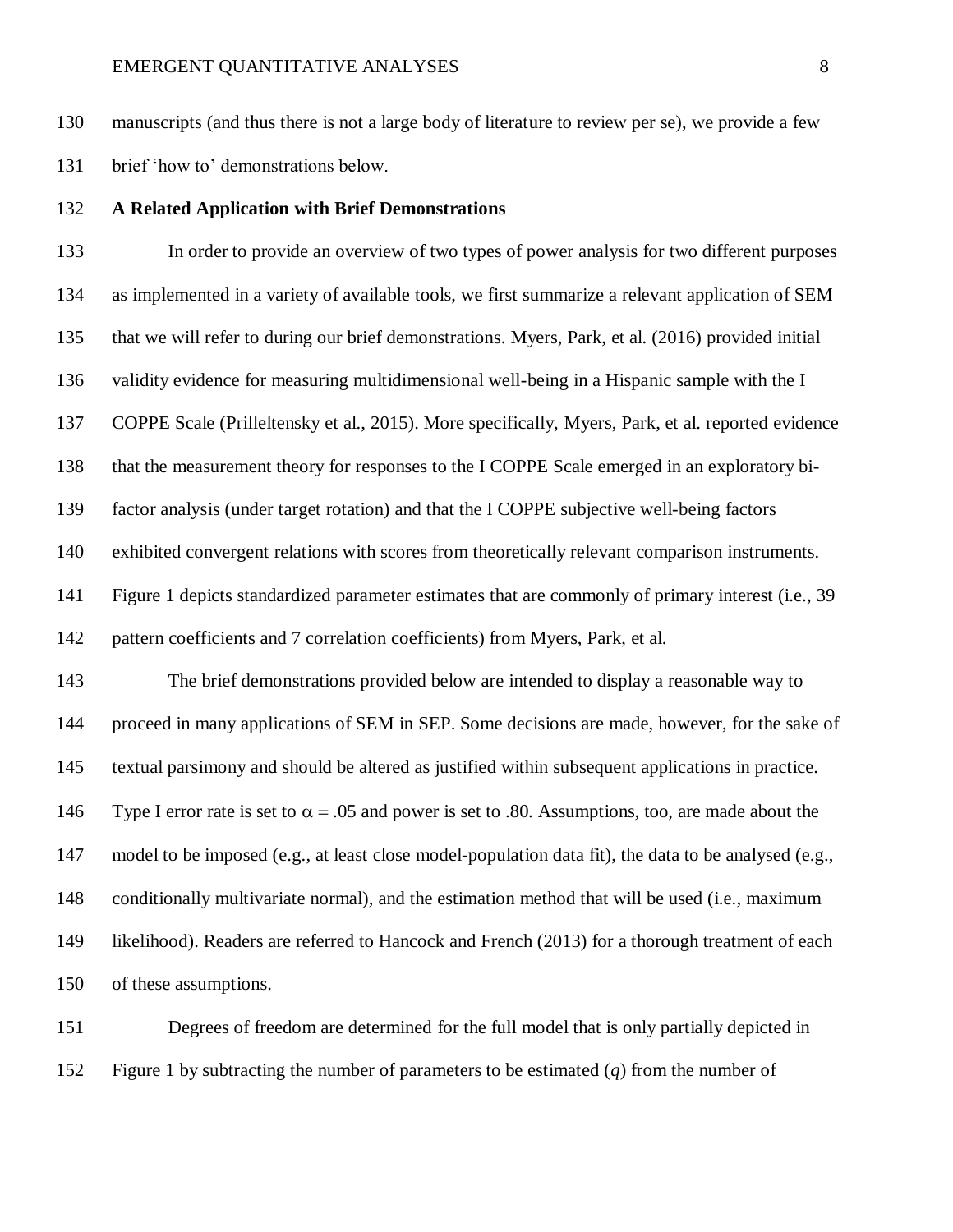| 153 | observations available for the analysis $(u)$ . Given that the means are assumed to be in the model,                |
|-----|---------------------------------------------------------------------------------------------------------------------|
| 154 | u can be determined by finding the value of: $p(p+3)/2$ , where p is the number of observed                         |
| 155 | variables. Therefore, the value of u is 434 (i.e., $28(28+3)/2$ ). The value of q can be determined by              |
| 156 | summing the number of parameters to be estimated in the model. For example, specific                                |
| 157 | parameters for the measurement model are as follows: 21 intercepts (i.e., one for each item), 126                   |
| 158 | pattern coefficients or 'loadings', 21 residual variances (i.e., one for each item) and 63 residual                 |
| 159 | covariances; whereas specific parameters for the latent variable model are as follows: 7 means                      |
| 160 | (i.e., one for each latent variable), 7 variances (i.e., one for each latent variable) and 70                       |
| 161 | covariances. <sup>1</sup> Therefore, the value of q is 315. The value of df is 119 (i.e., 434-315).                 |
| 162 | Brief Demonstration 1. This demonstration is intended to be applicable to future                                    |
| 163 | research (and particularly prior to data collection) in SEP when, in general, 'type' = sample size                  |
| 164 | determination, 'purpose' = model-data fit, and 'tool' = table(s). In such cases, the necessary                      |
| 165 | inputs to be provided by the user include: $\alpha$ -level, <i>df</i> for the entire model, desired level of power, |
| 166 | a population model-data fit value for the null condition and a population model-data fit value for                  |
| 167 | the alternative condition. To demonstrate, sample size is determined (for a given power value)                      |
| 168 | regarding model-data fit for the Myers, Park, et al., (2016) example using the tables (e.g., Table                  |
| 169 | 4.1 on p. 128) provided in Hancock and French (2013). <sup>2</sup> A value of population model-data fit             |
| 170 | (i.e., $\varepsilon$ ) in the root mean square error of approximation (i.e., RMSEA; Steiger & Lind, 1980)           |
| 171 | metric is specified as .05 for the null condition (i.e., $\varepsilon_0$ ). Two values of population model-data fit |
| 172 | in the RMSEA metric are specified, .02 and .04, for the alternative condition (i.e., $\varepsilon_1$ ) consistent   |
| 173 | with the 90% confidence interval, [.018, .035], reported in Myers, Park, et al. Degrees of                          |
| 174 | freedom for the entire model are rounded to 120 (from 119, as calculated above). Therefore,                         |

175 necessary sample size is equal to 191 when  $\varepsilon_1 = .02$  and 702 when  $\varepsilon_1 = .04$ . Readers are referred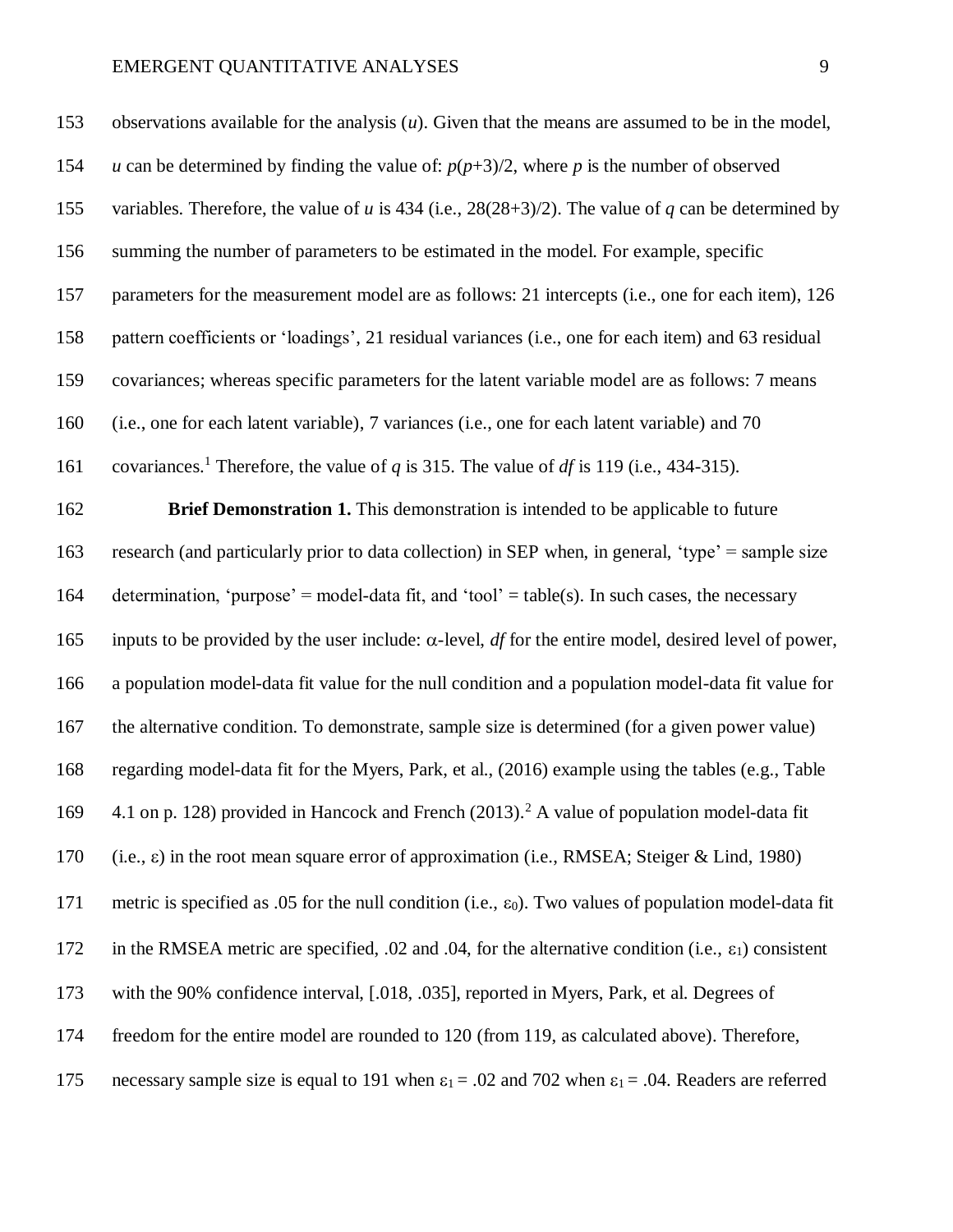to Hancock and French (2013) for more detailed step-by-step demonstrations of power analysis in SEM via tables.

 **Brief Demonstration 2.** This demonstration is intended to be applicable to future research (and particularly after data collection) in SEP when, in general, 'type' = power estimation, 'purpose' = model-data fit, and 'tool' = online utility. In such cases, the necessary 181 inputs to be provided by the user include:  $\alpha$ -level, *df* for the entire model, sample size, a population model-data fit value for the null condition and a population model-data fit value for the alternative condition. To demonstrate, power is estimated (for a given sample size value) regarding model-data fit for the Myers, Park, et al., (2016) example using an online utility provided by Preacher and Coffman (2006) at [http://quantpsy.org/rmsea/rmsea.htm.](http://quantpsy.org/rmsea/rmsea.htm) Population model-data fit values are identical to those specified in the previous paragraph. Degrees of freedom for the entire model are 119 because rounding is unnecessary in the online utility. A range of sample size values is specified (i.e., 250, 500, and 1000), consistent with relevant 189 recommendations (e.g., Myers, Ahn, & Jin, 2011). When  $\varepsilon_1 = .02$ , power estimation is equal to .93 when sample size equals 250 and it approximates 1.00 when sample size equals 500 or 1000. 191 When  $\varepsilon_1 = .04$ , power estimation is equal to .33 when sample size equals 250; .63 when sample size equals 500; and, .93 when sample size equals 1000. Readers are referred to Myers, Celimli, et al. (2016) for more detailed step-by-step demonstrations of power analysis in SEM via Preacher and Coffman's (2006) online utility.

 **Brief Demonstration 3.** This demonstration is intended to be applicable to future research (and particularly after data collection) in SEP when, in general, 'type' = power 197 estimation, 'purpose' = focal parameter(s), and 'tool' = software. In such cases (and under the user-friendly approach to be demonstrated), the necessary inputs to be provided by the user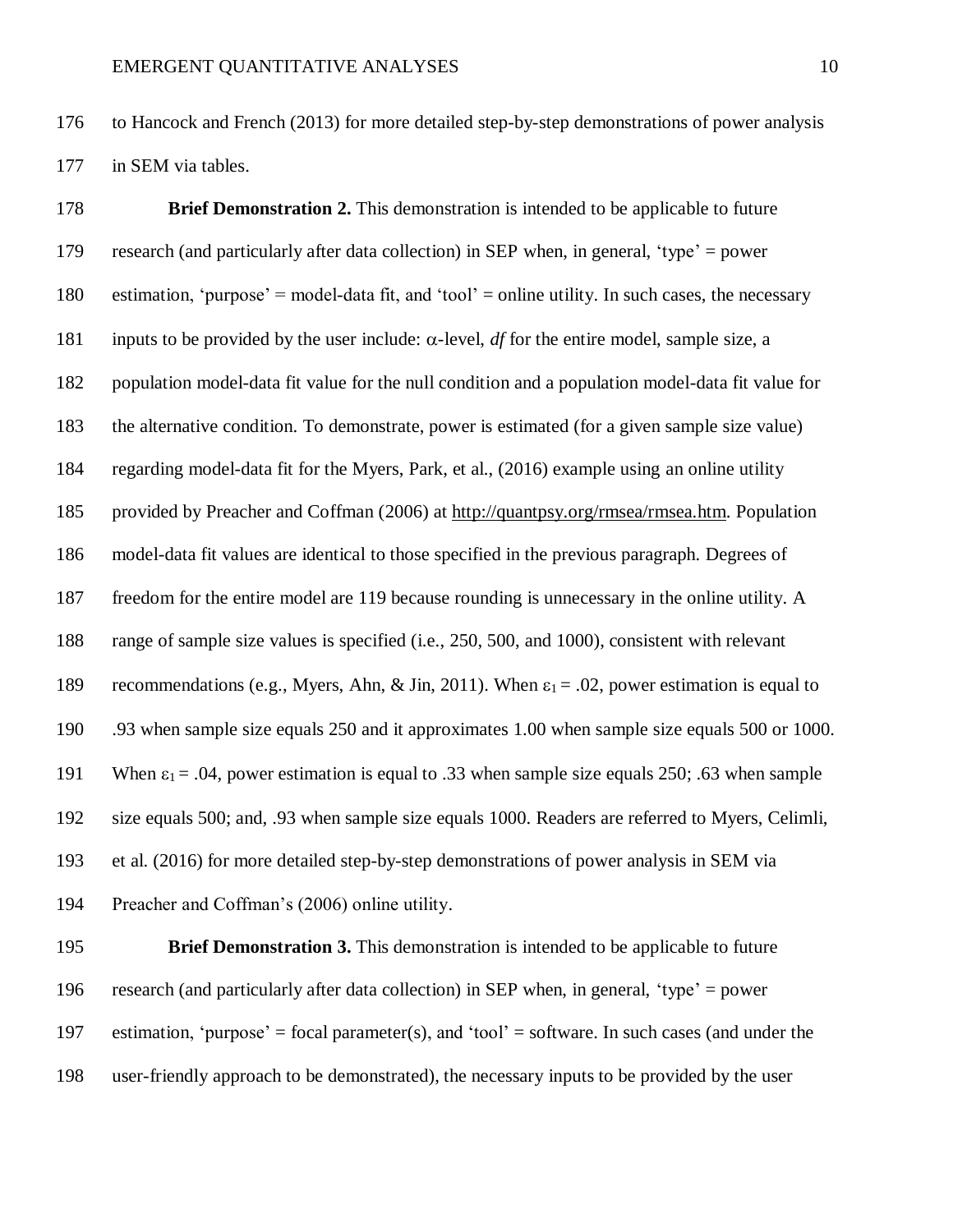199 include: a dataset, a model, a population value for each focal parameter,  $\alpha$ -level, and sample size. To demonstrate, power is estimated (for a given sample size value) regarding focal parameters for the Myers, Park, et al., (2016) example using Monte Carlo methods for a real data analysis via a two-step approach implemented in M*plus* 7.4 (Muthén & Muthén, 1998-2015). 3 Suppose that the 39 pattern coefficients and the 7 correlation coefficients depicted in Figure 1 are 204 the focal parameters and that  $\theta_i$  is used to symbolize a particular focal parameter. Monte Carlo 205 methods can be used to determine the proportion of replications at which each  $H_0: \theta_i = 0$  is rejected for a particular sample size. A range of sample size values is specified: 250, 500, 1000. The number of replications is set to 10,000. The vast majority of parameter estimates for the 208 entire model from Myers, Park, et al. were treated as population values.<sup>4</sup> The smallest power estimation value across all focal parameters is equal to .986 (i.e., covariance of interpersonal well-being with interpersonal comparison measure) when sample size equals 250 and 1.00 when sample size equals 500 or 1000.

 Appendix A and Appendix B provide annotated input for Step 1 and Step 2, 213 respectively.<sup>5</sup> Note that this code could also be used to determine sample size (for a given power value) regarding focal parameters. Appendix C provides truncated output identifying the power estimation value for each focal parameter when sample size equalled 250. Appendix D provides a simulated dataset (download file named dem\_3.txt) so that readers can try running the syntax 217 provided in Appendix A and Appendix B themselves.<sup>6</sup> Readers are referred to Muthén and Muthén (2002), Myers, Ahn, et al. (2011), and to Paxton, Curran, Bollen, Kirby and Chen (2001) for more detailed step-by-step demonstrations of power analysis in SEM via Monte Carlo methods with software. Readers are referred to Muthén and Muthén (2002) for a demonstration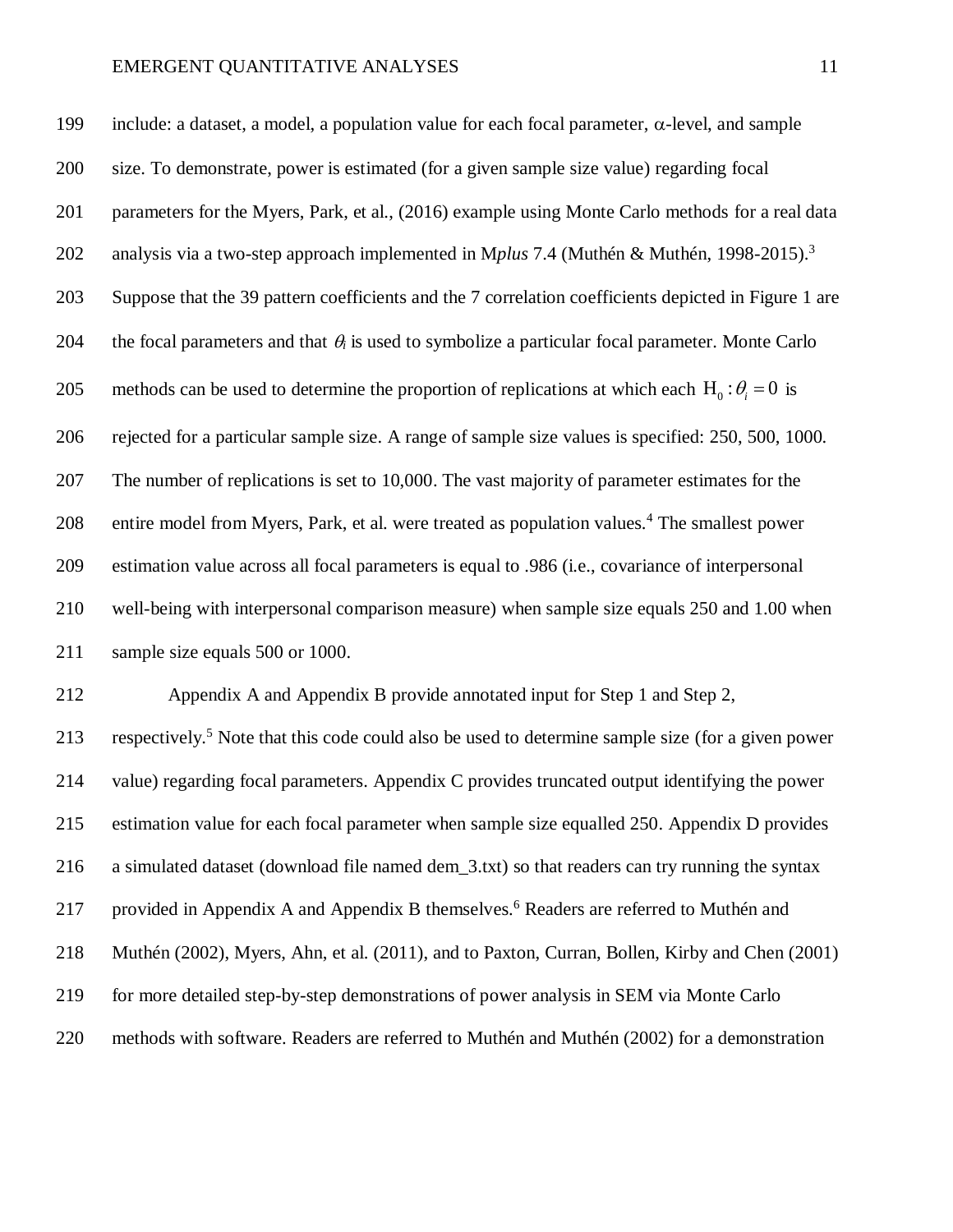of how missing data and non-normal data may be accommodated in a power analysis in SEM via Monte Carlo methods with software.

# **Future Directions**

 Both the potential utility, and the relatively infrequent observation of, power analysis in SEM for original research in SEP have been known for some time (e.g., Biddle et al., 2001). Since the contribution of Biddle et al. (2001), however, a variety of progressively more accessible 'how-to' resources have been made available in an effort to increase the frequency of power analysis in SEM across disciplines for both types (i.e., sample size determination; power estimation) and both purposes (i.e., regarding model-data fit; regarding focal parameters) and with a variety of tools: tables (e.g., Hancock & French, 2013), online utilities (e.g., Preacher & Coffman, 2006), and software (e.g., Muthén & Muthén, 2002). The routine application of power analysis in SEM (and in other statistical modelling frameworks) for original research in SEP, however, has yet to fully emerge (e.g., Schweizer & Furley, 2016). The review, and the brief demonstrations of, power analysis in SEM provided in this manuscript (i.e., Brief Demonstration 1: sample size determination regarding model-data fit with a table; Brief Demonstration 2: power estimation regarding model-data fit with an online utility; Brief Demonstration 3: power estimation regarding focal parameters with software) should be viewed as an additional effort to expedite the full emergence of power analysis in SEM for contemporary quantitative original research in SEP. The expression 'full emergence of power analysis in SEM' should not be equated with the suggestion of a 'golden rule' that all studies in SEP that use SEM must report a power analysis as clearly there may be some cases where sufficient information is not available. **Exploratory Structural Equation Modelling** 

**An Overview**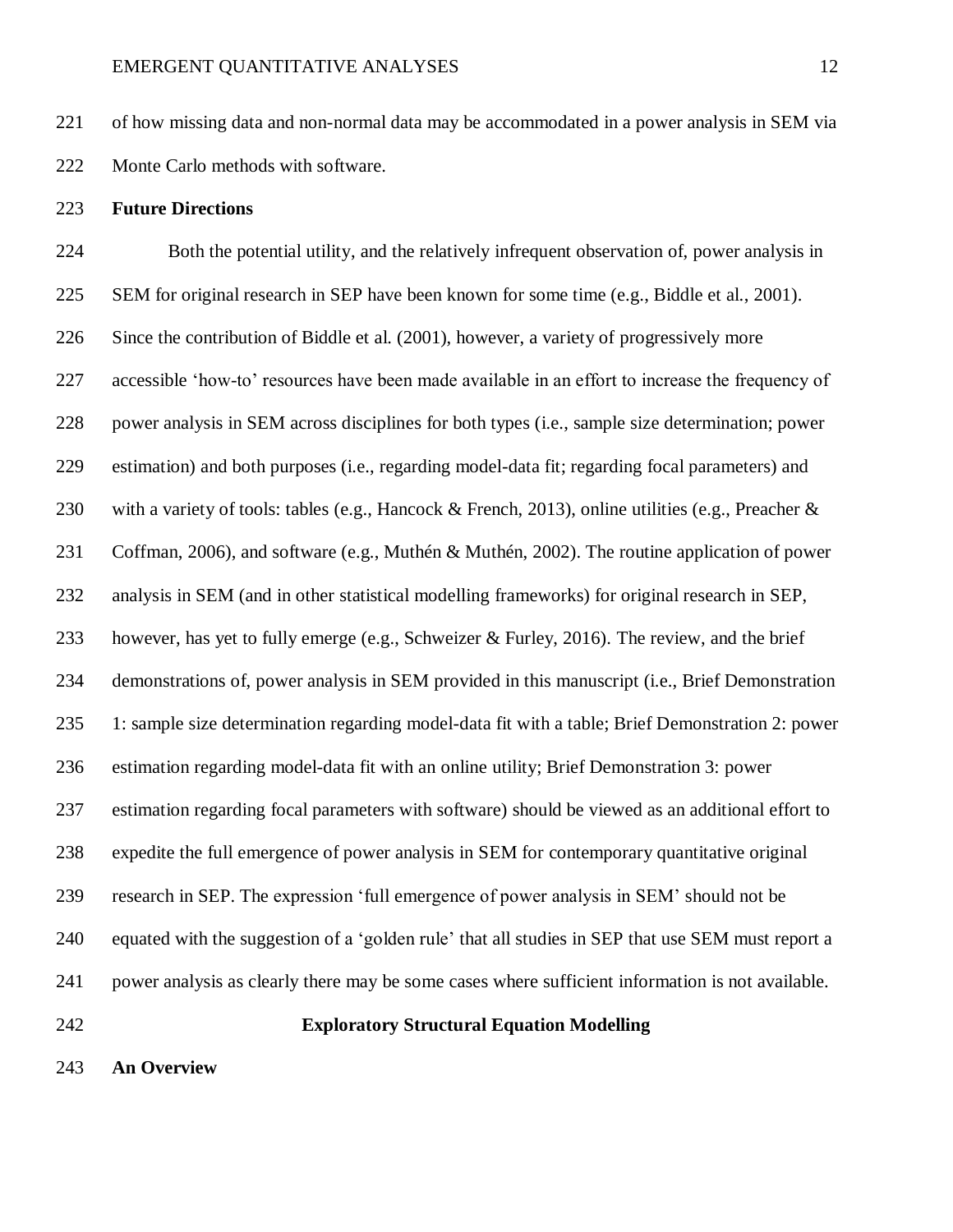Exploratory structural equation modelling (ESEM) was first proposed by Asparouhov and Muthén (2009). ESEM integrates exploratory factor analysis (EFA), independent clusters model confirmatory factor analysis (ICM-CFA) and structural equation modelling (SEM). ESEM can have an exploratory or confirmatory focus, depending on the research objectives of a study. Although ICM-CFA has typically been considered superior to EFA due to its greater parsimony and integration to the overarching SEM framework, recent research evidence has shown that forcing cross-loadings to be exactly zero tends to be overly restrictive for applied research. In contrast, using EFA typically accommodates such cross-loadings, particularly if they are small in size (Kline, 2000). ESEM allows the testing of such cross-loadings whilst at the same time preserving the advantages associated with ICM-CFA (e.g., path coefficients corrected for measurement error, testing of invariance of factor structure over time and/or groups). As noted by Asparouhov, Muthén, and Morin (2015), allowing cross-loadings does not undermine constructs by adding 'noise' but rather allows them to be estimated using all of the relevant information. Nevertheless, researchers should always aim to develop instruments that have small rather than large cross-loadings. It should also be noted that no cross-loadings should be allowed between factors which predict one another as this undermines the assumption of directionality of the associations.

 By allowing cross-loadings on one or more factors, ESEM addresses important limitations associated with ICM-CFA. Specifically, by constraining cross-loadings to zero, ICM- CFA will result in inflated factor correlations; typically, the higher the magnitude of the cross- loadings, the greater the inflation in factor correlations (Marsh, Lüdtke, Nagengast, Morin, & VonDavier, 2013). As a result, positively biased and artificially inflated correlations undermine the discriminant validity of a multidimensional instrument and the predictive validity of its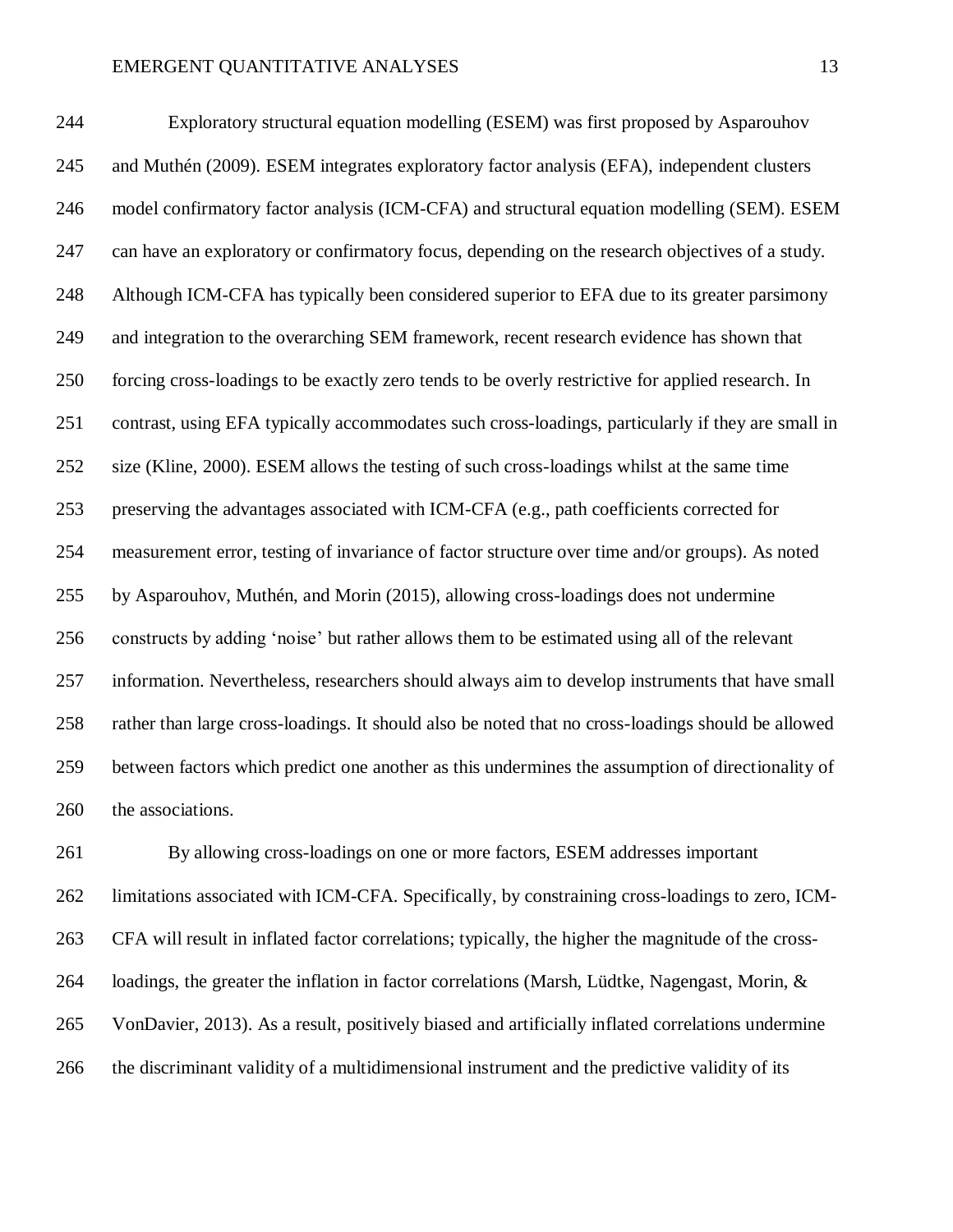factors, due to multicollinearity (Marsh, Morin, Parker, & Kaur, 2014). Many instruments in SEP have correlated factors, hence, the use of ESEM is recommended to address this problem. ESEM can be used when an instrument has two or more factors (because with a single-270 factor model there are no cross-loadings). ICM-CFA is nested under ESEM (Morin, Marsh, & Nagengast, 2013), hence the fit of the two models (and the plausibility of parameter estimates) can be compared as with any nested models (e.g., a chi-square difference test). Marsh et al. (2014) recommended that both ICM-CFA and ESEM models should be tested with the same data set; if the fit of both types of models is equivalent, the ICM-CFA model should be preferred as it is more parsimonious. However, Marsh et al. observed that the ICM-CFA is often too restrictive to provide acceptable fit for most psychological instruments; this is also the case in the field of SEP, as our brief review below indicates. It is also possible to include sets of ESEM and CFA factors in the same model.

 One limitation of ESEM is that the pattern of cross-loadings and the size of the factor correlations will vary depending on the rotation method utilised (Morin et al., 2013). Examining model fit cannot help with this problem as fit indices are identical under different rotation methods. Marsh, Lüdtke, et al. (2013) recommended that the results of different estimation methods be compared. The online supplements accompanying the Morin, Marsh and Nagengast (2013) chapter suggested the potential for problems with geomin rotation in Mplus with a default epsilon value when using simulated data. In Table 1, we present the rotation method used in different ESEM studies in the SEP literature (and encourage the reporting of epsilon value(s) in future studies that use geomin rotation). In practice, the use of target rotation has been recently favored in the literature as providing a way to rely on a more confirmatory approach to the estimation of EFA factors (e.g., Myers, Jin, Ahn, Celimli, & Zopluoglu, 2015). With target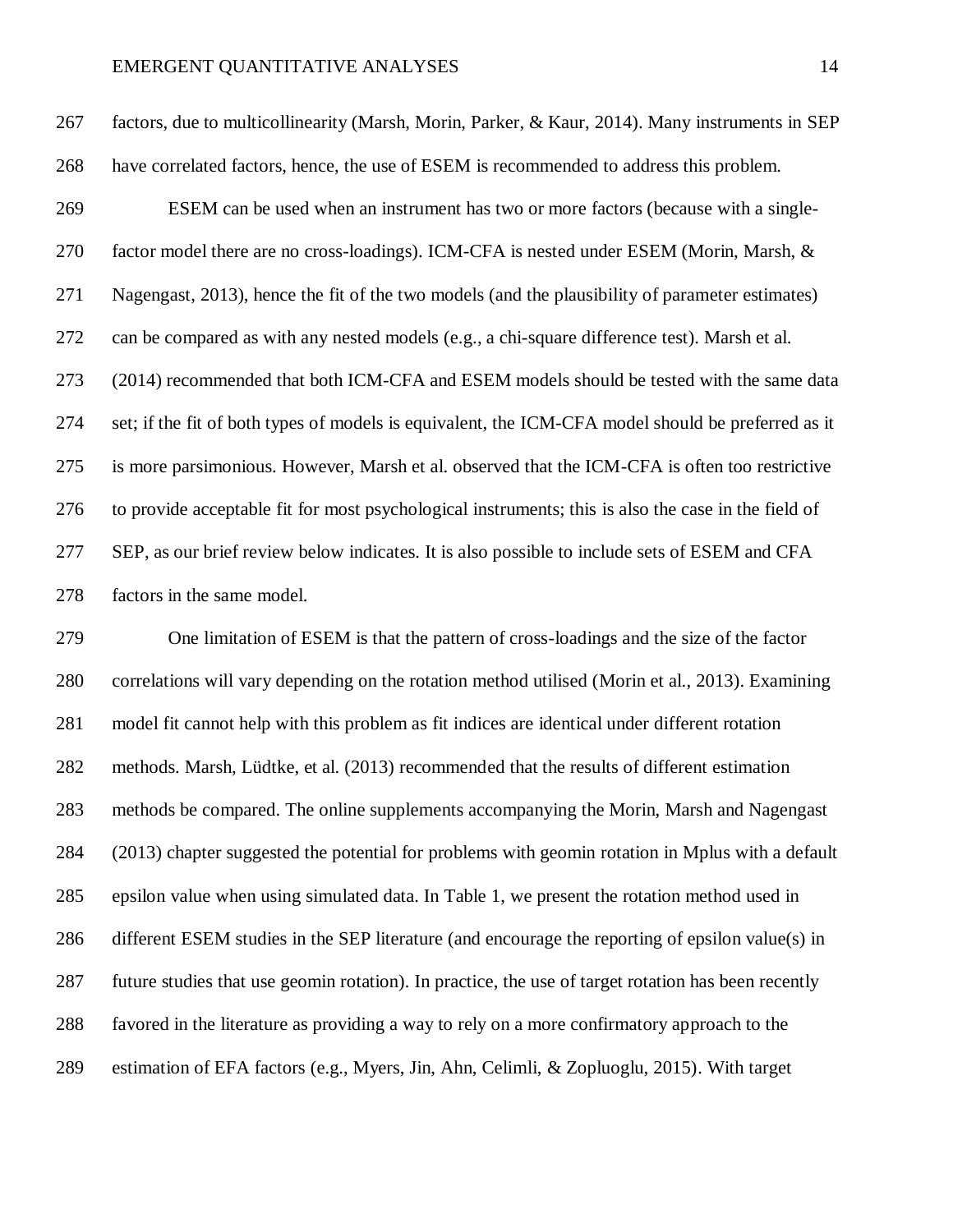rotation, researchers indicate the approximate size of expected cross-loadings. It should be noted, however, that this practice is appropriate when ESEM is used in a more confirmatory mode, in other words, when researchers have clear views of the factor structure expected. If neither ICM- CFA nor ESEM produces acceptable model fit, or if researchers do not have a clear view of the expected factor structure, ESEM can be used in an exploratory fashion (e.g., see Payne, Hudson, Akehurst, & Ntoumanis, 2013).

 An advantage of ICM-CFA over EFA is the flexibility to examine the measurement invariance and compare latent means across groups and/or over time. Such an advantage is preserved under an ESEM framework. Readers are directed to Table 1 presented in Marsh et al. (2014) for a list of 13 tests of invariance that can be examined within ESEM (see also Schellenberg et al., 2014). However, unlike with ICM-CFA, some types of partial factor invariance cannot be tested via ESEM. Specifically, it is not possible to test partial invariance of factors loadings, variances, and covariances (or to separate tests of invariance of factor variances from those of factor covariances). However, it is possible to pursue tests of partial invariance of intercepts (or thresholds), uniqueness, and latent means. Therefore, Marsh, Nagengast and Morin (2013) proposed ESEM-within-CFA framework as a solution to address this problem. This technique also enables the testing of models not possible under ESEM, such as higher-order factor models, latent curve models, or models in which some but not all factors are related to other variables (e.g., demographics), or mediation models with bootsrapped confidence intervals. The readers are referred to Morin, Marsh, and Nagengast (2013) for more information on how ESEM-within-CFA can deal with such limitations of ESEM.

**Related Applications**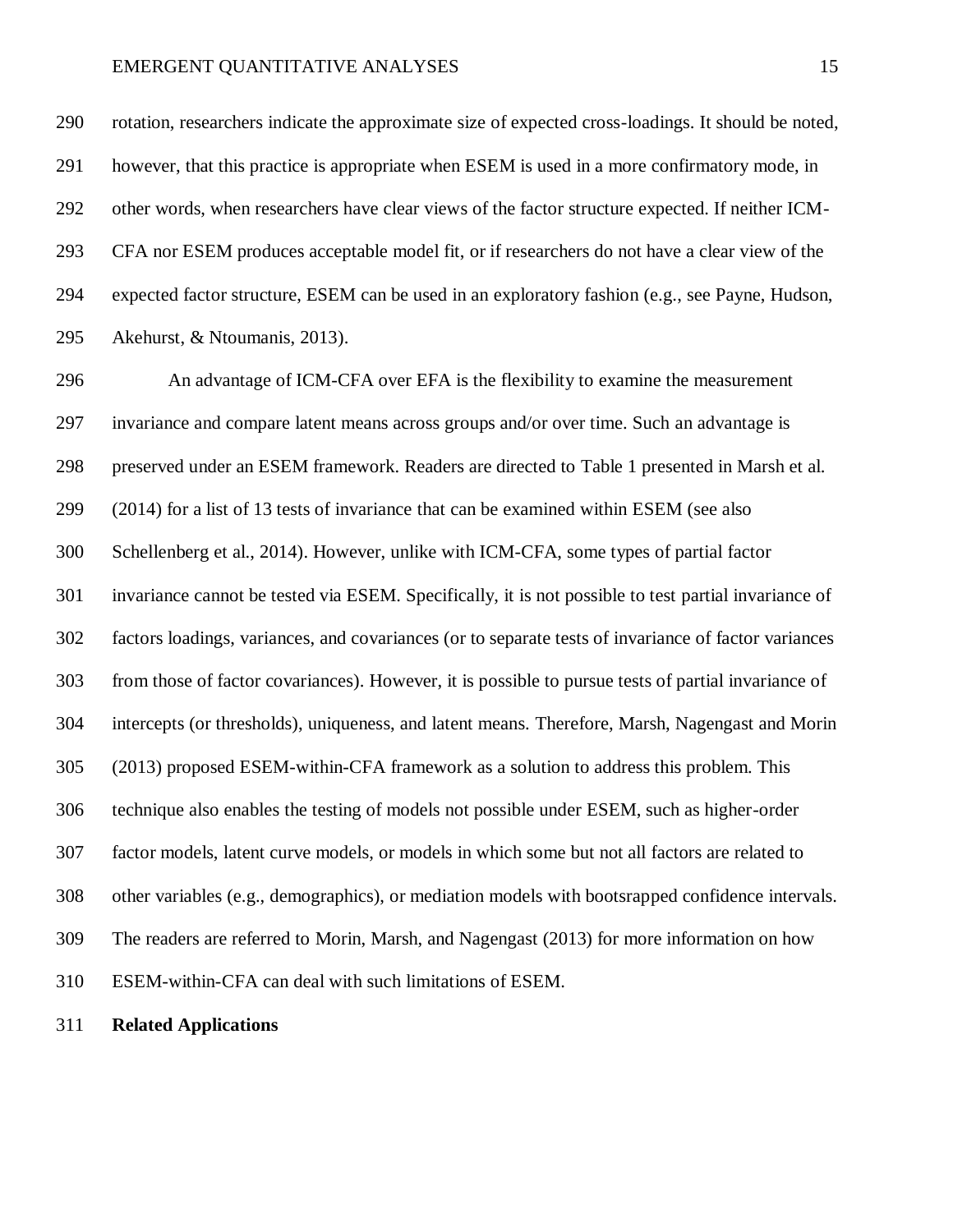Applications of ESEM have grown substantially since the initial paper by Asparouhov and Muthén (2009). A search on the Scopus database in September 2016 indicated more than 200 articles utilising this method, with nearly 10% of them in the area of SEP (see Table 1 for an overview of select ESEM applications in SEP). Some researchers in the SEP field have utilised ESEM to test the factor structure of responses to a new questionnaires. For example, Appleton, Ntoumanis, Quested, Viladrich, and Duda (2016) developed and validated a new questionnaire that assesses young athletes' perceptions of the coaching environment, as proposed by achievement goal theory and self-determination theory (the Empowering and Disempowering Motivational Climate Questionnaire-Coach; EDMCQ-C). Drawing from various questionnaires, the authors pulled together an item pool which they then reduced by comparing alternative factor structures via ESEM, bi-factor ESEM, and ICM-CFA. A target rotation was utilised and hierarchical structures were compared using ESEM-Within-CFA and bi-factor ESEM approaches. Overall, ESEM solutions produced a better fit compared to ICM-CFA solutions, with bi-factor ESEM providing the best fit. However, some of the parameter estimates and obtained factor structures via ESEM did not conform to the theory underpinning the EDMCQ-C. The authors concluded that further work on the questionnaire was needed.

 Other authors have used ESEM to adapt existing questionnaires. For example, Morin et al., (2016) tested a revised version of the short Physical Self-Inventory (PSI-S; Morin & Maïano, 2011) which included positively-worded reformulations of the original negatively-worded items. Morin et al. showed that scores from the revised PSI-S were invariant amongst samples of English and French-speaking adolescents. When compared to ICM-CFA, the ESEM produced better model fit and more orthogonal factors. For the ESEM, the authors used a target rotation in a confirmatory manner, specifying six correlated factors and cross-loadings as close to zero as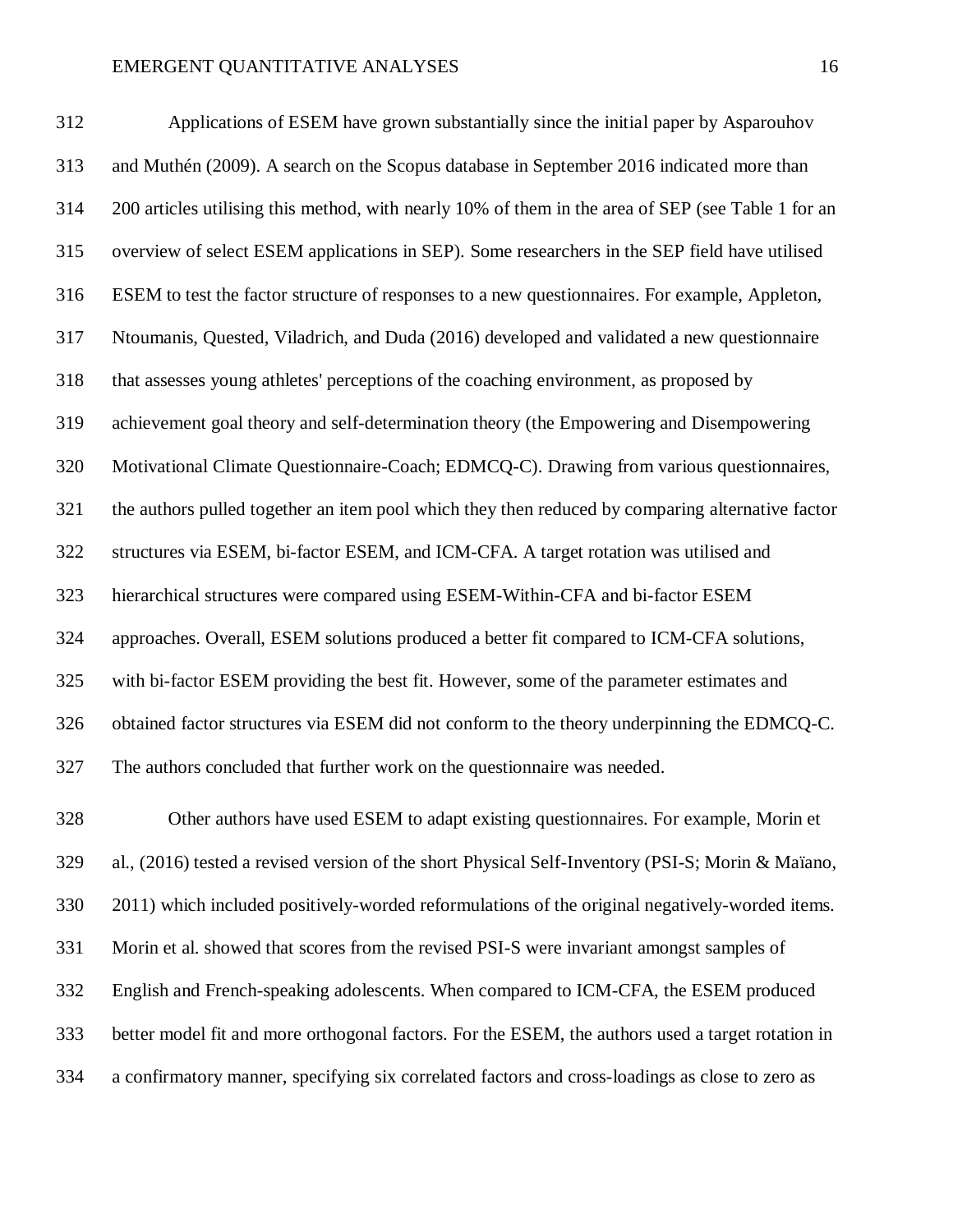possible. ESEM (as well as ICM-CFA) was used to show the longitudinal invariance of scale scores over a period of 7-8 months. Using a multiple-group multiple indicators multiple causes (MIMIC) approach, Morin et al. showed that the PSI-S scores showed no measurement bias in relation to gender, age, body mass index, or physical activity involvement. Other authors have tested the measurement invariance of responses to a questionnaire by comparing an ICM-CFA model against an ESEM model. For example, Viladrich et al. (2013) examined the factor structure of responses to the Behavioural Regulation Sport in Questionnaire (BRSQ; Lonsdale, Hodge, & Rose, 2009) in youth soccer players from five European countries. The authors found that ESEM solutions (with target rotations) produced better model fit and lower inter-factor correlations compared to the ICM-CFA solutions. Further, ESEM-based invariance testing showed that BRSQ scores had metric invariance across the five samples. Viladrich et al. were not able to test for partial invariance as this is not possible in ESEM (unless an ESEM-within-CFA approach is implemented; see Marsh et al., 2013).

#### **Future Directions**

 It would be interesting if researchers used ESEM to revisit the factor structure of scores from questionnaires that have been previously shown to have poor fit and/or poor factor discriminant validity when tested with ICM-CFA (for examples of such an effort see Perry, Nicholls, Clough, & Crust, 2015, and Fogarty, Perera, Furst, & Thomas, 2016). ESEM can be used in testing latent growth models, multi-trait multi-method (MTMM) models, bi-factor models, as well as latent path analysis models. Researchers in SEP are encouraged to explore such possibilities as they have certain advantages compared to ICM-CFA based approaches. For example, with regard to MTMM, Marsh et al. (2014) noted that compared to ESEM solutions, ICM-CFA solutions typically provide poorer tests of discriminant validity, which is particularly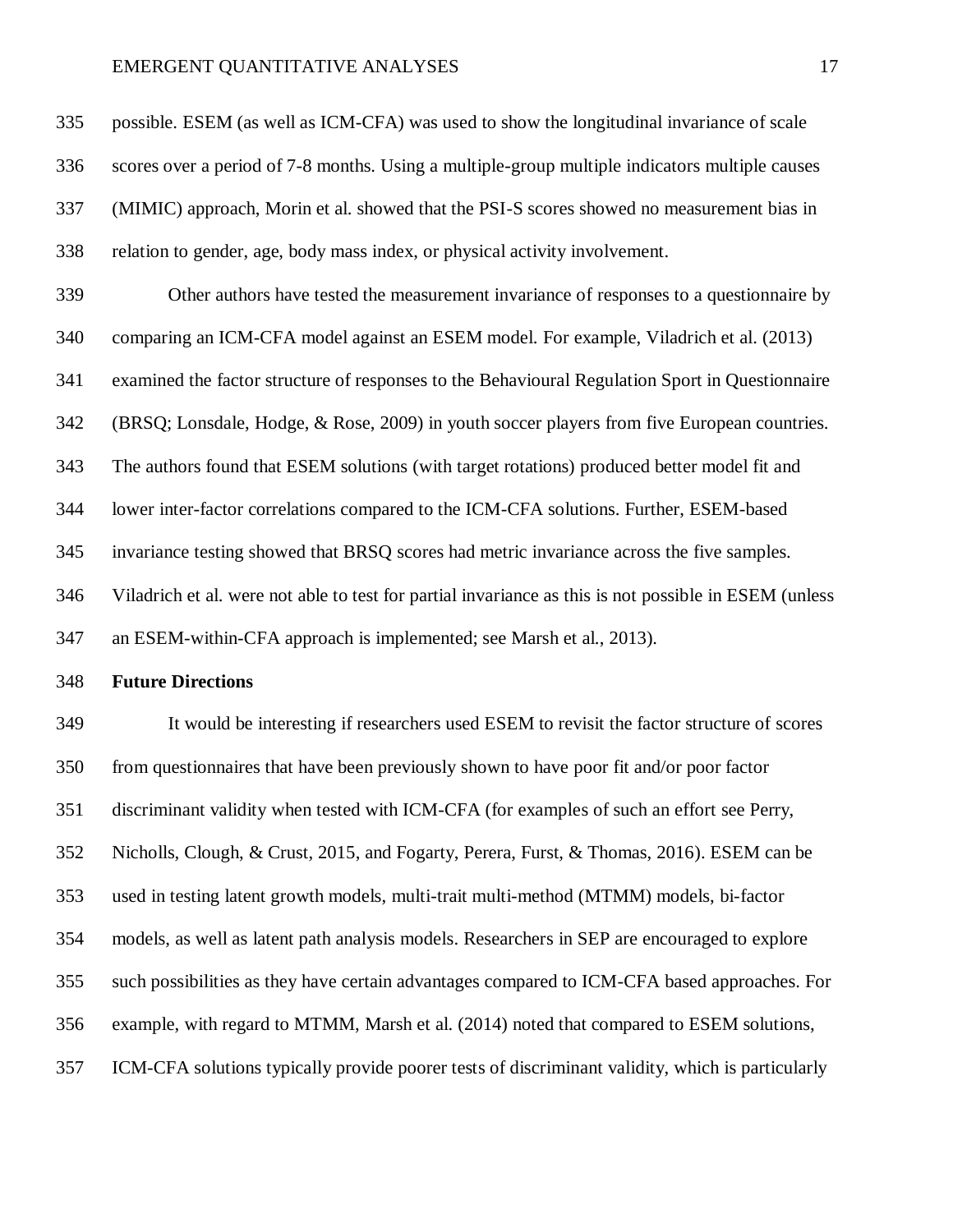critical in MTMM studies. Further, a bi-factor ESEM approach (e.g., see Appleton et al. 2016 for an applications in SEP) is one way of testing factor structures within ESEM involving both a general and specific factors (see Morin, Arens, & Marsh, 2016, and Myers et al., 2014 where some distinctions are outlined between bi-factor ICM-CFA and bi-factor ESEM). Bayesian structural equation modelling (BSEM; Muthén & Asparouhov, 2012) has a lot of similarities with ESEM, particularly when the target rotation is used (Marsh et al., 2014). BSEM allows cross-loadings via allowing researchers to provide estimated values based on previous research (or default software options). BSEM could be an alternative to ESEM when researchers are interested in testing higher-order factor structures or when the sample size is small relative to the complexity of the tested model. This is because Bayesian methodology does not require the normality assumption to be met, as is the case with frequentist tests such as ESEM and ICM-CFA (although with the latter it is possible to use estimation methods that take account non-normality). Researchers in SEP are encouraged to compare ESEM and BSEM approaches with the same data set (e.g., by examining the plausibility of obtained parameter estimates or whether solutions have converged with no error messages), particularly in cases where samples sizes are relatively small and instruments with numerous factors are modelled. A fuller review of Bayesian Statistics in SEP is provided in a subsequent section of this manuscript. **Mixture Modelling**

#### **An Overview**

 Researchers in SEP are often interested in examining group differences (e.g., sex) on a key variable of interest (e.g., intrinsic motivation). In this case, researchers will have an *a priori* hypothesis and therefore have collected information about a known grouping variable. However, there are times when researchers may not know if there are groups or subpopulations within their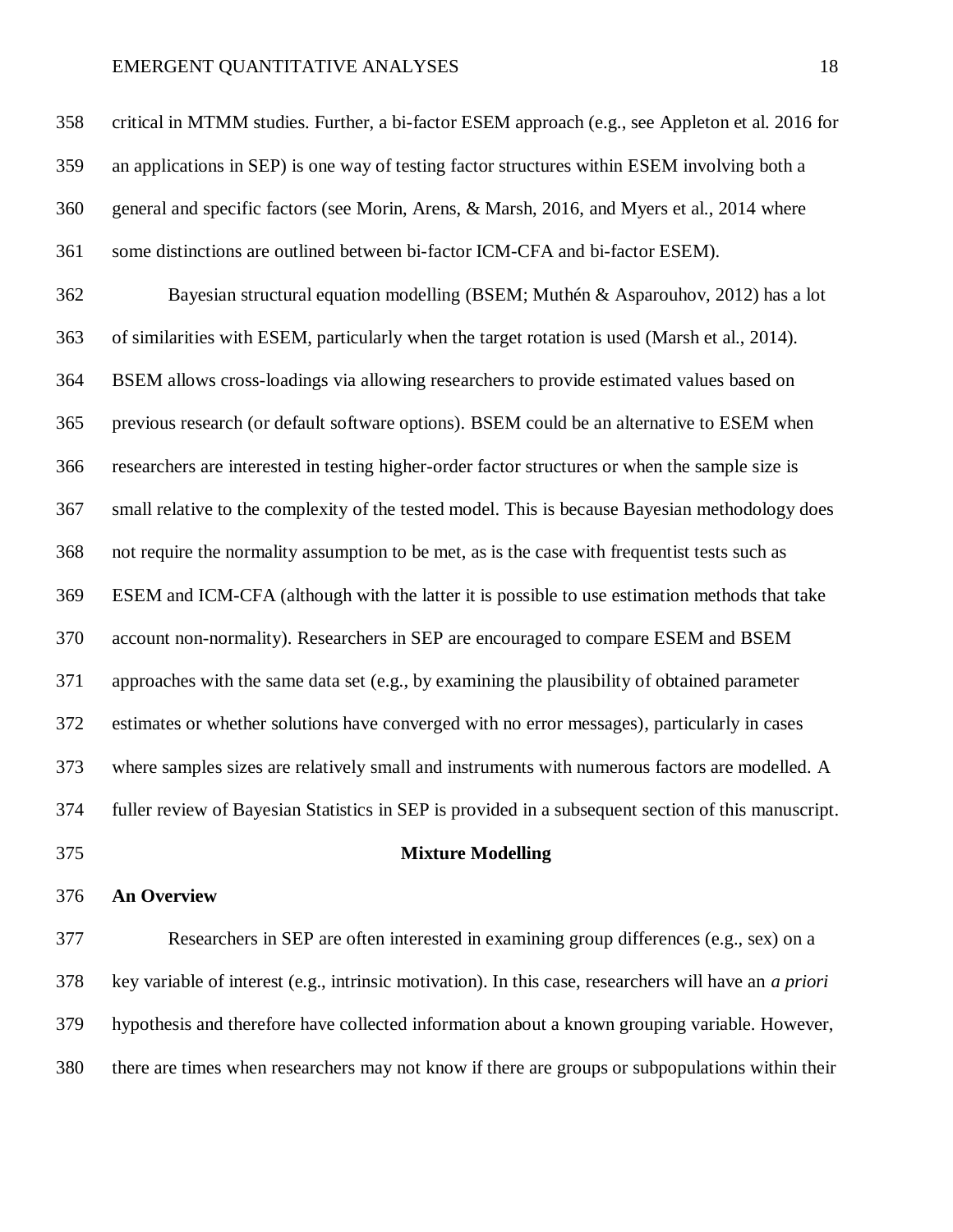data. Mixture modelling can be used to uncover subpopulations that may exist in the data that were not known *a priori* (McLachlan & Peel, 2000), which is most likely to be the case when subpopulations exist on psychosocial variables. In contrast to the example above with sex, the researcher will not have collected information about the grouping variable and instead they rely on mixture modelling to identify the unobserved subpopulations (Nylund, Asparouhov, Muthén, 2007; Muthén & Muthén, 2000). These unobserved subpopulations are considered to be typological in that they provide a classification scheme and prototypical in that each participant has a given probability of membership to each subpopulation (Morin & Wang, 2016). Mixture modelling is based on a *person centred approach.* The objective of a person centred approach is to examine relationships between people whereas the goal of a *variable centred approach* (e.g., classical SEM, regression methods) is to examine associations between variables (Morin & Wang, 2016; Muthén & Muthén, 2000). In mixture modelling, researchers identify relationships among people and classify or group them into categories called latent classes (for categorical indicators) or profiles (for continuous indicators). Given that most indicators used by SEP researchers are continuous, we will use the term 'latent profile' for the remainder of this section. Each latent profile contains people who are similar to each other (i.e., homogenous within groups) and different from people in other latent profiles (i.e., heterogeneous across groups; Muthén & Muthén, 2000) at one time point or over time (Nylund et al., 2007). Latent profiles can differ quantitatively (i.e., in levels or magnitude) and/or qualitatively (i.e., in shape or combinations of variables; Morin & Wang, 2016). For example, participants can have high, medium, and low levels of *both* autonomous and controlled motivation (i.e., only quantitative differences between profiles because within profiles there is a similar magnitude of autonomous and controlled motivation). Participants could also have differing levels of *each*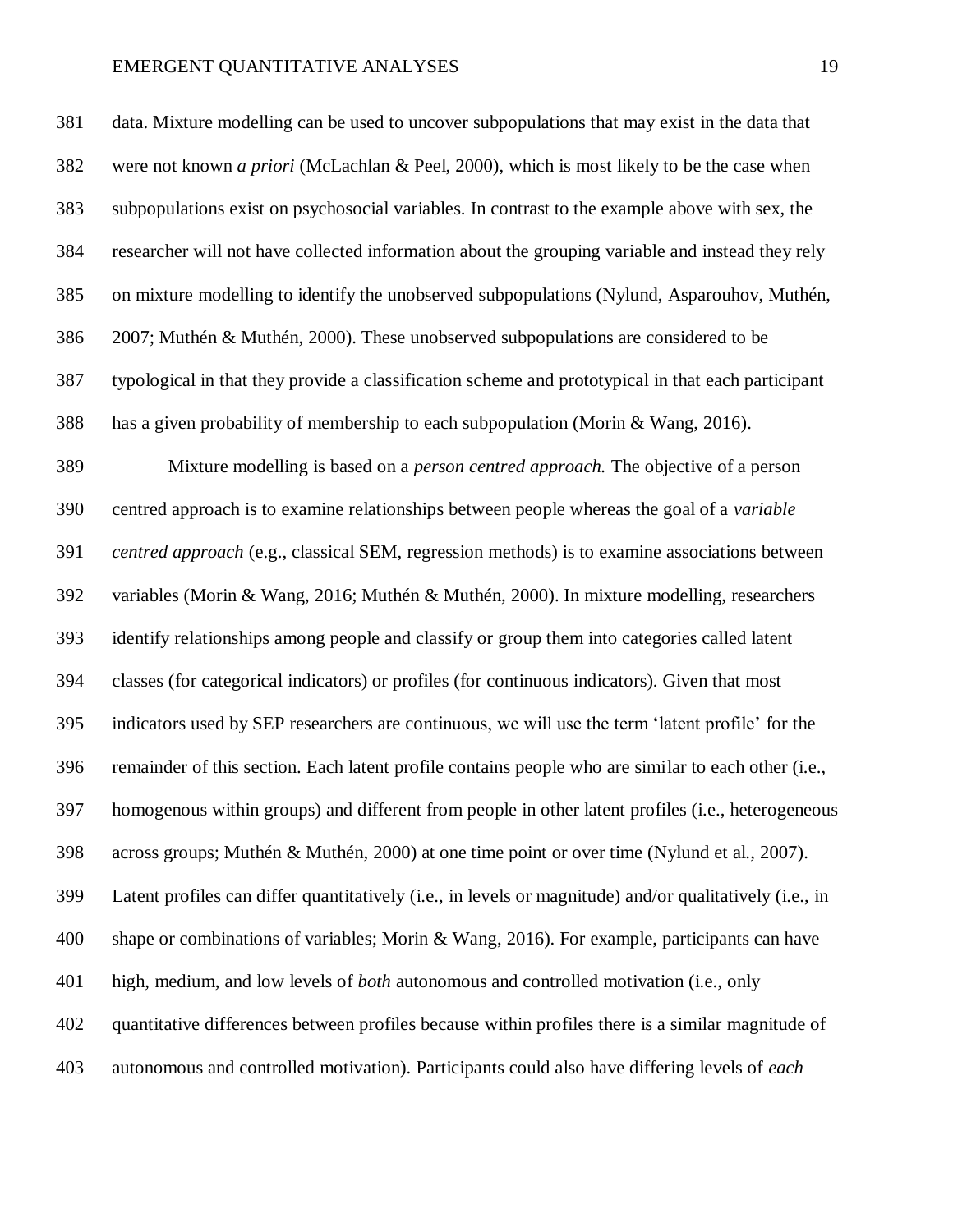| 404 | type of motivation within one profile (e.g., profile $1 =$ high controlled, low autonomous          |
|-----|-----------------------------------------------------------------------------------------------------|
| 405 | motivation; profile $2 =$ high controlled, high autonomous motivation) and these qualitative        |
| 406 | differences within and between profiles of motivation (e.g., high/low and high/high) may lead to    |
| 407 | differential outcomes such as higher/lower physical activity participation.                         |
| 408 | Mixture modelling is considered to be an exploratory approach because researchers must              |
| 409 | fit several models specifying differing numbers of latent profiles in each model (Bauer & Curran,   |
| 410 | 2003). Typically, combinations of statistical criteria are used to determine the best model         |
| 411 | delineating the appropriate number of latent profiles. Simulation research (see Morin & Wang,       |
| 412 | 2016 for a recent review) has shown that the consistent Akaike information criterion (CAIC),        |
| 413 | Bayesian information criterion (BIC), the sample size adjusted BIC (ABIC), and the bootstrap        |
| 414 | likelihood ratio tests (bootstrap LRT), are effective for determining the number of profiles.       |
| 415 | Entropy can be used as a summary of the classification accuracy (see McLachlan & Peel, 2000;        |
| 416 | and Nylund, et al., 2007 for further details on profile enumeration). In addition, when estimating  |
| 417 | mixture models, researchers should be aware that they typically require large sample sizes and      |
| 418 | that multiple start values should be tested to ensure that the models converge on global rather     |
| 419 | than local solutions (McLachlan & Peel, 2000; Nylund et al., 2007). Alongside statistical criteria, |
| 420 | it is important that researchers consider theory, the research question, parsimony, and the         |
| 421 | interpretability of the latent profiles (Bauer & Curran, 2003; Jung & Wickrama, 2008), as           |
| 422 | inferences made from incorrect models could cause ambiguity and erroneous conclusions               |
| 423 | (Duncan, Duncan, & Strycker, 2006; Nylund et al., 2007; Jung & Wickrama, 2008).                     |
| 424 | Traditionally, the specific type of mixture model invoked depended on the nature of the             |
| 425 | data (e.g., categorical or continuous) as well as the study design (e.g., cross-sectional or        |
| 426 | longitudinal). For example, within a cross-sectional design, latent class analysis (for categorical |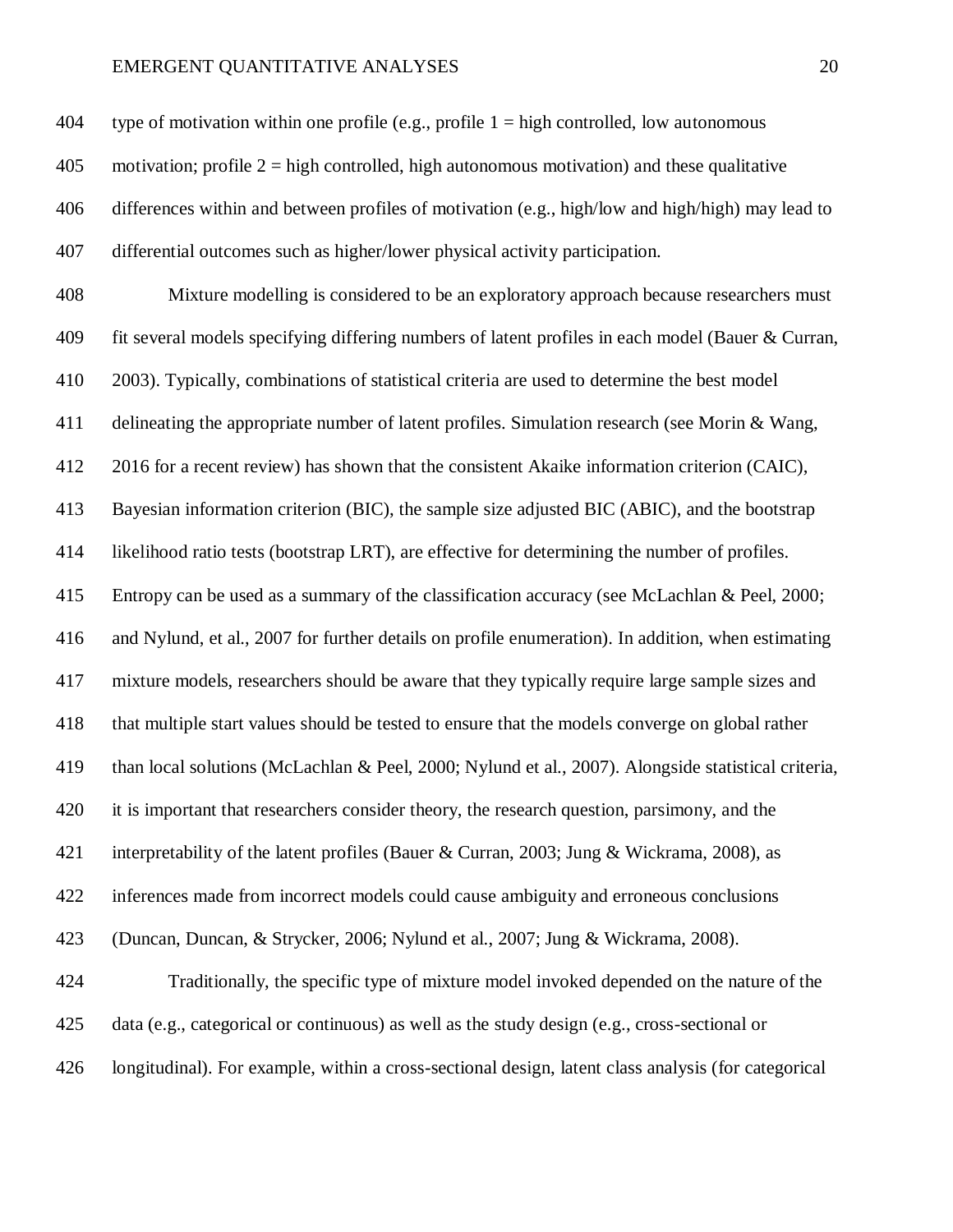variables) and latent profile analysis (for continuous variables) can be used to examine unobserved subpopulations in observed variables (Muthén & Muthén, 2000).Within a longitudinal design, latent transition analysis (for categorical indicators) and latent profile transition analysis (for continuous indicators) can be used to examine change in class or profile membership, respectively, over time (Muthén & Muthén, 2000). Still within a longitudinal framework, latent class growth analysis can be used to examine one indicator over time to determine the number of different growth curves in a population (e.g., one class may have linear change and another may have quadratic change; Muthén & Muthén, 2000). However, in latent class growth analysis, only one mean growth curve is estimated for each latent class and for this reason, researchers have recently cautioned against its use given that it can lead to biased results caused by over-extracting spurious latent classes (Diallo, Morin, Lu, 2016). In contrast to the restricted latent class growth analysis, a growth mixture model can be estimated in which the mean growth curves are random and therefore, variation around the mean is permitted (Muthén & Muthén, 2000).

 Other emerging types of mixture models include regression mixture models and factor mixture models. Regression mixture models can be used to examine if relationships between two variables differ across profiles of people (see Morin & Wang, 2016; Morin, Scalas, & Marsh, 2015). Factor mixture models combine a latent class (or profile) model with the common factor model (Lubke & Muthén, 2005). Therefore, in a factor mixture model, profiles are used to describe unobserved subpopulations whereas continuous latent factors are used to model the covariation among observed variables. Finally, generalized SEM (sometimes called general growth mixture modelling) is an extension of each of the above methods in that it allows researchers to integrate mixture modelling into a SEM framework. Therefore, using generalized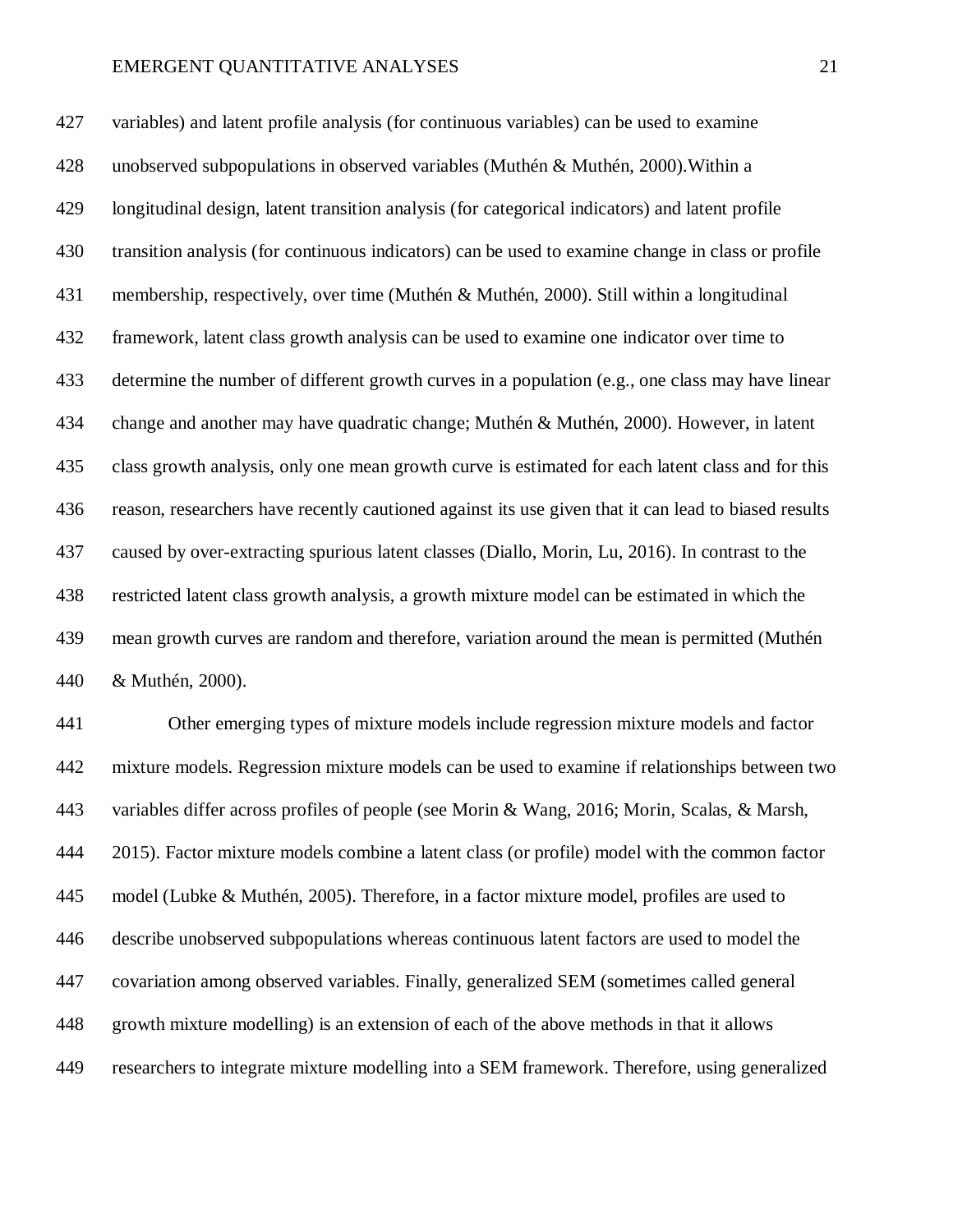SEM researchers can examine antecedents or outcomes of profiles from any cross-sectional or longitudinal mixture model and also incorporate more than one type of mixture model into the same overall model (Morin & Wang, 2016; Muthén & Muthén, 2000).

**Related Applications**

 Although variable centred analyses currently appear to be the *modus operandi* of SEP researchers, the advantages of mixture modelling and increasing ease of model estimation have led SEP researchers to employ mixture models to answer novel research questions (Morin & Wang, 2016). Table 2 provides an overview of select applications of mixture modelling in prominent SEP or related journals. For example, SEP researchers have used latent class or profile analysis to investigate if subgroups of athletes existed based on their perception of the talent development environment (Ivarsson et al., 2015) or if different profiles of exercise goal contents existed within the population (Lindwall, Weman-Josefsson, Sebire, & Standage, 2016). In the later application, Lindwall and colleagues (2016) uncovered five latent profiles of exercise goal contents that differed both quantitatively (i.e., one profile had low levels whereas another had high levels of goal contents) and qualitatively (i.e., the three remaining profiles had qualitatively different shapes/combinations of different types of goal contents).

 Using a longitudinal design, Martinent and Nicolas (2016) first employed latent profile analysis to examine if there were different profiles of coping in sport and then conducted latent profile transition analysis to determine if athletes changed in their coping profiles over time. As a whole, they found evidence of four coping profiles over two separate time points and that there was some stability and change in these coping profiles over time (Martinent & Nicolas, 2016). Using latent class growth modelling, Gaudreau and colleagues (2009) examined if trajectories of positive and negative affect in elite adolescent hockey players changed over an 11-week period.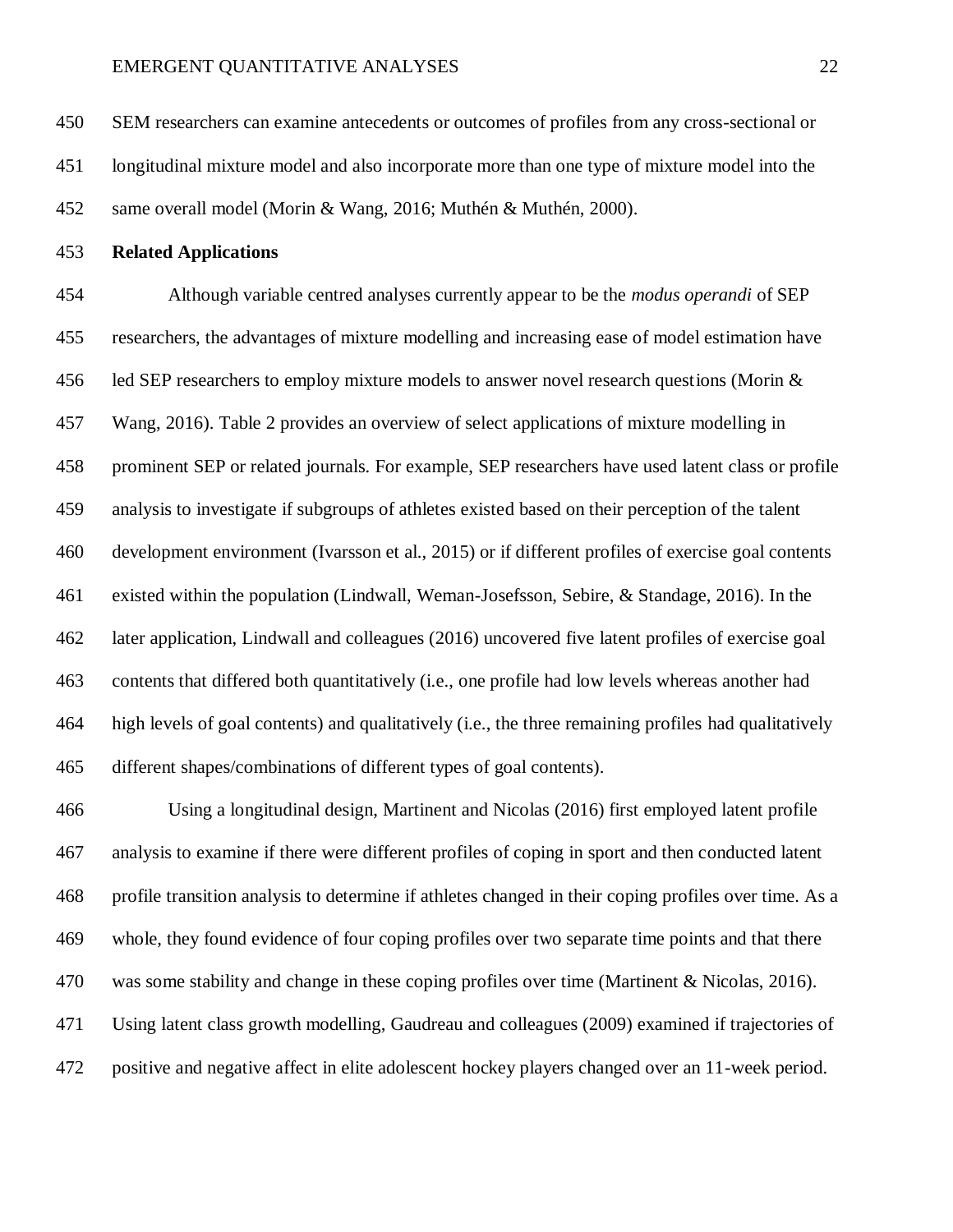The authors found evidence of three trajectories of change in positive affect over time which they labelled as 'high and decreasing', 'unstable', and 'medium and decreasing'. They also found three trajectories of change for negative affect over time which they labelled as 'low and unstable', 'medium and unstable' and 'high and decreasing'. Using a growth mixture model, Ventura and colleagues (2009) found four distinct trajectories in girls' body mass index over ten years of childhood and adolescence. They also found that within each trajectory, there was individual variation such that each girl followed their own trajectory within their trajectory class. Finally, using general growth mixture modelling (or generalized SEM), Rodriguez and Audrain-McGovern (2004) identified four trajectories of change in sport participation from grade 9 to 11 and that participants in the 'decreasing or erratic participation' trajectory were almost three times more likely to be current smokers in grade 11 compared to those in the 'high participation' trajectory.

## **Future Directions**

 Mixture modelling is a rapidly developing area of statistics with advances being made annually. As mixture modelling becomes more accessible through further education (e.g., graduate student courses, workshops), developments in computer software, and advances in mixture modelling methods, we anticipate that SEP researchers will turn more frequently to mixture modelling to answer novel research questions.

 Advances in Bayesian mixture modelling may be useful for SEP researchers dealing with complex models and small sample sizes. The current scarcity of Bayesian mixture modelling in SEP research could stem from unfamiliarity and the added complexity of Bayesian mixture modelling. For example, Bayesian mixture modelling can lead to issues associated with latent class labels switching during estimation (i.e., 'switching labels'; Depaoli, 2013; Asparouhov &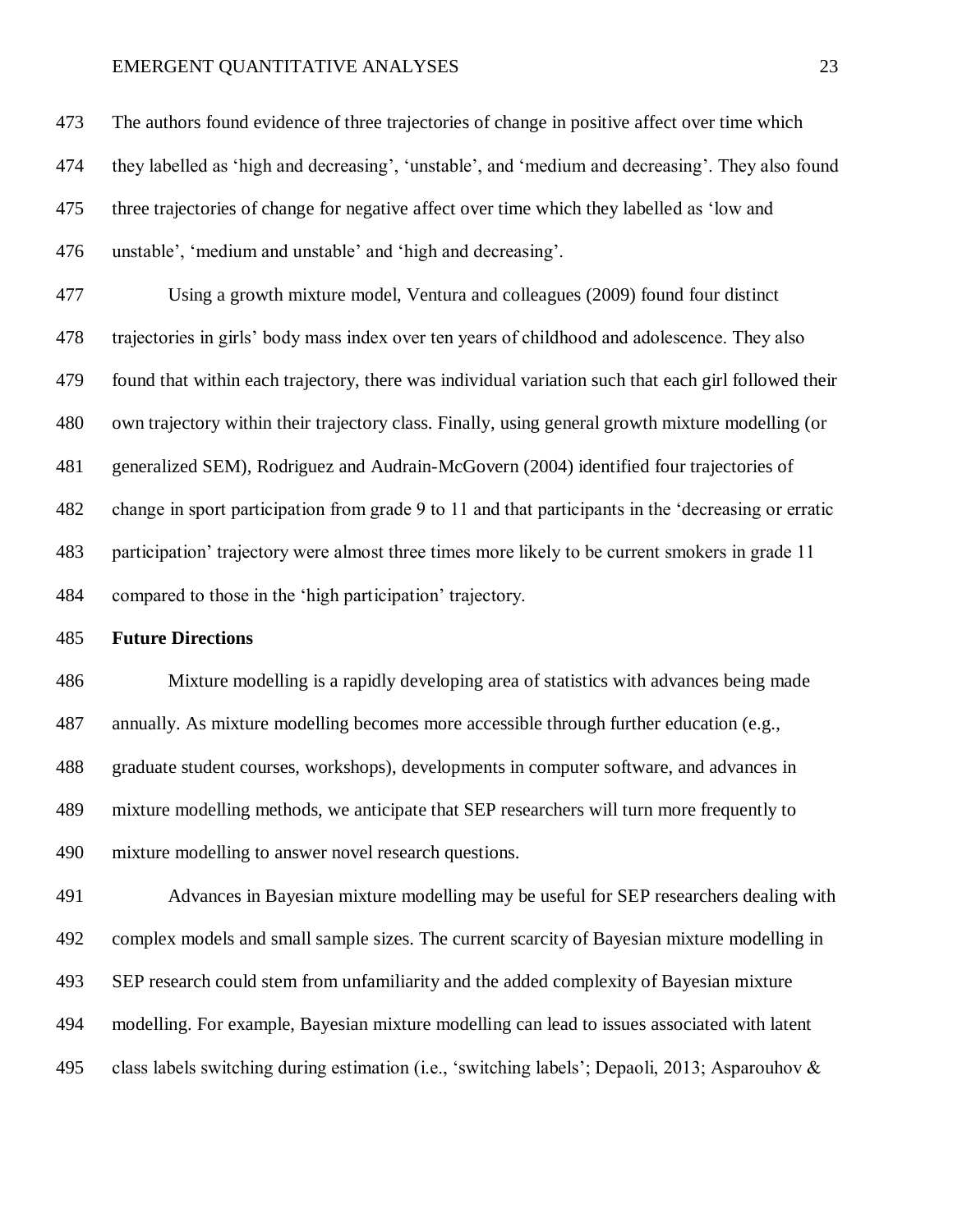Muthén, 2010), specifying priors, and violations of the assumption of conditional independence within mixture models (see Asparouhov & Muthén, 2010; Asparouhov & Muthén, 2011). Nevertheless, with further developments and Bayesian familiarity, SEP researchers may begin to take advantage of Bayesian mixture modelling. A fuller review of Bayesian Statistics in SEP is provided in the next section of this manuscript.

 Four recent advances in mixture modelling involve modelling fully latent mixture models, auxiliary variables, multi-level mixture models, and examining profile similarity. First, rather than relying on manifest or observed variables in mixture modelling, researchers have begun to rely on mixture models based on latent variables (see Morin, Scalas, & Marsh, 2015), which is advantageous because latent variables remove measurement error. Second, when an external variable is added into a model to serve as a covariate, antecedent, or outcome, it can cause a shift in the meaning of the original latent profiles (Asparouhov & Muthén, 2014). New methods using auxiliary procedures in Mplus have been implemented to help researchers prevent these shifts in latent profiles (Asparouhov & Muthén, 2014; see Wang, Morin, Ryan, Liu, in press for an application of the auxiliary procedure in SEP research). Third, multi-level mixture models allow researchers to account for nested effects such as the effect of team membership on athletes. Finally, researchers have recently provided methods for examining if profiles obtained from mixture models are similar, a concept akin to testing measurement invariance in a variable- centred factor analysis approach (Morin, Meyer, Creusier, Biétry, 2016). Advances in mixture modelling with latent variables, auxiliary variables, employing multi-level mixture models, and examining profile similarities will likely gain momentum in the future and be incorporated into the mixture models SEP researchers employ.

#### **Bayesian Statistics**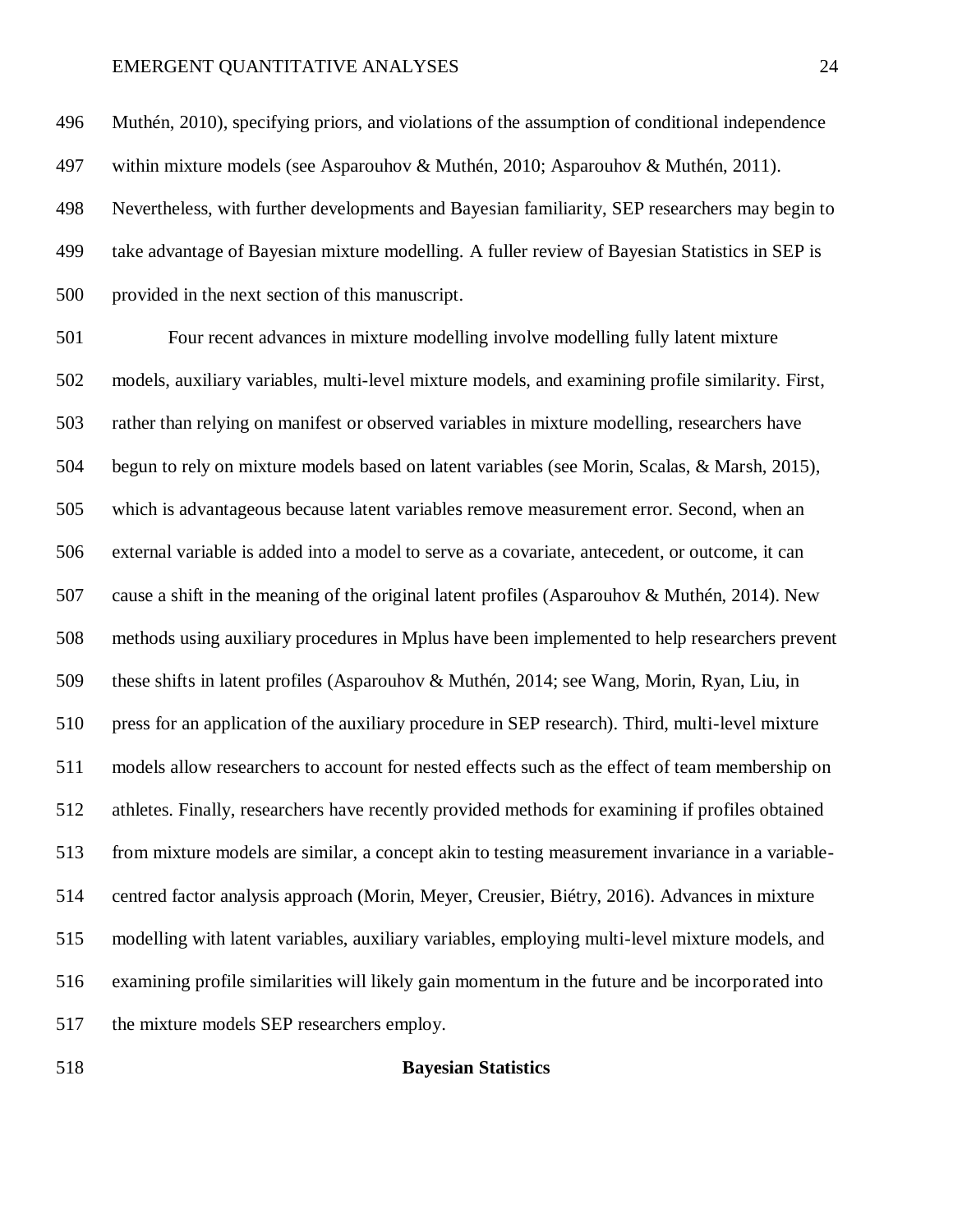## **An Overview**

 When thinking about a new project or idea, researchers often have some degree of prior knowledge (e.g., past research findings, theory) or expectation regarding the direction (e.g., positive or negative) and/or strength (e.g., small, moderate, large) of effects among the study variables. Armed with these expectations, a study is designed to test the idea (e.g., cross- sectional survey, experiment, intervention) and data are collected from the target population. Subsequently, these data are analysed with the view to ascertain the degree to which one's expectations or hypotheses are supported by the data. As is often the case in many scientific disciplines, including SEP (Buchanan & Lohse, 2016), the default approach to data analysis is to perform a significance test that is almost always summarised with a *p* value, and sometimes includes an associated effect size and/or confidence interval. Typically, the *p* value is the 530 foundation of a dichotomous decision to reject or accept the null hypothesis (e.g.,  $p < .05$ ). Despite the prominence in SEP research, the reliance strictly on p-values can be problematic and could lead to a misinterpretation of the results in several ways. First, using the *frequentist approach* (e.g., relying on p-values and ML), most researchers wish to know the probability that their hypothesis or theory is true given the data at hand; however, frequentist methods only provide insight into the probability of observing the same data or the probability of more extreme data, given a hypothesis or theory. Second, frequentist methods do not incorporate prior beliefs or expectations explicitly within the statistical model. Instead, frequentist methods rely on long-run frequency or a hypothetical infinite repetition of the same study in which the extremeness of the study data depends on data that were never observed. Such an approach limits

the extent to which data are accumulated and synthesised over time because researchers

essentially test the same null hypothesis repeatedly, while not explicitly incorporating results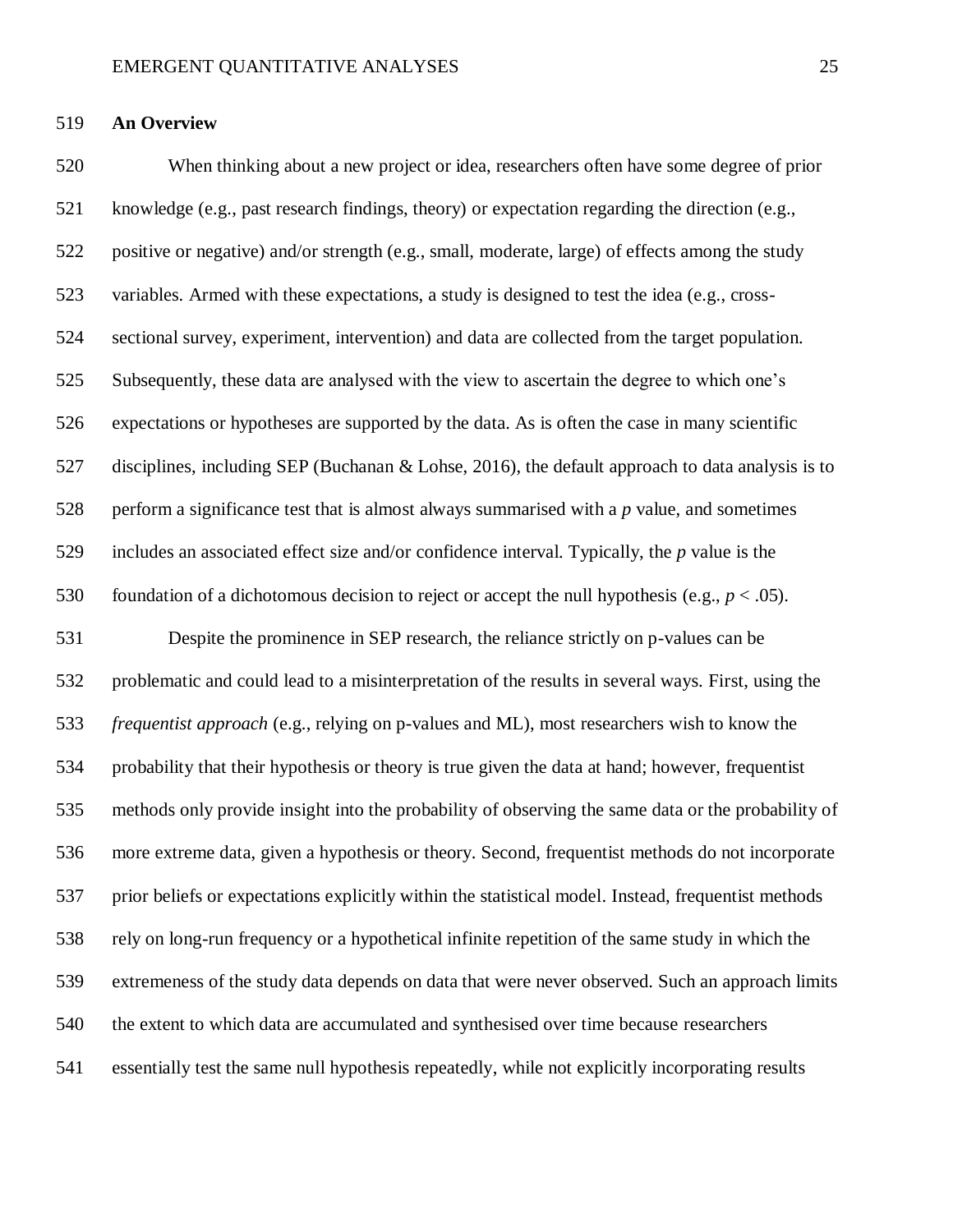from previous research into their analyses (van de Schoot et al., 2014). Third, within a frequentist approach, interval estimates (e.g., confidence intervals) can be misinterpreted because they do not reflect the intuitive statements that most researchers wish to make from their data (Morey, Hoekstra, Rouder, Lee, & Wagenmakers, 2016); that is, within frequentist statistics, it 546 would be incorrect to conclude that there is a 95% chance the effect of x on y (e.g.,  $\beta$  = .40) lies between .30 and .50. Within a frequentist framework, a confidence interval is a 'numerical interval constructed around the estimate of a parameter' that is a property of a particular 'when used repeatedly across a series of hypothetical data sets (i.e., the sample space), yields intervals that contain the true parameter value in 95% of the cases' (Hoekstra et al., 2014, p. 1159). Finally, with regard to statistical significance tests, rejecting the null hypothesis (e.g., no difference between groups) does not provide support for the alternative hypothesis (e.g., differences between groups) because it is essentially undefined in frequentist statistics; nor does failing to reject the null hypothesis mean that the null hypothesis should be accepted (Greenland et al., 2016; Wasserstein & Lazar, 2016*).* As one approach for overcoming many of these issues, *Bayesian statistics* offer practical advantages for applied researchers who have an interest in parameter estimation or hypothesis testing (Wagenmakers, Morey, & Lee, 2016).

 A summary of key differences between Bayesian and frequentist statistics is detailed in Table 3. A signature strength of Bayesian statistics is the formalisation of prior knowledge or beliefs into the statistical model through explicit statements regarding model parameters (e.g., mean, path coefficient). Prior knowledge can encompass past empirical work (e.g., pilot data, meta-analysis) or theoretical expectations (e.g., expert knowledge, direction of the effect). The degree of (un)certainty in this knowledge is modelled via the variance of the prior distribution, and includes three broad categories of expectations: (1) non-informative prior, which captures a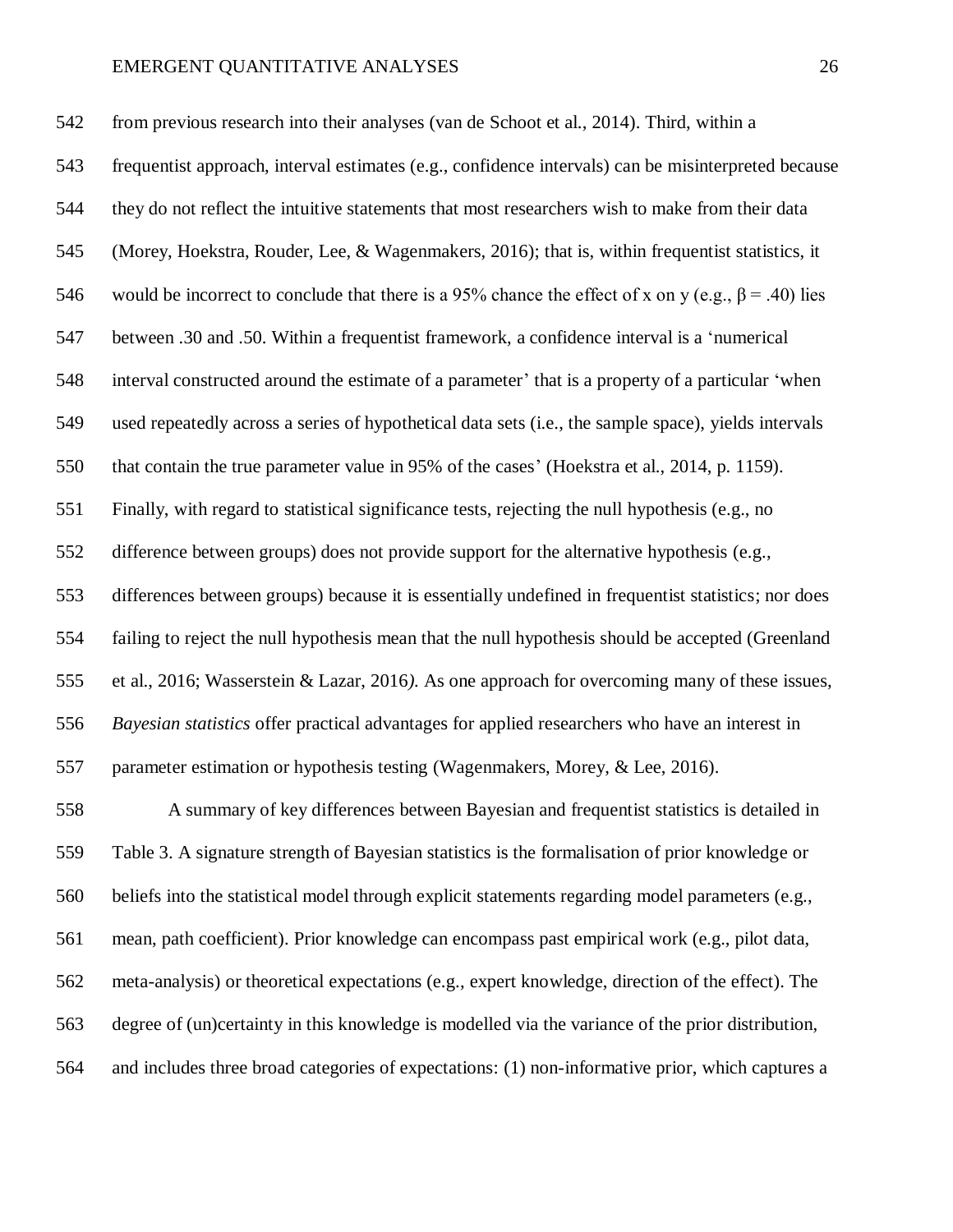565 substantial degree of uncertainty (e.g., equal probability of every value ranging from  $-\infty$  to  $+\infty$ ) and therefore may not strongly influence the results (i.e., data driven findings); (2) weakly informative prior, which reflects some degree of certainty (e.g., most likely value of the target 568 parameter, though a wide range of plausible values ranging from  $-\infty$  to  $+\infty$ ) and therefore may minimally influence the final results; and (3) informative prior, which captures a substantial degree of certainty (e.g., most likely value of the target parameter, with a small variance; van de Schoot & Depaoli, 2014; van de Schoot et al., 2014) and therefore may substantially influence the final results. With regard to psychometric examinations of questionnaires, for example, researchers can use informative priors in a confirmatory fashion to model cross-loadings with mean of zero, small variance priors, and intended factor loadings with mean and variance values that are informed by previous factor analyses or guidelines for the meaningfulness of factor loadings (e.g., Howle et al., 2016; Niven & Markland, 2016). Non-informative priors could be utilised in cases where researchers want to capitilise on the strengths of Bayesian statistics (e.g., computationally cumbersome models with ML; Doron & Gaudreau, 2014; Tamminen et al., 2016) or where no prior knowledge exists. Finally, researchers could draw from theoretical expectations to propose weakly informative priors whereby the direction of an effect is expected alongside uncertainty regarding the strength of the association (e.g., Mahoney et al., 2014). In Bayesian statistics, one's prior knowledge is combined or 'mixed' with new data to produce the posterior distribution, which provides a full summary of what is known about a parameter. For the purposes of hypothesis testing, the posterior distribution alone is unsuitable

and therefore requires a comparison of the degree of belief for two competing models or

hypotheses (Morey, Romeijn, & Rouder, 2016). For example, one can compare the relative

plausibility of the null hypothesis (i.e., absence of an effect) with an alternative hypothesis (i.e.,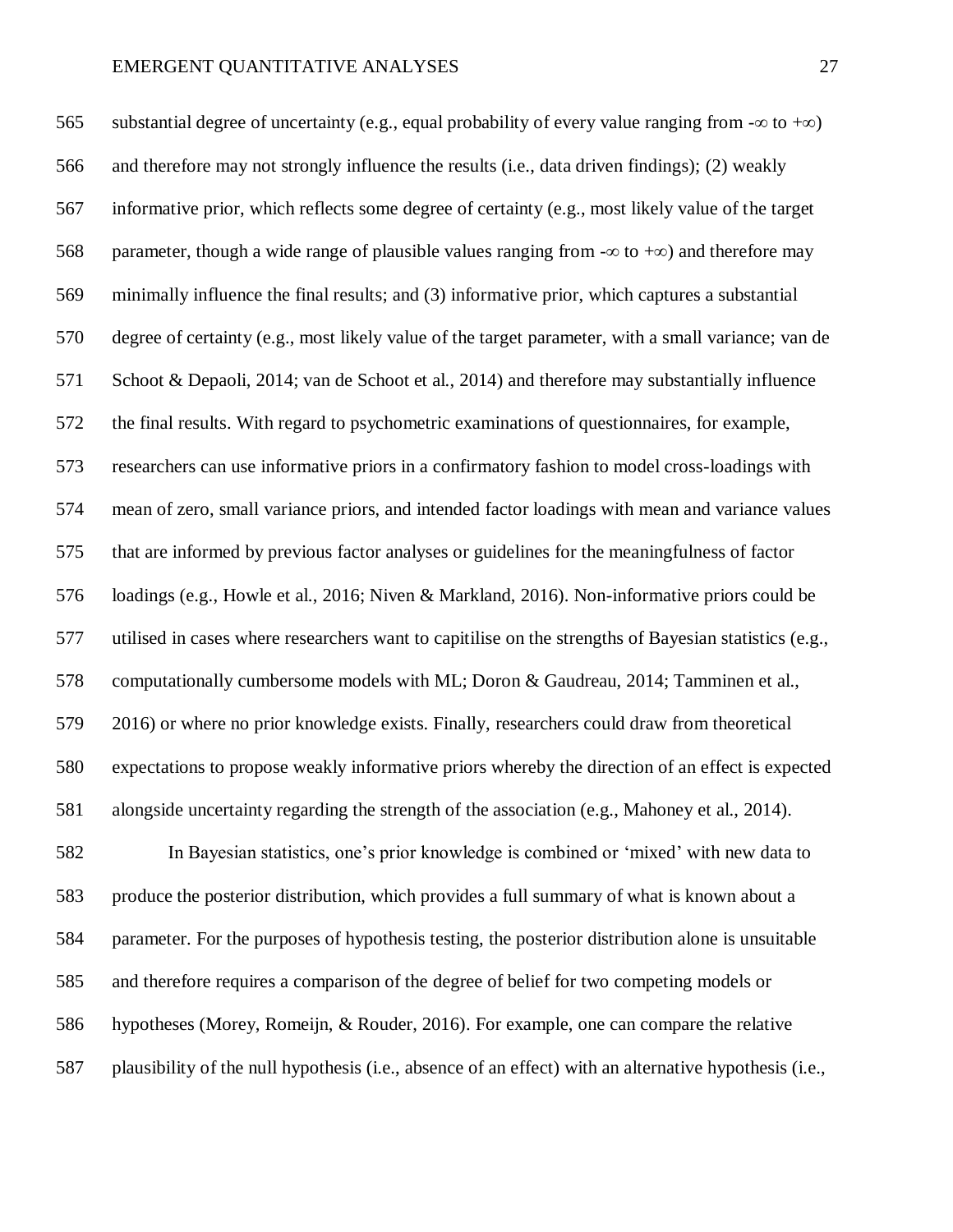presence of an effect). Of interest here is the change in one's belief from before seeing the data to afterwards, which is captured in the *Bayes factor* (Morey, Romeijn et al., 2016; Wagenmakers, 2007). Using a Bayes factor, the researcher can test the degree to which the data at hand are most compatible with the null or alternative hypothesis. Using a Bayes factor (*B*), the researcher can 592 test the degree to which the data at hand are most compatible with the null  $(B < 1/3)$  or 593 alternative hypothesis ( $B > 3$ ), or whether the data are insensitive ( $1/3 < B > 3$ ) (Dienes, 2016). Thus, unlike *p* values, the Bayes factor can provide evidence for the null hypothesis (Dienes, 2016). For example, one might expect a zero correlation between athletic performance and the 596 number of sporting themed movies one has watched  $(H<sub>0</sub>)$ , whereas the alternative hypothesis 597 (H<sub>1</sub>) relaxes this restriction to specify an equal probability of every value ranging from  $+ 1$ . A comparison of the likelihood of each hypothesis being correct, given the data at hand, indicates 599 that the observed data are 5.65 times more likely under  $H_0$  when compared with  $H_1$ . In other words, 'the data shift our prior beliefs about the relative plausibility of the competing hypotheses' by a factor of 5.65 (Wagenmakers et al., 2016, p. 171). Readers are referred elsewhere for user-friendly overviews of Bayesian statistics (Muthén & Asparouhov, 2012; van de Schoot et al., 2014; Wagenmakers et al., in press; Zyphur & Oswald, 2015), including those with a specific focus on SEP (Gucciardi & Zyphur, 2016; Stenling, Ivarsson, Johnson, & Lindwall, 2015). For a broader and comprehensive overview of the theoretical and practical underpinnings of Bayesian statistics, Etz and colleagues (in press) have produced a reading list to serve as a starting point for researchers who are new to the area.

**Related Applications** 

 The application of Bayesian statistics within the psychological sciences is on the rise (van de Schoot, Winter, Ryan, Zondervan-Zwijnenburg, & Depaoli, in press). Coinciding with this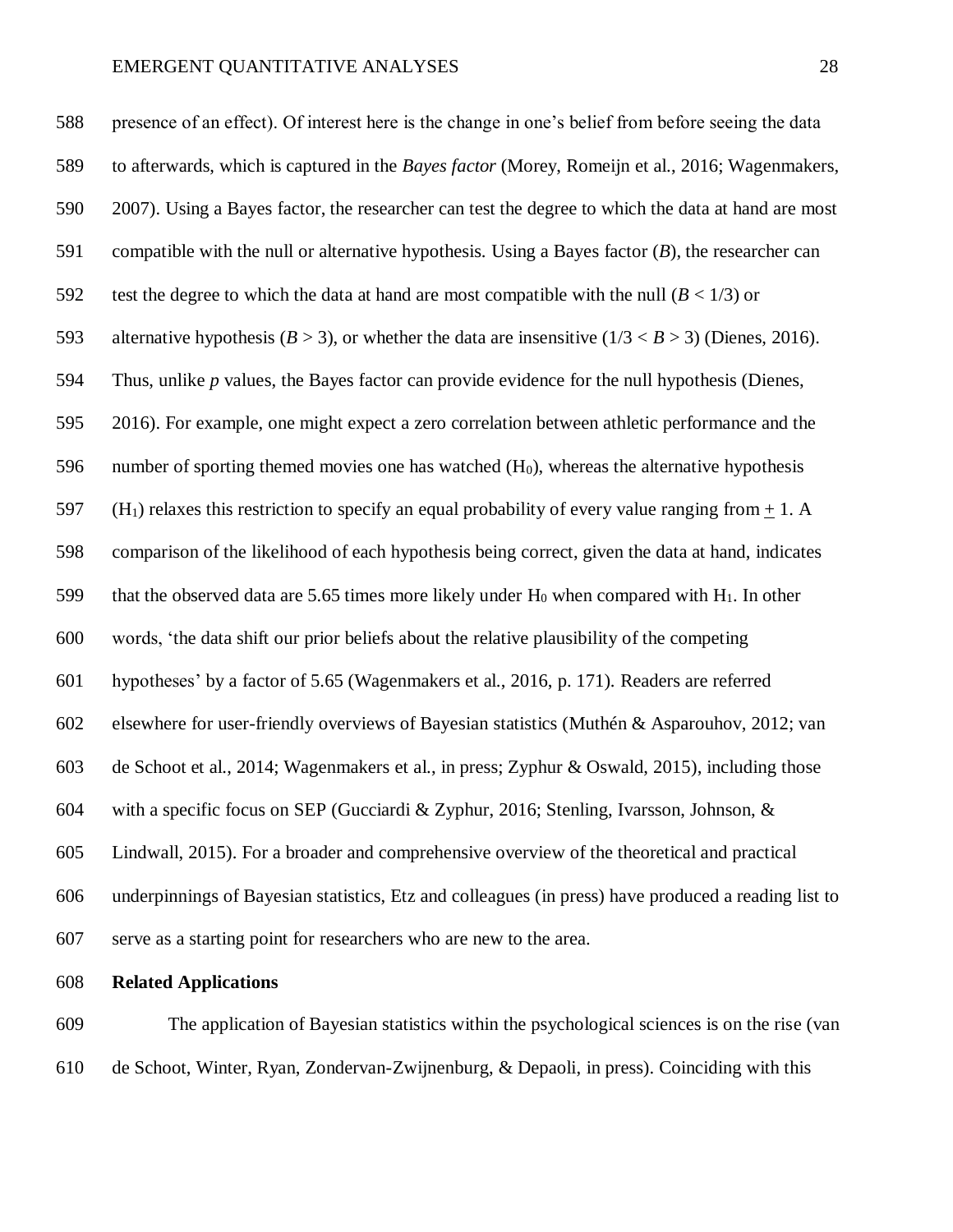increased interest, there have been several applications of Bayesian statistics within the field of SEP over the past few years. An overview of some such applications is provided in Table 4. With the exception of one study, which employed Bayesian network analysis (Constantinou et al., 2014), SEP researchers have applied Bayesian statistics for the primary purpose of parameter estimation. The majority of this work has employed BSEM to examine the factorial validity of scores from questionnaires designed to assess constructs such as commitment (Jackson et al., 2014), sport motivation (Stenling et al., 2015), walking motivation (Niven & Markland, 2016), and movement skill competence (Barnett et al., 2016). Researchers have also employed BSEM to test theoretical sequences that encompass multiple antecedent, intermediary and outcome variables, such as the relations from self-efficacy beliefs to performance on endurance-based physical activity tasks via self-presentation motives and personal task goals (Howle et al., 2016); motivational pathways informed by self-determination theory (Chan et al., 2015); and the 623 integration of basic psychological needs and the theory of planned behaviour (Gucciardi  $\&$ 624 Jackson, 2015). Other applications of Bayesian statistics include multilevel modelling (Doron  $\&$  Gaudreau, 2014; Tamminen et al., 2016), latent growth modelling (Noordstar et al., 2016), and network analysis (Constantinou et al., 2014). Within and across each of the studies, researchers have drawn from theory and past empirical work to incorporate weakly informative and informative prior information, or employed the default non-informative prior. Readers are encouraged to consult Gucciardi and Zyphur (2016) for a didactic demonstration of the application of BSEM, and those papers listed in Table 4 where the authors made available their syntax.

**Future Directions**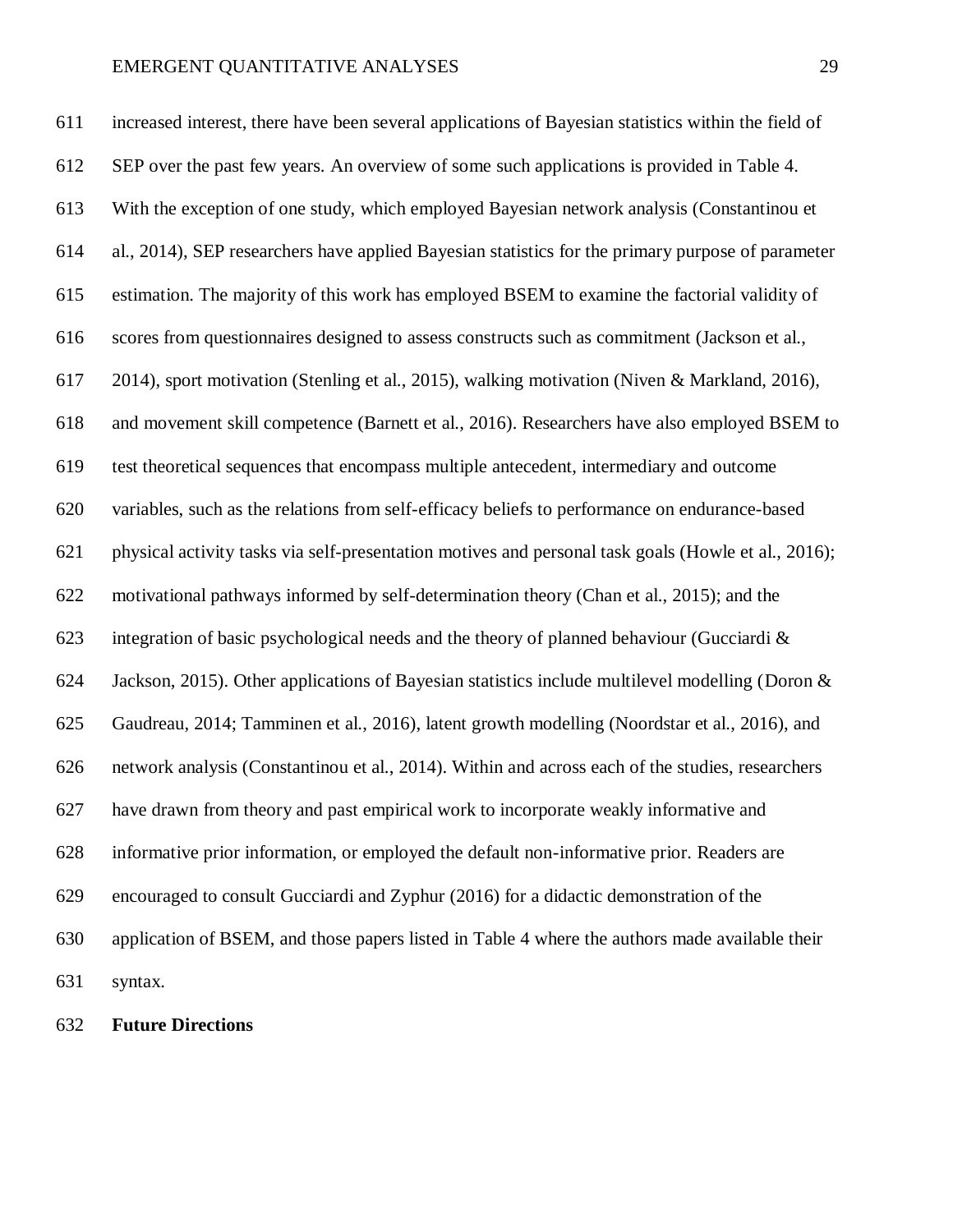for the psychological sciences over 50 years ago (Edwards, Lindman, & Savage, 1963), it is only

in the past decade that Bayesian statistics have taken flight (van de Schoot et al., in press). With

the rapid and continuous advancements in the computational capacities of computers,

development of user-friendly statistical software packages (e.g., M*plus*, JASP), and publication

of didactical and primer papers (e.g., Depaoli & van de Schoot, in press), we expect Bayesian

statistics to (soon) play an important role in the evolution of SEP research and practice. In

addition to the possibilities outlined in Table 4 and elsewhere (van de Schoot et al., in press),

Bayesian statistics can offer new insights through a range of common and uncommon analytical

approaches such as evidence synthesis via meta-analysis (Scheibehenne, Jamil, & Wagenmakers,

2016), sequential hypothesis testing (Schönbrodt, Wagenmakers, Zehetleitner, & Perugini, in

press), analysis of single-subject designs (de Vries, Hartogs, & Morey, 2015), mixture modelling

(Depaoli, 2013), and reproducibility efforts (Etz & Vandekerckhove, 2016).

 Bayesian statistics are not without criticism. For most critics, the subjectivity of the prior 649 is a critical concern with Bayesian statistics (e.g., Bowers & Davis, 2012). For example, two people (or research groups) may have different expectations of the study hypotheses and therefore specify different priors to be mixed with the data. As a result, these differing perspectives may result in different findings from the same data. There are at least two ways by which researchers who employ Bayesian statistics can minimise such concerns. First, as with any scientific endeavour, transparency with regard to the foundations of the priors is of central importance, both in terms of where they came from (e.g., past work, theoretical expectations)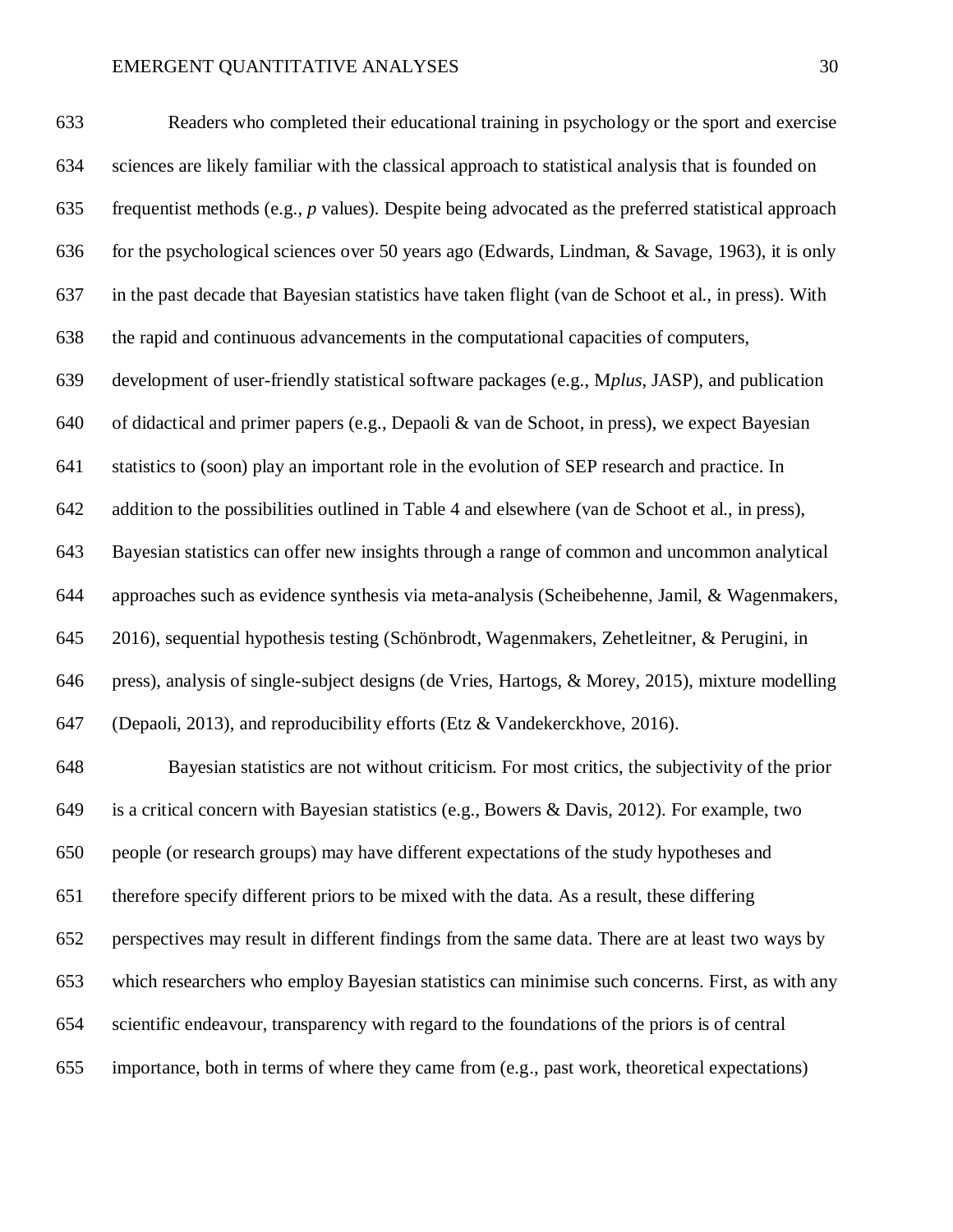and their appropriateness to be mixed with the data to make inferences with posteriors (van de Schoot et al., 2014; Zyphur & Oswald, 2015). Second, it is important that researchers conduct sensitivity analyses to ascertain the degree of influence of the priors, that is, whether or not fluctuations in background knowledge influence the stability of inferences made with posteriors (Depaoli & van de Schoot, in press). There are two broad categories of sensitivity analyses (Depaoli & van de Schoot, in press). First, weakly informative or informative priors could be compared with uninformative priors to understand the degree of subjectivity and influence on the posterior distribution. Second, weakly informative or informative priors could also be compared with varied prior distributions in which the mean and variance values are adjusted upwards or downwards to examine the influence of small to large fluctuations in prior beliefs.

#### **Concluding Remarks**

 Our intent with this manuscript was to provide a partial update to the seminal paper by Biddle and colleauges (2001) by outlining four emerging quantitative analyses that can be used by SEP researchers to answer novel research questions. Although we value the broad quantitative and qualitative approach taken by Biddle et al., we chose to review only four emergent quantitative methodologies in SEP research because we believe that our field – present authours included – may be in danger of at least occasionally 'driving fast in reverse' (Steiger, 2001) with regard to the application of advanced latent variable models. Most simply, we believe that while several user-friendly software programs have recently made it very easy to impose a wide variety of advanced latent variable models with a variety of estimators, an unfortunate by-product of these impressive technological developments is the increasing possibility that users may fit a complex model (and perhaps with an estimator) that they do not have a very deep understanding of (i.e., driving fast in reverse). It is hard to believe that such an approach is an optimal way to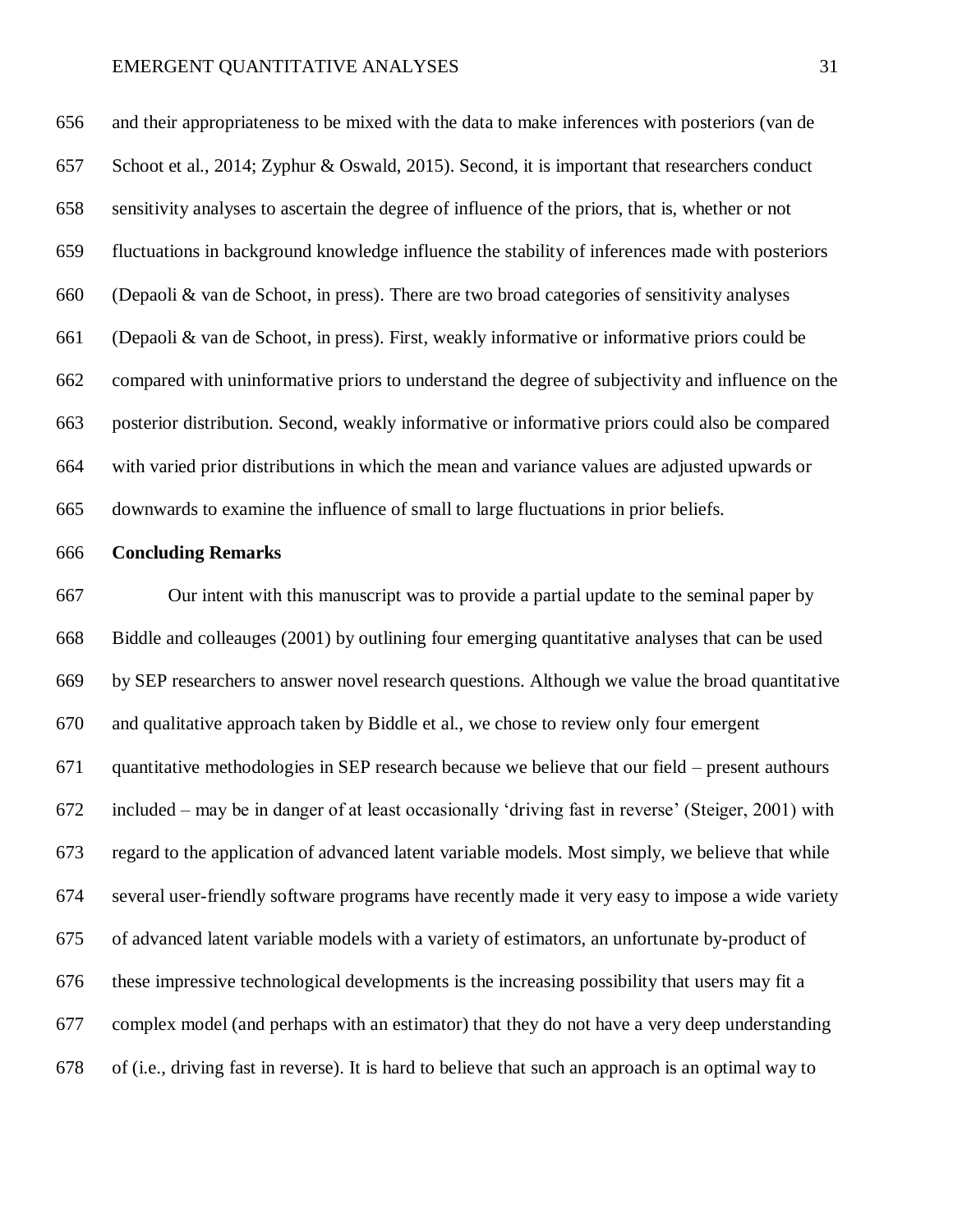efficiently advance knowledge in any discipline, however elegant the model and/or the estimator is/are. For this reason we chose to devote more text to only a few emergent quantitative analyses in SEP in hope that readers will gain at least an increased awareness of one or more of the analyses that we have reviewed. Perhaps more importantly, however, we hope that readers will gain a broader appreciation of just how much preparation it likely will take to knowingly and thoughtfully apply any advanced latent variable model. Finally, we encourage all researchers in SEP to avoid the temptation to become dogmatic about the universal implementation of a specific facet (e.g., a particular model and/or an estimator) of advanced latent variable modelling.

 In an effort to avoid 'driving fast in reverse' or becoming dogmatic in approaches, we offer a few final recommendations to accelerate knowing and thoughtful applications of advanced quantitative analyses in SEP. First, in recognizing that the statistical analyses outlined are complex and potentially daunting to implement, we have provided broad overviews of each method alongside tangible applications, while also referring readers to published SEP examples with accompanying syntax. We recommend that readers consult these resources to gain an in- depth understanding of the methods and how to model them using proper syntax. To this end, although software developers continue to implement accessible syntax, we encourage readers to avoid using syntax without a deep understanding of what each key command invokes. Learning syntax is similar to learning a new language; when one begins to master the basics, the foundation for further application and extension can be easily developed. Second, readers are encouraged to actively seek opportunities for further education. Resources for students and academics alike exist. For example, if advanced statistical courses are not offered within one's department, opportunities to take courses in related departments (e.g., education, psychology)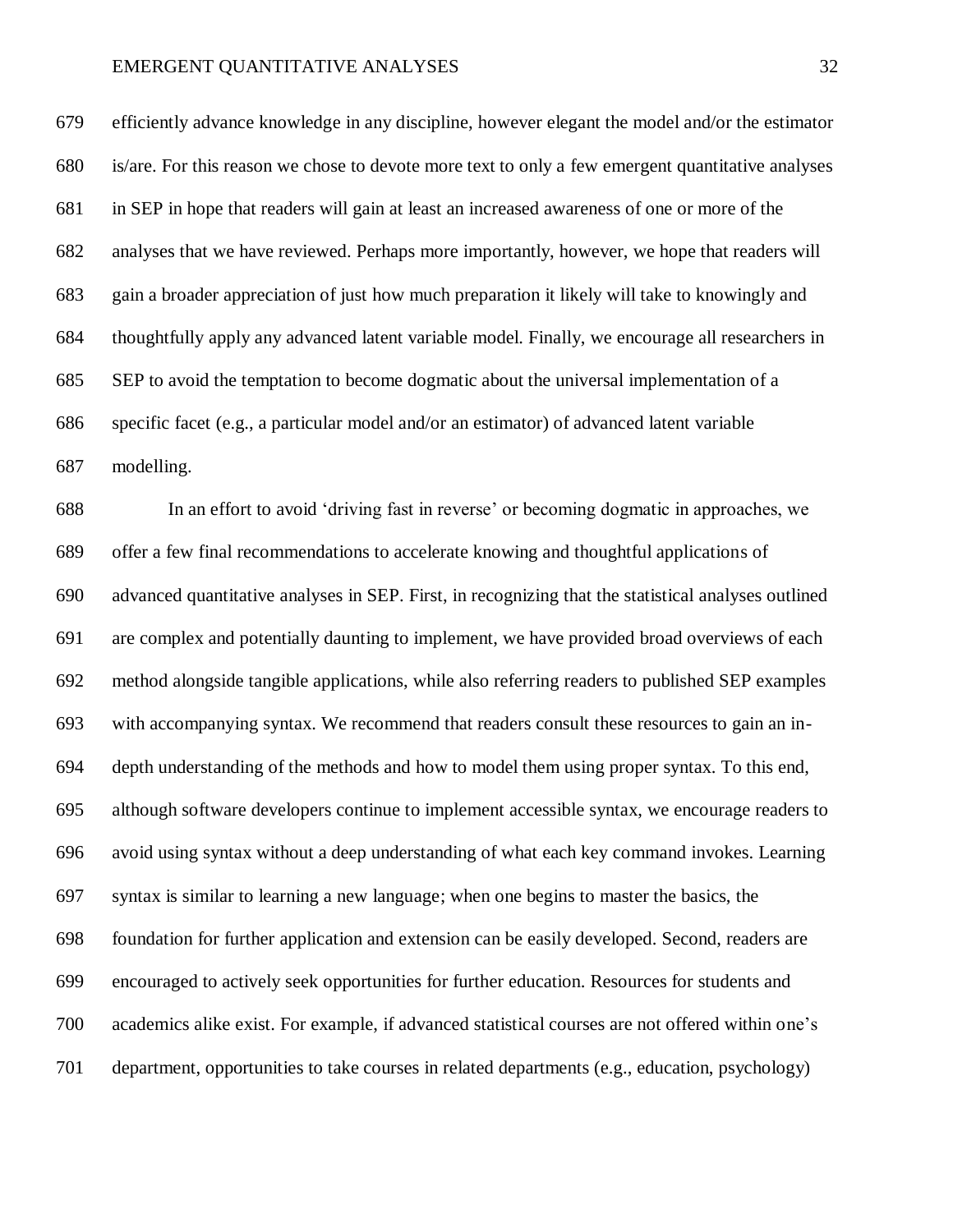can be sought. There are also many accessible workshops offered around the world, conferences frequently offer workshops or symposiums, courses are available online, and text books represent an excellent resource for self-guided learning. It is our hope that our brief overview of emergent quantitative analyses in SEP has sparked a curiosity in readers and nurtured a sense of intrinsic motivation to initiate further, deeper, learning of quantitative analyses. In so doing, we are hopeful that more researchers will join the second or third profile of researchers who seek to maintain or who are at the forefront, respectively, of understanding and applying emerging quantitative analyses.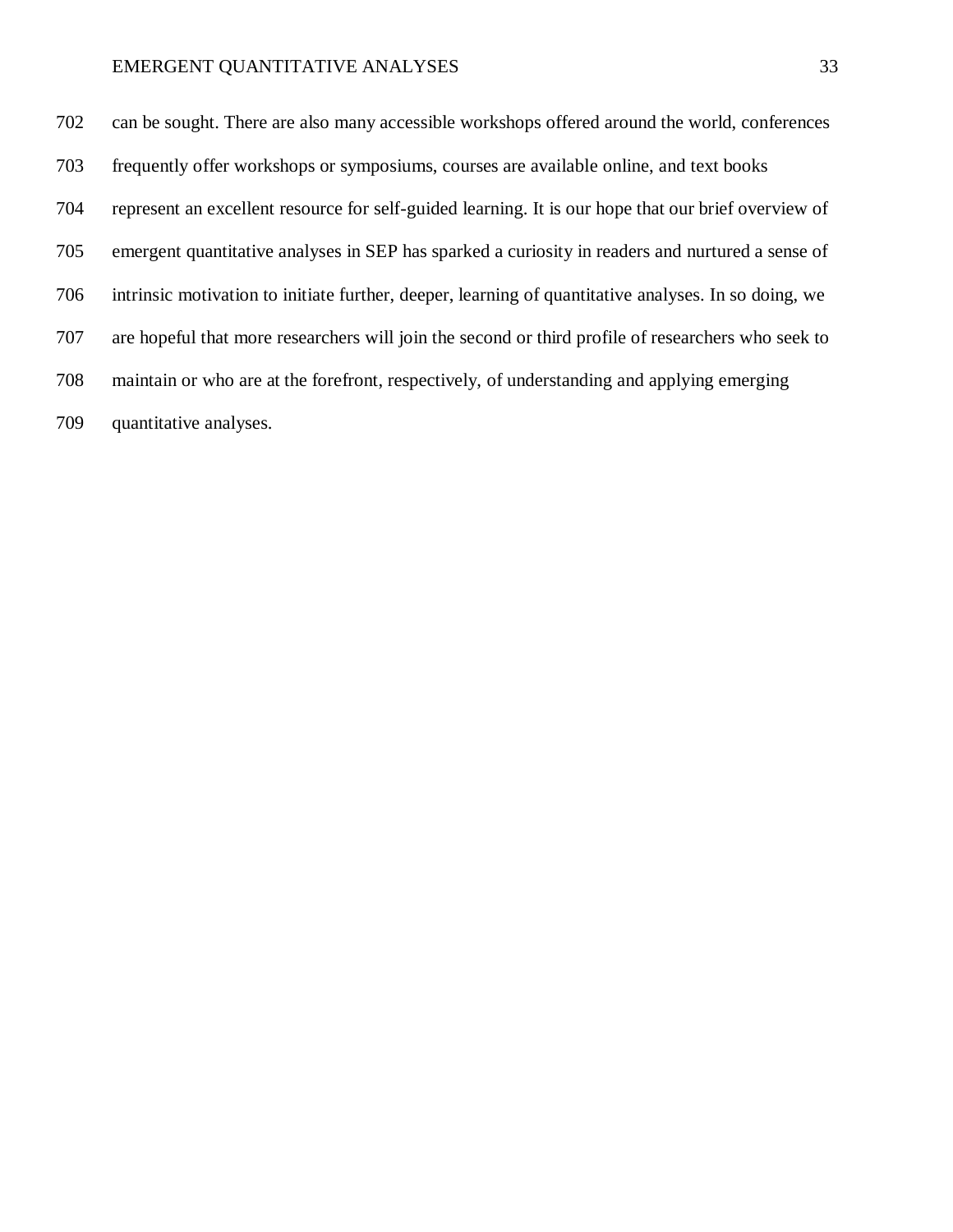#### References

- Alcaraz, S., Torregrosa, M., & Viladrich, C. (2015). How coaches' motivations mediate between basic psychological needs and well-being/ill-being. *Research Quarterly for Exercise and Sport, 86,* 292-302. doi:10.1080/02701367.2015.1049691
- Andruff, H., Carraro, N., Thompson, A., Gaudreau, P., & Louvet, B. (2009). Latent class growth modelling: a tutorial. *Tutorials in Quantitative Methods for Psychology*, *5*, 11-24. doi:10.20982/tqmp.05.1.p011
- Appleton, P. R., Ntoumanis, N., Quested, E., Viladrich, C., & Duda, J. L. (2016). Initial validation of the coach-created Empowering and Disempowering Motivational Climate Questionnaire (EDMCQ-C). *Psychology of Sport and Exercise*, *22*, 53-65. doi:10.1016/j.psychsport.2015.05.008
- Asparouhov, T., & Muthén, B. (2009). Exploratory structural equation modeling. *Structural Equation Modeling: A Multidisciplinary Journal*, *16*, 397-438. doi:10.1080/10705510903008204
- Asparouhov, T., & Muthén, B. (2010). Bayesian analysis using Mplus: Technical implementation. *Manuscript submitted for publication*. Retrieved from http://citeseerx.ist.psu.edu/viewdoc/download?doi=10.1.1.310.3903&rep=rep1&type=pdf
- Asparouhov, T., & Muthén, B. (2011). Using Bayesian priors for more flexible latent class analysis. In *Proceedings of the 2011 Joint Statistical Meeting*, *Miami, FL*. Retrieved from <http://www.statmodel.com/download/BayesLCA.pdf>
- Asparouhov, T., & Muthén, B. (2014). Auxiliary variables in mixture modeling: Three-step approaches using Mplus. *Structural Equation Modeling: A Multidisciplinary Journal*, 21, 329-341. doi:10.1080/10705511.2014.915181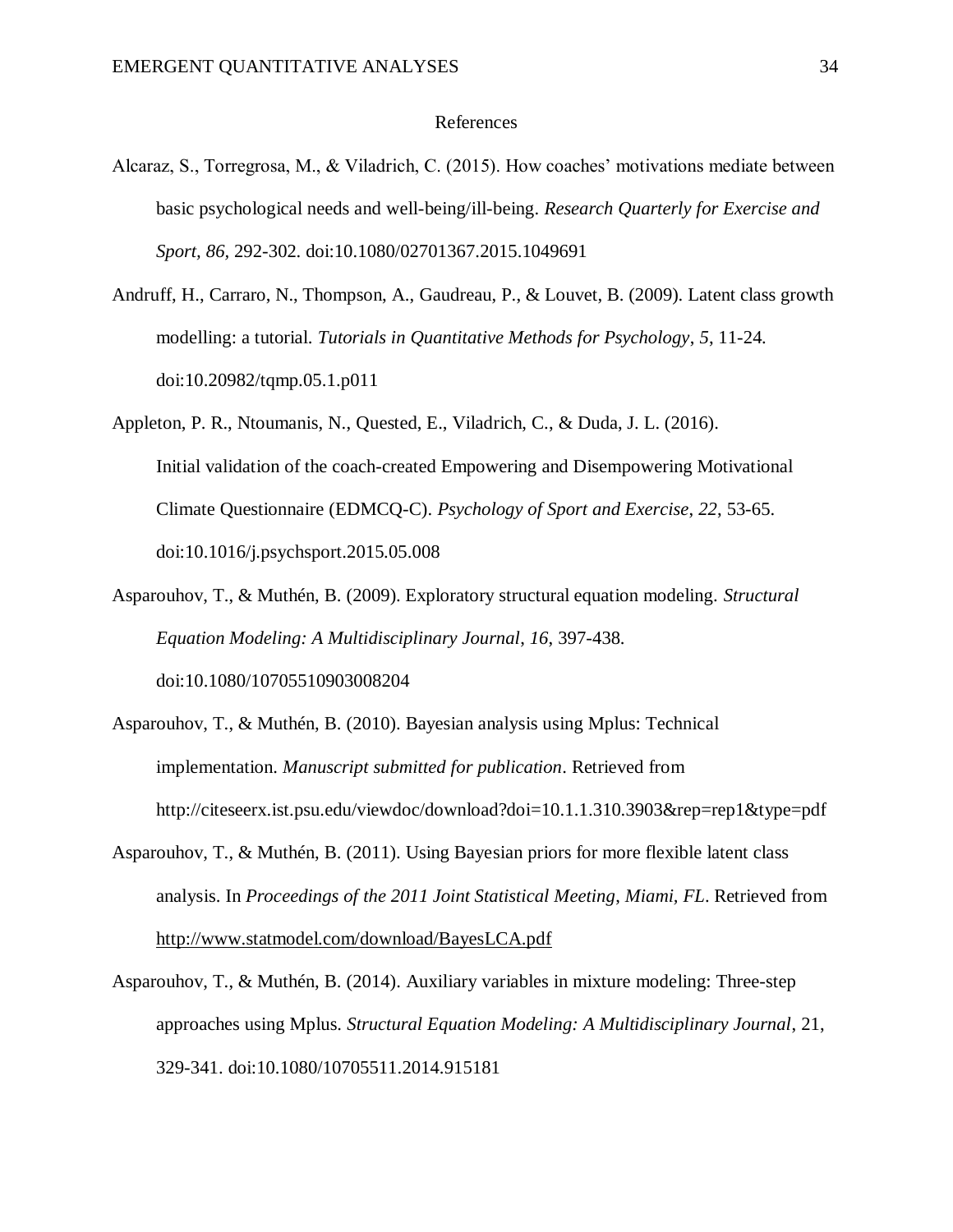- Asparouhov, T., Muthén, B., & Morin, A. J. S. (2015). Bayesian structural equation modeling with cross-loadings and residual covariances: Comments on Stromeyer et al. *Journal of Management, 41,* 1561-1577. doi:10.1177/0149206315591075
- Barnett, A., Cerin, E., Reaburn, P., & Hooper, S. (2012). Identifying mediators of training effects on performance-related psychobiosocial states: A single-case observational study in an elite female triathlete. *Psychology of Sport and Exercise*, *13*, 541-549. doi:10.1016/j.psychsport.2012.02.010
- Barnett, L. M., Vazou, S., Abbott, G., Bowe, S. J., Robinson, L. E., Ridgers, N. D., & Salmon, J. (2016). Construct validity of the pictorial scale of Perceived Movement Skills Competence. *Psychology of Sport and Exercise*, *22*, 294-302. doi:10.1016/j.psychsport.2015.09.002
- Bauer, D. J., & Curran, P. J. (2003). Distributional assumptions of growth mixture models overextraction of latent trajectory classes. *Psychological Methods*, *8*, 338-363. doi:10.1037/1082-989X.8.3.338
- Biddle, S. J. H., Markland, D., Gilbourne, D., Chatzisarantis, N. L. D., & Sparkes, A. C. (2001). Research methods in sport and exercise psychology: Quantitative and qualitative issues. *Journal of Sports Scie*nces, *19*, 777-809. doi:10.1080/026404101317015438
- Bowers, J. S., & Davis, C. J. (2012). Bayesian just-so stories in psychology and neuroscience. *Psychological Bulletin*, *138*, 389-414. doi:10.1037/a0026450
- Buchanan, T. L., & Loshe, K. R. (2016). Researchers' perceptions of statistical significance contribute to bias in health and exercise science. *Measurement in Physical Education and Exercise Science*, *20*, 131-139. doi:10.1080/1091367X.2016.1166112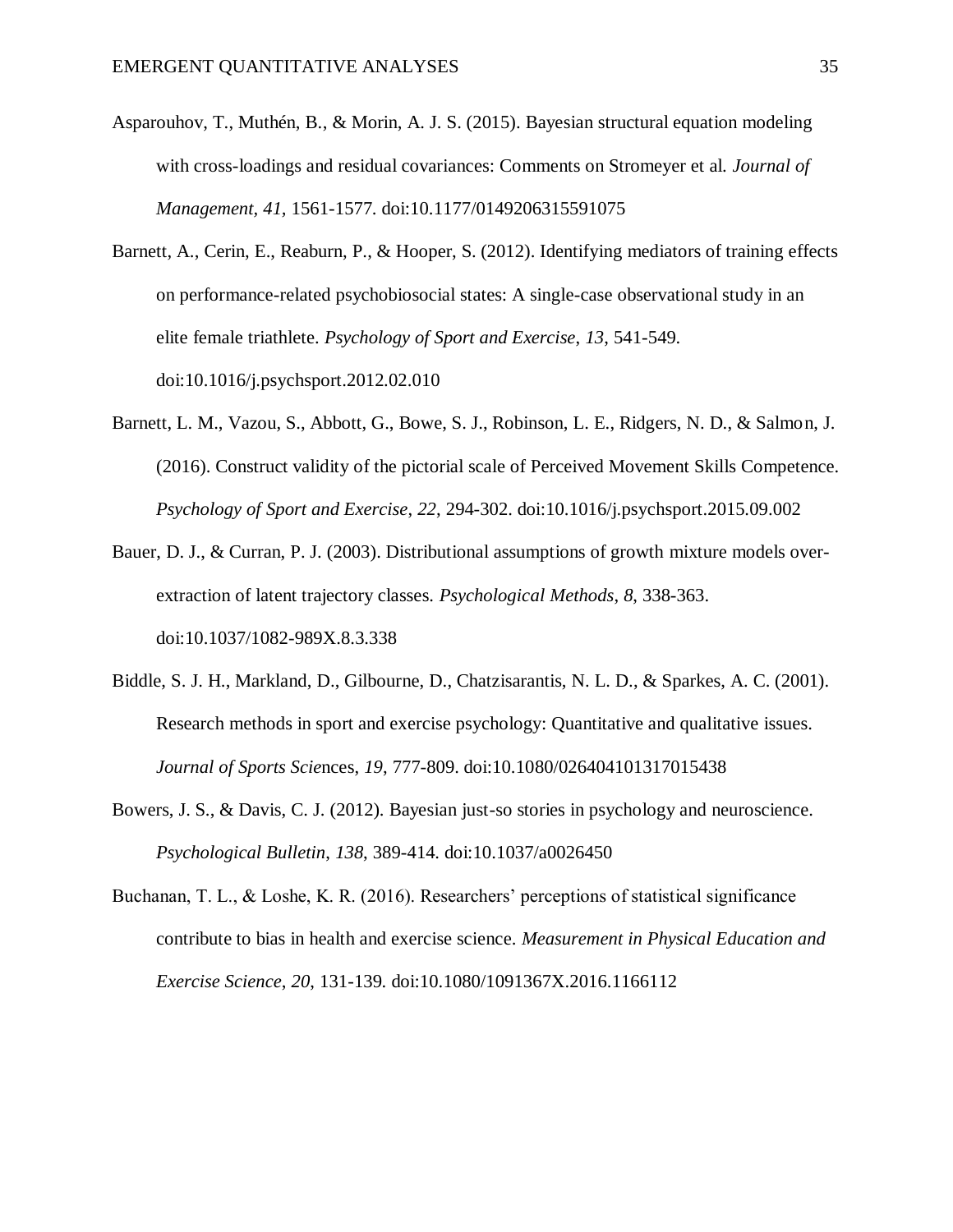- Chamarro, A., Penelo, E., Fornieles, A., Oberst, U., Vallerand, R. J., & Fernández-Castro, J. (2015). Psychometric properties of the Spanish version of the Passion Scale. *Psicothema*, *27*, 402-409. doi:10.7334/psicothema2015.80
- Chan, D. K. C., Ivarsson, A., Stenling, A., Yang, S. X., Chatzisarantis, N. L. D., & Hagger, M. S. (2015). Response-order effects in survey methods: A randomised controlled crossover study in the context of sport injury prevention. *Journal of Sport & Exercise Psychology*, *37*, 666-673. doi:10.1123/jsep.2015-0045
- Chiu, W., Rodriguez, F. M., & Won, D. (2016). Revisiting the Leadership Scale for sport examining factor structure through exploratory structural equation modeling. *Psychological Reports*, *119*, 435-449. doi:10.1177/0033294116662880
- Cohen, J. (1994). The earth is round (*p* < .05). *American Psychologist*, *49*, 997-1003. doi:10.1037/0003-066X.49.12.997
- Constantinou, A. C., Fenton, N. E., & Pollock, L. J. H. (2014). Bayesian networks for unbiased assessment of referee bias in association football. *Psychology of Sport and Exercise*, *15*, 538-547. doi:10.1016/j.psychsport.2014.05.009
- Depaoli, S. (2013). Mixture class recovery in GMM under varying degrees of class separation: Frequentist versus Bayesian estimation. *Psychological Methods*, *18*, 186-219. doi:10.1037/a0031609
- Depaoli, S., & van de Schoot, R. (in press). Improving transparency and replication in Bayesian statistics: The WAMBS-checklist. *Psychological Methods*. doi:10.1037/met0000065
- de Vries, R. M., Hartogs, B. M. A., & Morey, R. D. (2015). A tutorial on computing Bayes factors for single-subject designs. *Behaviour Therapy*, *46*, 809-823. doi:10.1016/j.beth.2014.09.013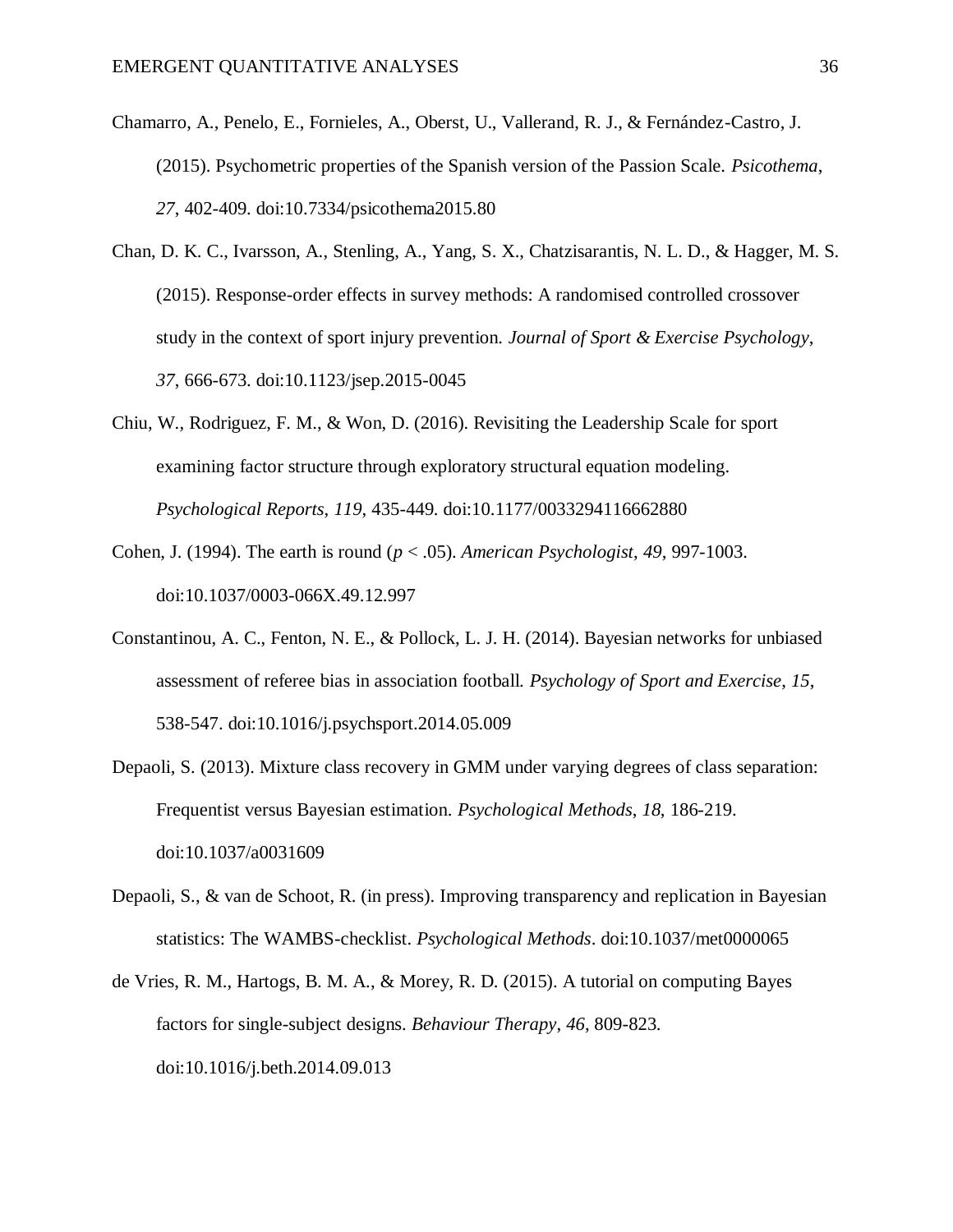- Diallo, T. M. O., Morin, A. J. S., & Lu, H. (2016). Impact of misspecifications of the latent variance–covariance and residual matrices on the class enumeration accuracy of growth mixture models. *Structural Equation Modeling: A Multidisciplinary Journal, 23*, 507-531. doi:10.1080/10705511.2016.1169188
- Dienes, Z. (2016). How Bayes factors change scientific practice. *Journal of Mathematical Psychology, 72,* 78-89. doi:10.1016/j.jmp.2015.10.003
- Doron, J., & Gaudreau, P. (2014). A point-by-point analysis of performance in a fencing match: Psychological processes associated with winning and losing streaks. *Journal of Sport & Exercise Psychology*, *36*, 3-13. doi:10.1123/jsep.2013-0043
- Duncan, T. E., Duncan, S. C., & Strycker, L. A. (2006). *An introduction to latent variable growth curve modeling: Concepts, issues, and application (2<sup>nd</sup> ed.). Mahwah, NJ:* Lawrence Erlbaum Associates, Inc.
- Edwards, W., Lindman, H., & Savage, L. J. (1963). Bayesian statistical inference in psychological research. *Psychological Review*, *70*, 193-242. doi:10.1037/h0044139
- Etz, A., & Vandekerckhove, J. (2016). A Bayesian perspective on the reproducibility project: Psychology. *PLoS ONE*, *11*. doi:10.1371/journal.pone.0149794
- Etz, A., Gronau, Q., Dablander, F., Edelsbrunner, P., Baribault, B. (in press). How to become a Bayesian in eight easy steps: An annotated reading list. *Psychonomic Bulletin and Review*. Retrieved from http://www.springer.com/psychology/cognitive+psychology/journal/13423
- Finch, W. H., & Bronk, K. C. (2011). Conducting confirmatory latent class analysis using Mplus. *Structural Equation Modeling: A Multidisciplinary Journal, 18,* 132-151. doi:10.1080/10705511.2011.532732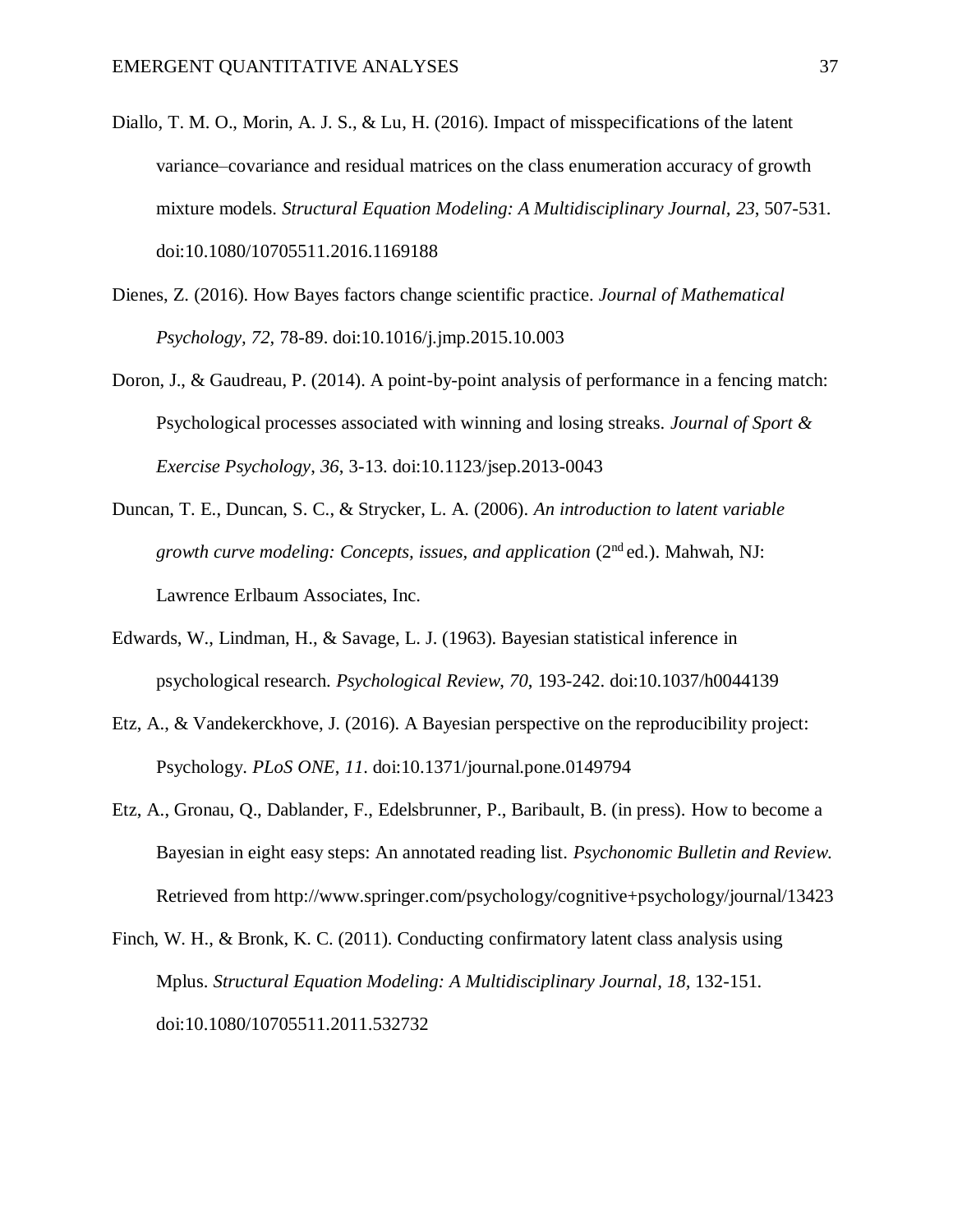- Fitzpatrick, J., Gareau, A., Lafontaine, M. F., & Gaudreau, P. (2016). How to use the actorpartner interdependence model (APIM) to estimate different Dyadic patterns in MPLUS: A step-by-step Tutorial. *The Quantitative Methods for Psychology*, *12*, 74-86. doi:10.20982/tqmp.12.1.p074
- Fogarty, G. J., Perera, H. N., Furst, A. J., & Thomas, P. R. (2016). Evaluating measures of optimism and sport confidence. *Measurement in Physical Education and Exercise Science*, *20*, 81-92. doi:10.1080/1091367X.2015.1111220
- Gaudreau, P., Amiot, C. E., & Vallerand, R. J. (2009). Trajectories of affective states in adolescent hockey players: Turning point and motivational antecedents. *Developmental Psychology*, *45*, 307. doi:10.1037/a0014134
- Gerber, M., Jonsdottir, I. H., Lindwall, M., & Ahlborg, G. (2014). Physical activity in employees with differing occupational stress and mental health profiles: A latent profile analysis. *Psychology of Sport and Exercise*, *15*, 649-658. doi:10.1016/j.psychsport.2014.07.012
- Greenland, S., Senn, S.J., Rothman, K.J., Carlin, J.B., Poole, C., Goodman, S.N., & Altman, D.G. (2016). Statistical tests, P values, confidence intervals, and power: A guide to misinterpretations. *European Journal of Epidemiology*, *31*, 337-350. doi:10.1007/s10654- 016-0149-3
- Gucciardi, D. F., Hanton, S., & Mallett, C. J. (2012). Progressing measurement in mental toughness: A case example of the Mental Toughness Questionnaire 48. *Sport, Exercise, and Performance Psychology*, *1*, 194. doi: 10.1037/a0027190
- Gucciardi, D. F., & Jackson, B. (2015). Understanding sport continuation: An integration of the theories of planned behaviour and basic psychological needs. *Journal of Science and Medicine in Sport*, *18*, 31-36. doi:10.1016/j.jsams.2013.11.011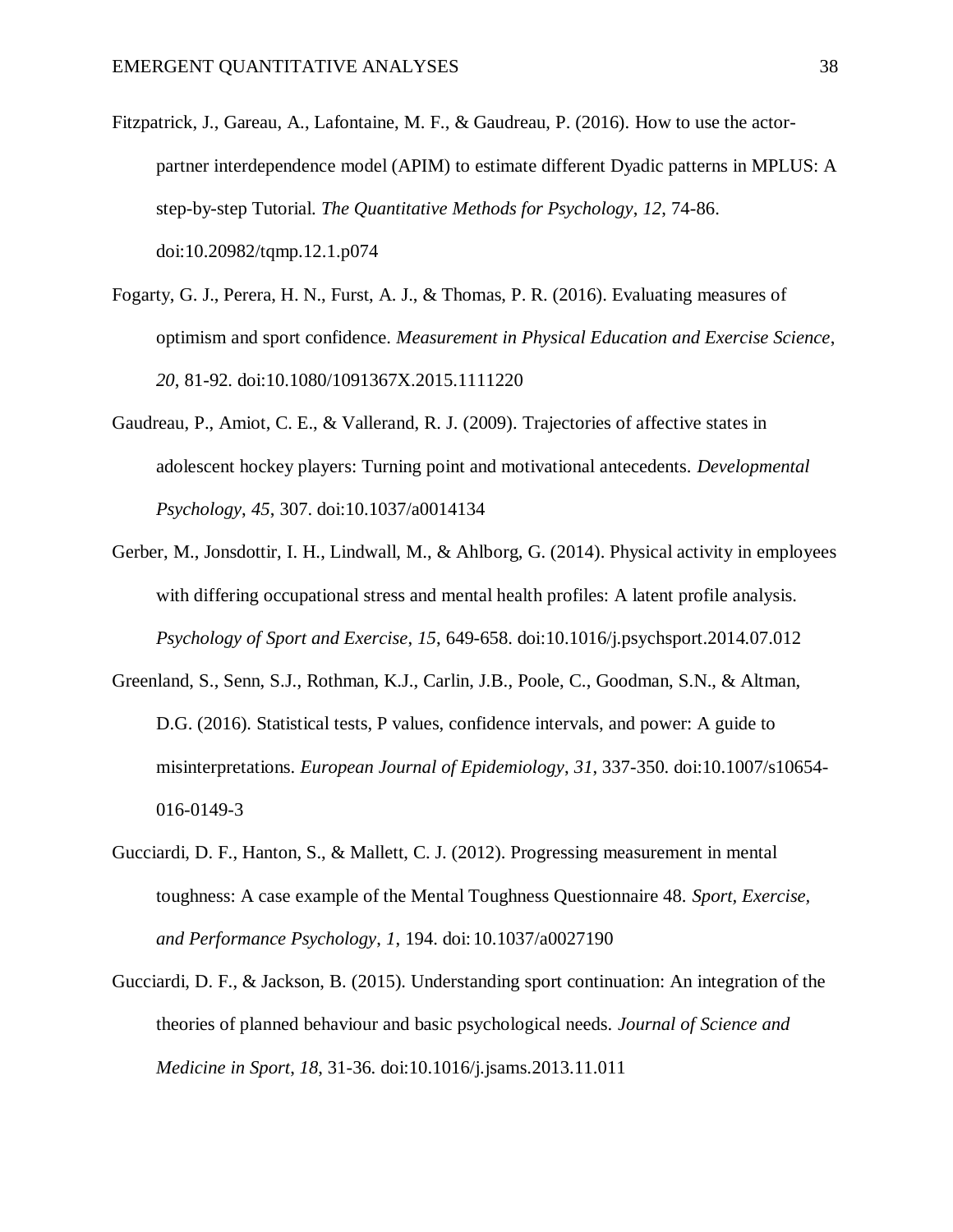- Gucciardi, D. F., Peeling, P., Ducker, K. J., & Dawson, B. (2016). When the going gets tough: Mental toughness and its relationship with behavioural perseverance. *Journal of Science and Medicine in Sport*, *19*, 81-86. doi:10.1016/j.jsams.2014.12.005
- Gucciardi, D. F., Zhang, C., Ponnusamy, V., Si, G., & Stenling, A. (2016). Cross-cultural invariance of the Mental Toughness Inventory among Australian, Chinese, and Malaysian athletes: A Bayesian estimation approach. *Journal of Sport & Exercise Psychology*, *38*, 187-202. doi:10.1123/jsep.2015-0320
- Gucciardi, D.F., & Zyphur, M.J. (2016). Exploratory structural equation modelling and Bayesian estimation. In N. Ntoumanis & N.D. Myers (Eds.), *An introduction to intermediate and advanced statistical analyses for sport and exercise scientists* (pp. 172-194). Chichester, UK: Wiley.
- Gunnell, K. E., & Gaudreau, P. (2015). Testing a bi-factor model to disentangle general and specific factors of motivation in self-determination theory. *Personality and Individual Differences, 81,* 35-40. doi:10.1016/j.paid.2014.12.059
- Hancock, G. R., & French, B. F. (2013). Power analysis in covariance structure models. In G. R. Hancock & R. O. Mueller (Eds.), *Structural equation modeling: A second course* (2<sup>nd</sup> ed.) (pp. 117-159). Charlotte, NC: Information Age Publishing, Inc.
- Hancock, G. R. (2016). [Peer commentary on the book "*An Introduction to Intermediate and Advanced Statistical Analyses for Sport and Exercise Scientists"* by N. Ntoumanis & N. D. Myers (Eds.)]. Retrieved from [http://www.wiley.com/WileyCDA/WileyTitle/productCd-](http://www.wiley.com/WileyCDA/WileyTitle/productCd-1118962052.html)[1118962052.html](http://www.wiley.com/WileyCDA/WileyTitle/productCd-1118962052.html)
- Hancox, J. E., Quested, E., Viladrich, C., & Duda, J. L. (2015). Examination of the internal structure of the behavioural regulation in sport questionnaire among dancers. *International*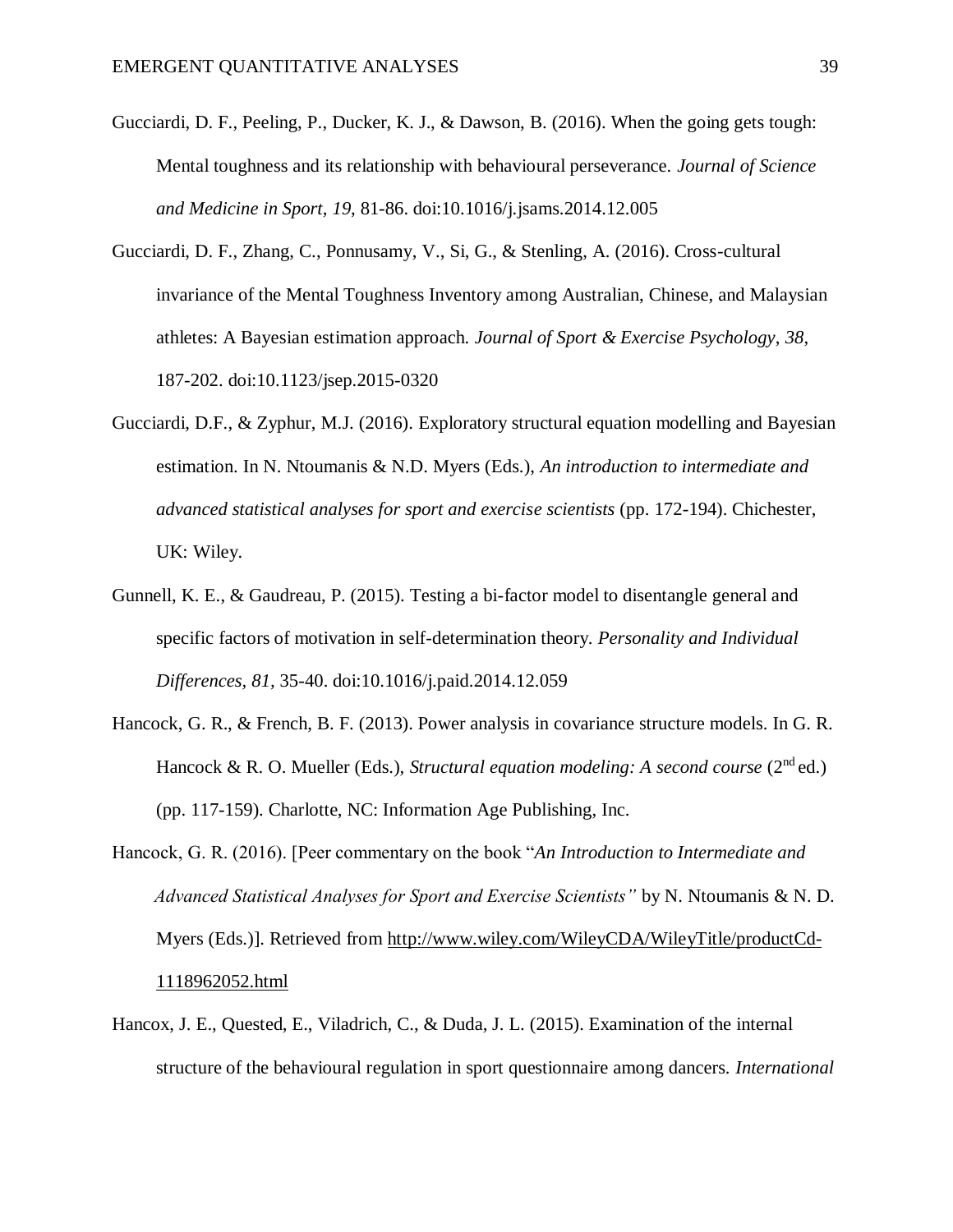*Journal of Sport and Exercise Psychology*, *13*, 382-397. doi:10.1080/1612197X.2014.999347

- Hodge, K., & Gucciardi, D. F. (2015). Antisocial and prosocial behaviour in sport: The role of motivational climate, basic psychological needs, and moral disengagement. *Journal of Sport & Exercise Psychology*, *37*, 257-273. doi:10.1123/jsep.2014-0225
- Hoekstra, R., Morey, R. D., Rouder, J. N., & Wagenmakers, E. J. (2014). Robust misinterpretation of confidence intervals. *Psychonomic Bulletin & Review*, *21*, 1157-1164. doi:10.3758/s13423-013-0572-3
- Howle, T. C., Dimmock, J. A., & Jackson, B. (2016). Relations between self-efficacy beliefs, self-presentation motives, personal task goals, and performance on endurance-based physical activity tasks. *Psychology of Sport and Exercise*, *22*, 149-159. doi:10.1016/j.psychsport.2015.06.010
- Ivarsson, A. Stenling, A., Fallby, J., Johnson, U., Borg, E., & Johansson, G. (2015). The predictive ability of the talent development environment on youth elite football players' well-being: A person-centered approach. *Psychology of Sport and Exercise*, *16*, 15-23. doi:10.1016/j.psychsport.2014.09.006
- Jackson, B., Gucciardi, D. F., & Dimmock, J. A. (2014). Toward a multidimensional model of athletes' commitment to coach-athlete relationships and interdependent sport teams: A substantive-methodological synergy. *Journal of Sport & Exercise Psychology*, *36*, 52-68. doi:10.1123/jsep.2013-0038
- Jung, T., & Wickrama, K. A. S. (2008). An introduction to latent class growth analysis and growth mixture modelling. *Social and Personality Psychology Compass*, *2*, 302-317. doi:10.1111/j.1751-9004.2007.00054.x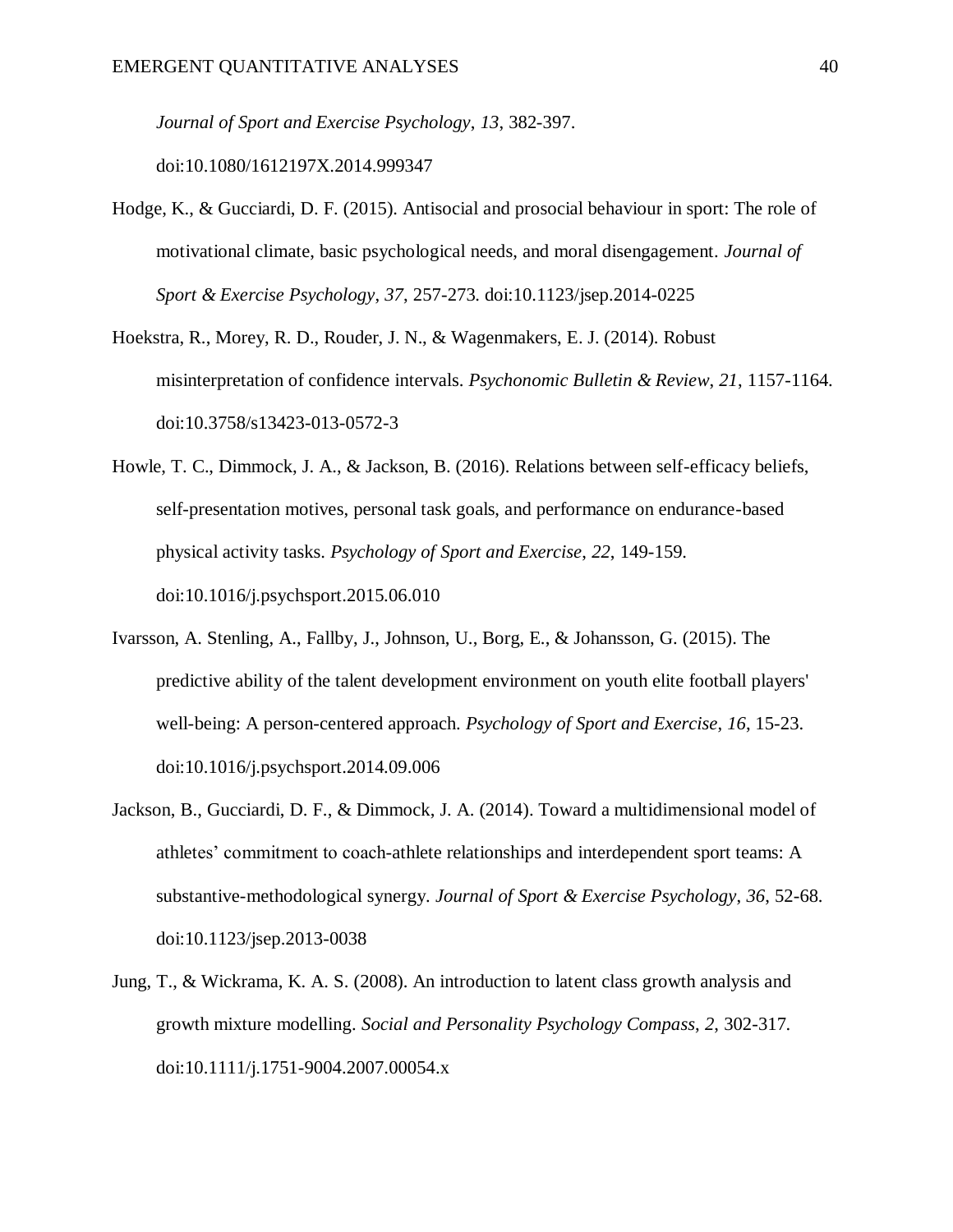- Kawabata, M., & Mallett, C. J. (2013). Examining discriminant validity issues of the Sport Motivation Scale-6. *Journal of sports sciences*, *31*, 173-180. doi: 10.1080/02640414.2012.723132
- Kelley, K., & Preacher, K. J. (2012). On effect size. *Psychological Methods*, *17*, 137- 152. doi:10.1037/a0028086

Kline, P. (2000). *Handbook of Psychological Testing* (2nd ed.). London: Routledge.

- Koh, K. T., Kawabata, M., & Mallett, C. J. (2014). The Coaching Behavior Scale for sport: Factor structure examination for Singaporean youth athletes. *International Journal of Sports Science & Coaching*, *9*, 1311-1324. doi:10.1260/1747-9541.9.6.1311
- Lindwall, M., Weman-Josefsson, K., Sebire, S. J., & Standage, M. (2016). Viewing exercise goal content through a person-oriented lens: A self-determination perspective. *Psychology of Sport and Exercise*, *27*, 85-92. doi:10.1016/j.psychsport.2016.06.011
- Locke, S. R., & Brawley, L. R. (2016). Development and initial validity of the Exercise-Related Cognitive Errors Questionnaire. *Psychology of Sport and Exercise*, *23*, 82-89. doi:10.1016/j.psychsport.2015.11.003
- Lonsdale, C., Hodge, K., & Rose, E. (2009). Athlete burnout in elite sport: A self-determination perspective. *Journal of Sports Sciences*, *27*, 785-795. doi:10.1080/02640410902929366
- Louvet, B., Gaudreau, P., Menaut, A., Genty, J., & Deneuve, P. (2007). Longitudinal patterns of stability and change in coping across three competitions: A latent class growth analysis. *Journal of Sport and Exercise Psychology*, *29*, 100. doi:10.1123/jsep.29.1.100
- Louvet, B., Gaudreau, P., Menaut, A., Genty, J., & Deneuve, P. (2009). Revisiting the changing and stable properties of coping utilization using latent class growth analysis: A longitudinal investigation with soccer referees. *Psychology of Sport and Exercise*, *10*, 124-135.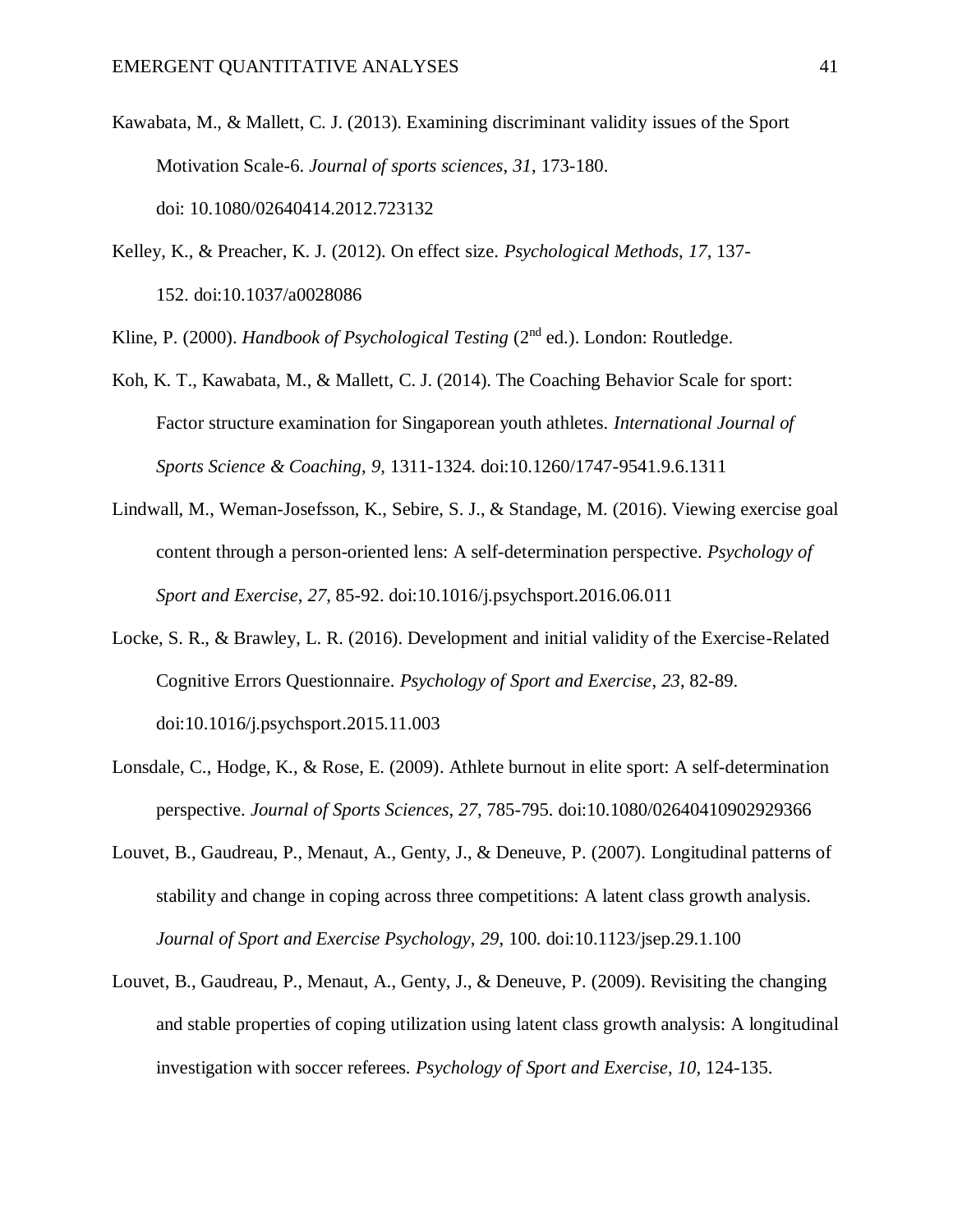doi:10.1016/j.psychsport.2008.02.002

- Lubke, G. H., & Muthén, B. (2005). Investigating population heterogeneity with factor mixture models. *Psychological Methods*, *10*, 21-39. doi: 10.1037/1082-989X.10.1.21
- MacCallum, R. C., Browne, M. W., & Sugawara, H. M. (1996). Power analysis and determination of sample size for covariance structure modeling. *Psychological Methods*, *1*, 130-149. doi:10.1037/1082-989X.1.2.130
- Mahoney, J. W., Gucciardi, D. F., Ntoumanis, N., & Mallett, C. J. (2014). Mental toughness in sport: Motivational antecedents and associations with performance and psychological health. *Journal of Sport & Exercise Psychology*, *36*, 281-292. doi:10.1123/jsep.2013-0260
- Marsh, H. W., Lüdtke, O., Nagengast, B., Morin, A. J. S., & Von Davier, M. (2013). Why item parcels are (almost) never appropriate: Two wrongs do not make a right-camouflaging misspecification with item parcels in CFA models. *Psychological Methods, 18*, 257- 284. doi:10.1037/a0032773
- Marsh, H. W., Morin, A. J. S., Parker, P. D., & Kaur, G. (2014). Exploratory structural equation modeling: An integration of the best features of exploratory and confirmatory factor analysis. *Annual Review of Clinical Psychology*, *10*, 85-110. doi:10.1146/annurev-clinpsy-032813-153700
- Marsh, H. W., Nagengast, B., & Morin, A. J. S. (2013). Measurement invariance of big-five factors over the life span: ESEM tests of gender, age, plasticity, maturity, and la dolce vita effects. *Developmental Psychology*, *49*, 1194-1218. doi:10.1037/a0026913
- Martinent, G., & Decret, J. C. (2015). Motivational profiles among young table-tennis players in intensive training settings: a latent profile transition analysis. *Journal of Applied Sport Psychology*, *27*, 268-287. doi:10.1080/10413200.2014.993485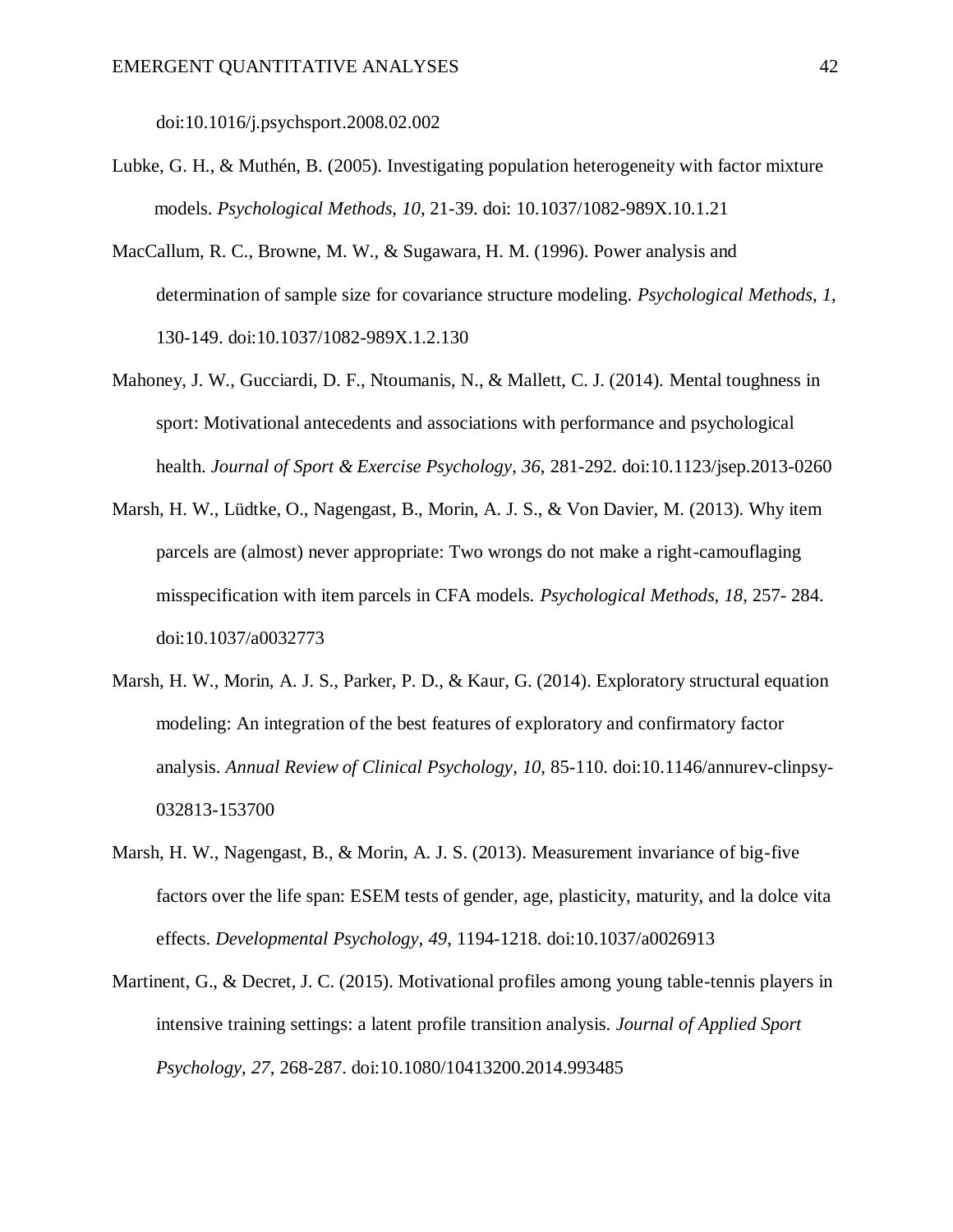- Martinent, G., & Nicolas, M. (2016). A Latent profile transition analysis of coping within competitive situations. *Sport, Exercise, and Performance Psychology*, *5*, 218-231. [doi:10.1037/spy0000062](http://dx.doi.org/10.1037/spy0000062)
- Massey, W. V., Meyer, B. B., & Mullen, S. P. (2015). Initial development and validity evidence for the processes of change in Psychological Skills Training Questionnaire. *Psychology of Sport and Exercise*, *16*, 79-87. doi:10.1016/j.psychsport.2014.09.009

McLachlan, G., & Peel, D. (2000). *Finite mixture models*. New York: John Wiley & Sons.

- Morey, R. D., Hoekstra, R., Rouder, J. N., Lee, M. D., & Wagenmakers, E. J. (2016). The fallacy of placing confidence in confidence intervals. *Psychonomic Bulletin & Review, 23,* 103- 123. doi:10.3758/s13423-015-0947-8
- Morey, R. D., Romeijn, J. W., & Rouder, J. N. (2016). The philosophy of Bayes factors and the quantification of statistical evidence. *Journal of Mathematical Psychology, 72,* 6-18. doi:10.1016/j.jmp.2015.11.001
- Morin, A. J. S., Arens, A. K., & Marsh, H. W. (2016). A bifactor exploratory structural equation modeling framework for the identification of distinct sources of construct-relevant psychometric multidimensionality. *Structural Equation Modeling: A Multidisciplinary Journal, 23,* 116-139. doi:10.1080/10705511.2014.961800
- Morin, A. J. S., & Maïano, C. (2011). Cross-validation of the short form of the physical selfinventory (PSI-S) using exploratory structural equation modeling (ESEM). *Psychology of Sport and Exercise*, *12*, 540-554. doi:10.1016/j.psychsport.2011.04.003
- Morin, A. J. S., Maïano, C., Marsh, H. W., Nagengast, B., & Janosz, M. (2013). School life and adolescents' self‐esteem trajectories. *Child Development*, *84*, 1967-1988. doi:10.1111/cdev.12089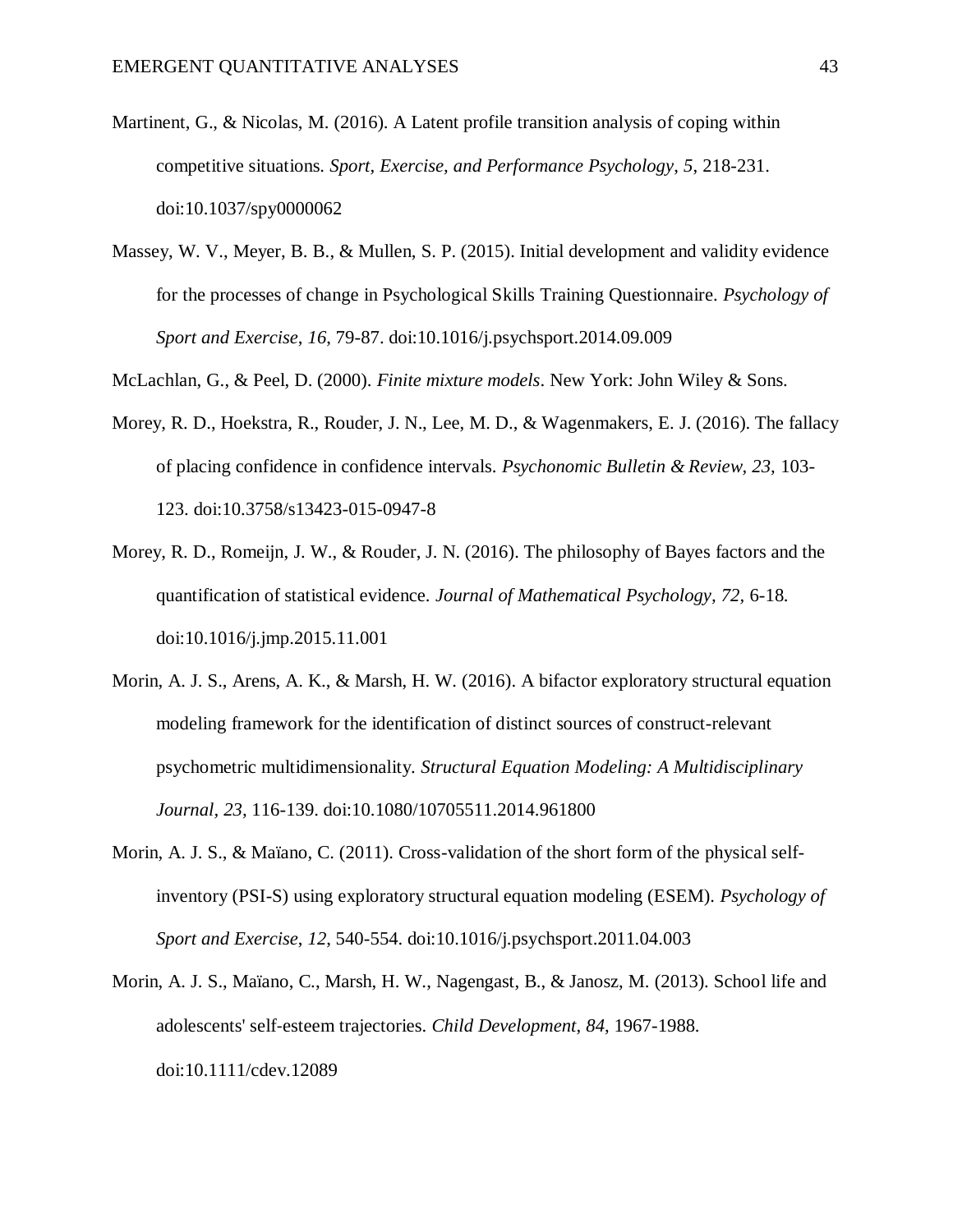- Morin, A. J. S, Maïano, C., White, R. L., Owen, K. B., Tracey, D., Mascret, N., & Lonsdale, C. (2016). English validation of the short form of the Physical Self-Inventory (PSI-S). *Psychology of Sport and Exercise*, *27*, 180-194. doi:10.1016/j.psychsport.2016.08.016
- Morin, A. J. S., Marsh, H. W., & Nagengast, B. (2013). Exploratory structural equation modeling. In Hancock, G. R., & Mueller, R. O. (Eds.). (2013). *Structural Equation Modeling: A second course* (2<sup>nd</sup> ed.). Charlotte, NC: Information Age Publishing, Inc.
- Morin, A. J. S., Meyer, J. P., Creusier, J., & Biétry, F. (2016). Multiple-group analysis of similarity in latent profile solutions. *Organizational Research Methods, 19*, 231-254. doi:10.1177/1094428115621148
- Morin, A. J. S., Scalas, L. F., & Marsh, H. W. (2015). Tracking the elusive actual-ideal discrepancy model within latent subpopulations. *Journal of Individual Differences*, *36*, 65- 72. doi:10.1027/1614-0001/a000157
- Morin, A. J. S., & Wang, J. C. K. (2016). A gentle introduction to mixture modeling using physical fitness performance data In N. Ntoumanis & N. D. Myers (Eds.), *An introduction to intermediate and advanced statistical analyses for sport and exercise scientists* (pp. 183- 209). Chichester, UK: Wiley.
- Muthén, B., & Asparouhov, T. (2012). Bayesian structural equation modelling: A more flexible representation of substantive theory. *Psychological Methods*, *17*, 313-335. doi:10.1037/a0026802
- Muthén, B., & Muthén, L. K. (2000). Integrating person-centered and variable-centered analyses: Growth mixture modeling with latent trajectory classes. *Alcoholism: Clinical and Experimental Research*, *24*, 882-891. doi:10.1111/j.1530-0277.2000.tb02070.x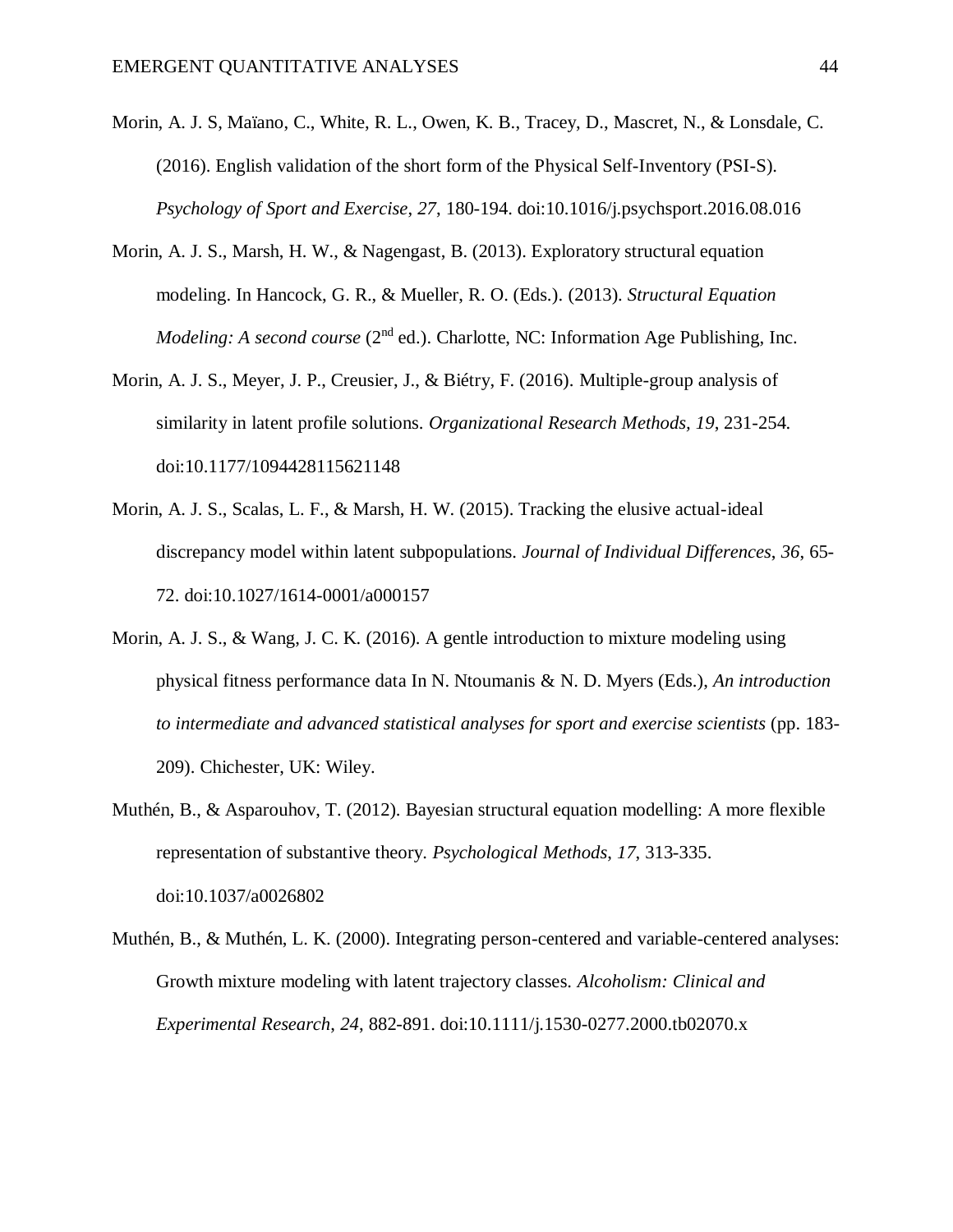- Muthén, L. K., & Muthén, B. O. (1998-2015). *Mplus User's Guide* (7<sup>th</sup> ed.). Los Angeles, CA: Muthén & Muthén.
- Muthén, L. K., & Muthén, B. O. (2002). How to use a Monte Carlo study to decide on sample size and determine power. *Structural Equation Modeling: A Multidisciplinary Journal*, *9*, 599-620. doi:10.1207/S15328007SEM0904\_8
- Myers, N. D. (2013). Coaching competency and (exploratory) structural equation modeling: Asubstantive-methodological synergy. *Psychology of Sport and Exercise*, *14*, 709-718. doi:10.1016/j.psychsport.2013.04.008
- Myers, N. D., Ahn, S., & Jin, Y. (2011). Sample size and power estimates for a confirmatory factor analytic model in exercise and sport: A Monte Carlo approach. *Research Quarterly for Exercise and Sport*, *82*, 412-423. doi:10.5641/027013611X13275191443621
- Myers, N. D., Ahn, S., & Jin, Y. (2013). Rotation to a partially specified target matrix in exploratory factor analysis: How many targets? *Structural Equation Modeling: A Multidisciplinary Journal, 20,* 131-147. doi:10.1080/10705511.2013.742399
- Myers, N. D., Brincks, A. M., Ames, A. J., Prado, G., Penedo, F. J., & Benedict, C. (2012). Multilevel modeling in psychosomatic medicine research*. Psychosomatic Medicine: Journal of Biobehavioral Medicine, 74,* 925-936. doi:10.1097/PSY.0b013e3182736971
- Myers, N. D., Celimli, S., Martin, J. J., & Hancock, G. R. (2016). Sample size determination and power estimation in structural equation modeling. In N. Ntoumanis & N.D. Myers (Eds.), *An introduction to intermediate and advanced statistical analyses for sport and exercise scientists* (pp. 267-284). Chichester, UK: Wiley.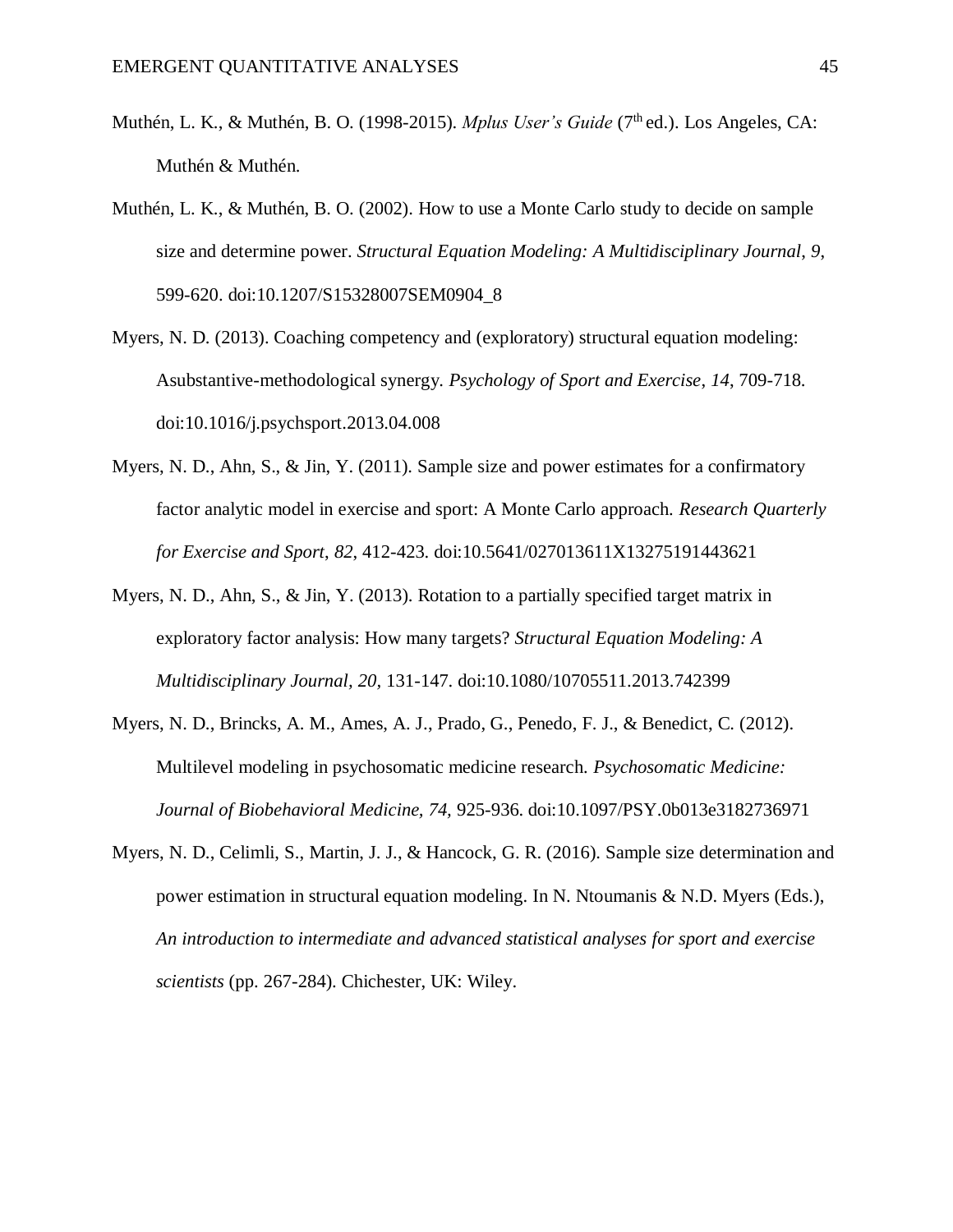- Myers, N. D., Chase, M. A., Pierce, S. W., & Martin, E. (2011). Coaching efficacy and exploratory structural equation modeling: A substantive-methodological synergy. *Journal of Sport & Exercise Psychology*, *33*, 779-806. doi:10.1123/jsep.33.6.779
- Myers, N. D., Feltz, D. L., Guillén, F., & Dithurbide, L. (2012). Development of, and initial validity evidence for, the referee self-efficacy scale: a multistudy report. *Journal of Sport & Exercise Psychology*, *34*, 737-65. doi:10.1123/jsep.34.6.737
- Myers, N. D., Jin, Y., Ahn, S., Celimli, S., & Zopluoglu, C. (2015). Rotation to a partially specified target matrix in exploratory factor analysis in practice. *Behavior Research Methods, 47,* 494-505. doi:10.3758/s13428-014-0486-7
- Myers, N. D., Martin, J. J., Ntoumanis, N., Celimli, S., & Bartholomew, K. J. (2014). Exploratory bi-factor analysis in sport, exercise, and performance psychology: A substantive-methodological synergy. *Sport, Exercise, and Performance Psychology*, *3*, 258-272. doi:10.1037/spy0000015
- Myers, N. D., Park, S. E., Lefevor, G. T., Dietz, S., Prilleltensky, I., & Prado, G. J. (2016). Measuring multidimensional well-being with the I COPPE Scale in a Hispanic sample. *Measurement in Physical Education and Exercise Science*, *20*, 230-243. doi:10.1080/1091367X.2016.1226836
- Nicholls, A. R., Levy, A. R., Carson, F., Thompson, M. A., & Perry, J. L. (2016). The applicability of self-regulation theories in sport: Goal adjustment capacities, stress appraisals, coping, and well-being among athletes. *Psychology of Sport and Exercise*, *27*, 47-55. doi: 10.1016/j.psychsport.2016.07.011
- Niven, A. G., & Markland, D. (2016). Using self-determination theory to understand motivation for walking: Instrument development and model testing using Bayesian structural equation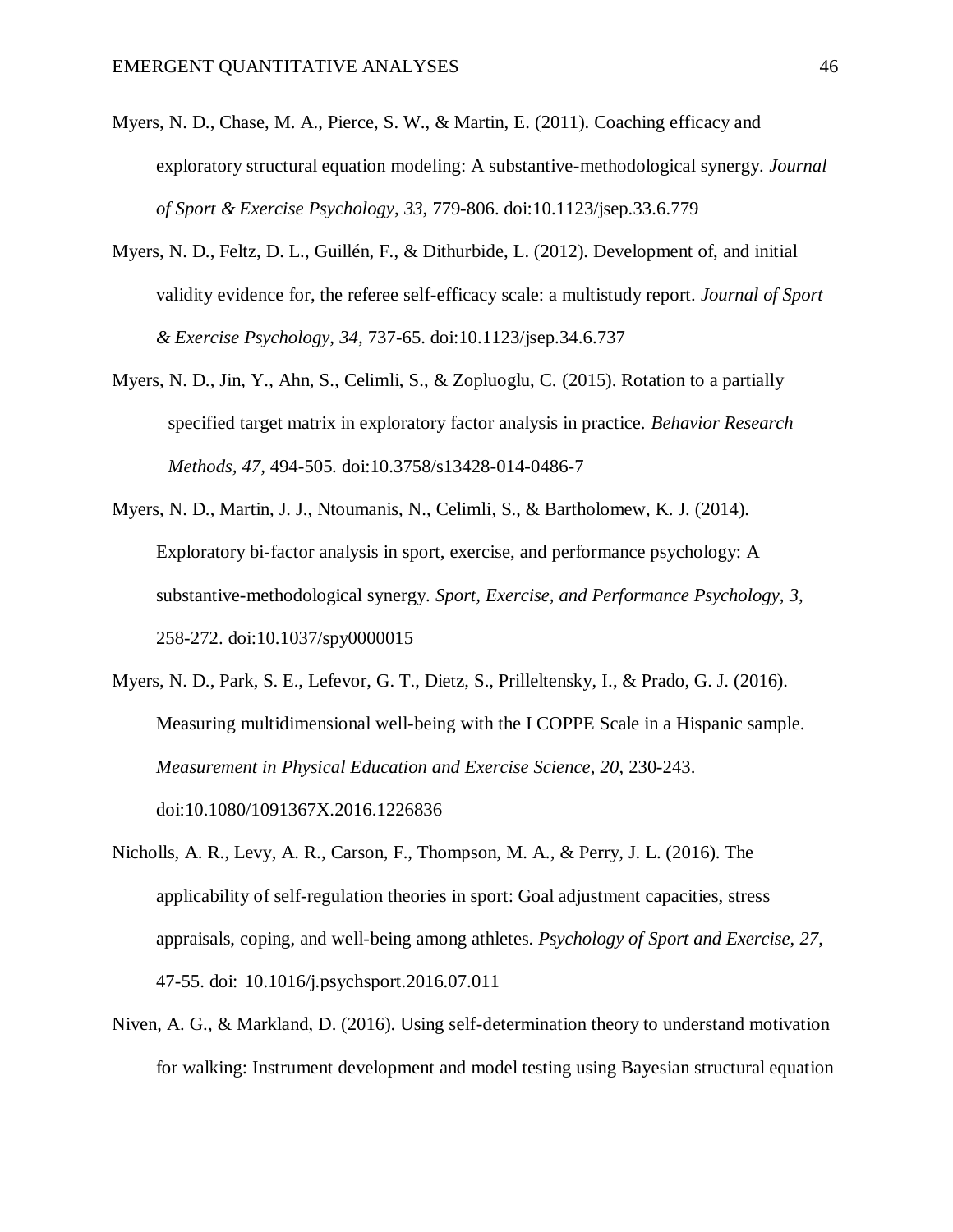modelling. *Psychology of Sport and Exercise, 23,* 90-100. doi:10.1016/j.psychsport.2015.11.004

- Noordstar, J. J., van der Net, J., Jak, S., Helders, P. J. M., & Jongmans, M. J. (2016). Global selfesteem, perceived athletic competence, and physical activity in children: A longitudinal cohort study. *Psychology of Sport and Exercise, 22,* 83-90. doi:10.1016/j.psychsport.2015.06.009
- Ntoumanis, N., & Myers, N. D. (2016). *An introduction to intermediate and advanced statistical analyses for sport and exercise scientists*. Chichester, UK: Wiley.
- Nylund, K. L., Asparouhov, T., & Muthén, B. O. (2007). Deciding on the number of classes in latent class analysis and growth mixture modeling: A Monte Carlo simulation study. *Structural Equation Modeling*, *14*, 535-569. doi:10.1080/10705510701575396
- Paxton, P., Curran, P. J., Bollen, K. A., Kirby, J., & Chen, F. (2001). Monte Carlo experiments: Design and implementation. *Structural Equation Modeling: A Multidisciplinary Journal*, *8*, 287-312. doi:10.1207/S15328007SEM0802\_7
- Payne, S., Hudson, J., Akehurst, S., & Ntoumanis, N. (2013). Development and initial validation of the impression motivation in sport questionnaire-team. *Journal of Sport and Exercise Psychology*, *35*, 281-298. doi:10.1123/jsep.35.3.281
- Perry, J. L., Nicholls, A. R., Clough, P. J., & Crust, L. (2015). Assessing model fit: Caveats and recommendations for confirmatory factor analysis and exploratory structural equation modeling. *Measurement in Physical Education and Exercise Science*, *19*, 12-21. doi:10.1080/1091367X.2014.952370
- Preacher, K. J., & Coffman, D. L. (2006, May). Computing power and minimum sample size for RMSEA [Computer software]. Retrieved from <http://quantpsy.org/>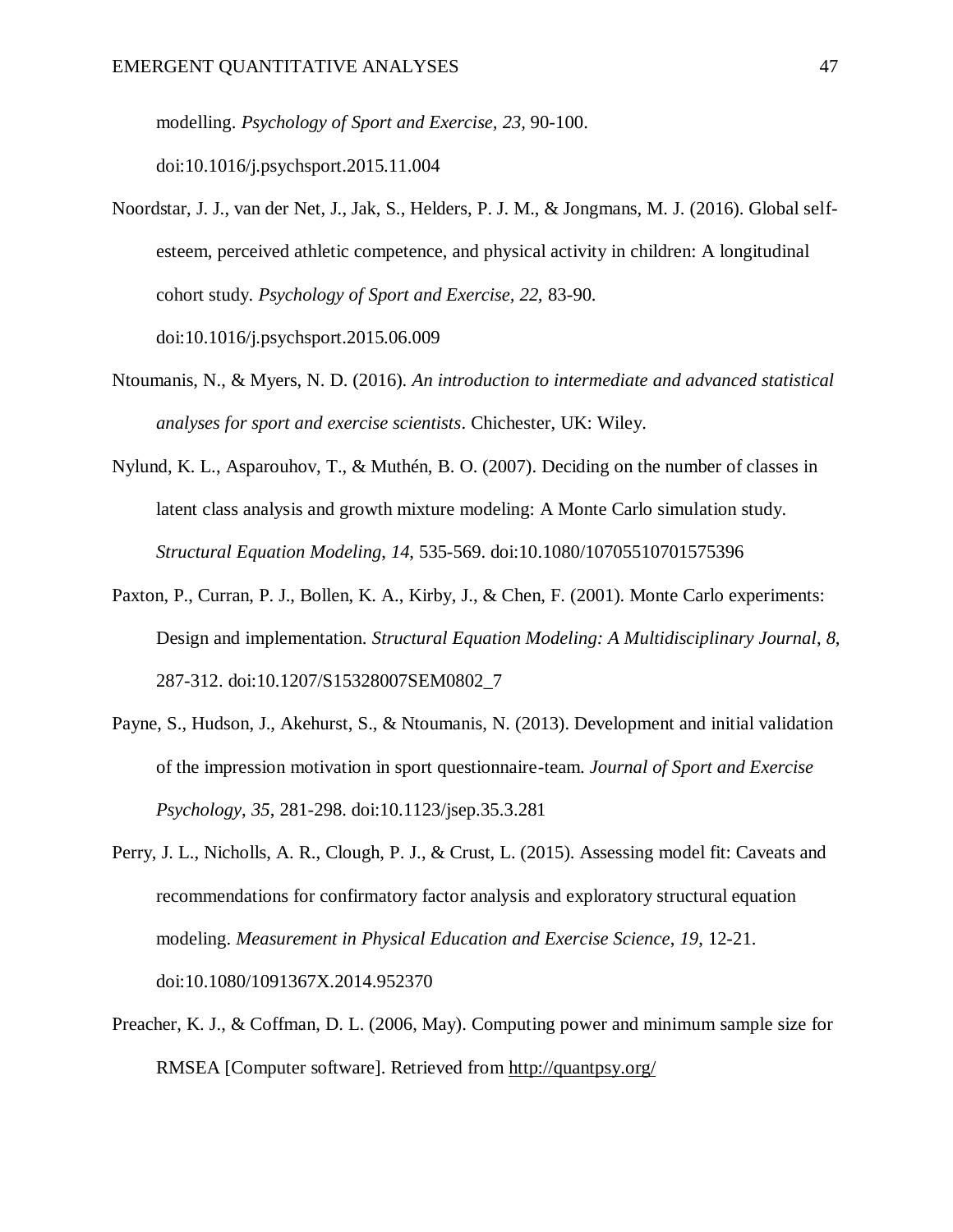- Prilleltensky, I, Dietz, S., Prilleltensky, O., Myers, N. D., Rubenstein, C. L., Jin, Y., & McMahon, A. (2015). Assessing multidimensional well-being: Development and validation of the I COPPE scale. *Journal of Community Psychology, 43,* 199-226. doi:10.1002/jcop.21674
- Rathwell, S., & Young, B. W. (2016). An Examination and validation of an Adapted Youth Experience Scale for university sport. *Measurement in Physical Education and Exercise Science*, *20*, 208-219. doi:10.1080/1091367X.2016.1210152
- Rodriguez, D., & Audrain-McGovern, J. (2004). Team sport participation and smoking: Analysis with general growth mixture modeling. *Journal of Pediatric Psychology*, *29*, 299-308. doi:10.1093/jpepsy/jsh031
- Satorra, A., & Saris, W. E. (1985). Power of the likelihood ratio test in covariance structure analysis. *Psychometrika*, *50*, 83-90. doi:10.1007/BF02294150
- Scheibehenne, B., Jamil, T., & Wagenmakers, E. J. (2016). Bayesian evidence synthesis can reconcile seemingly inconsistent results: The case of hotel towel reuse. *Psychological Science*. doi:10.1177/0956797616644081
- Schellenberg, B. J. I., Gunnell, K. E., Mosewich, A. D., & Bailis, D. S. (2014). Measurement invariance of the Passion Scale across three Samples: An ESEM approach. *Measurement in Physical Education and Exercise Science*, *18*, 242-258.

http://doi.org/10.1080/1091367X.2014.942453

Schönbrodt, F. D., Wagenmakers, E. J., Zehetleitner, M., & Perugini, M. (in press). Sequential hypothesis testing with Bayes factors: Efficiently testing mean differences. *Psychological Methods.* doi:10.1037/met0000061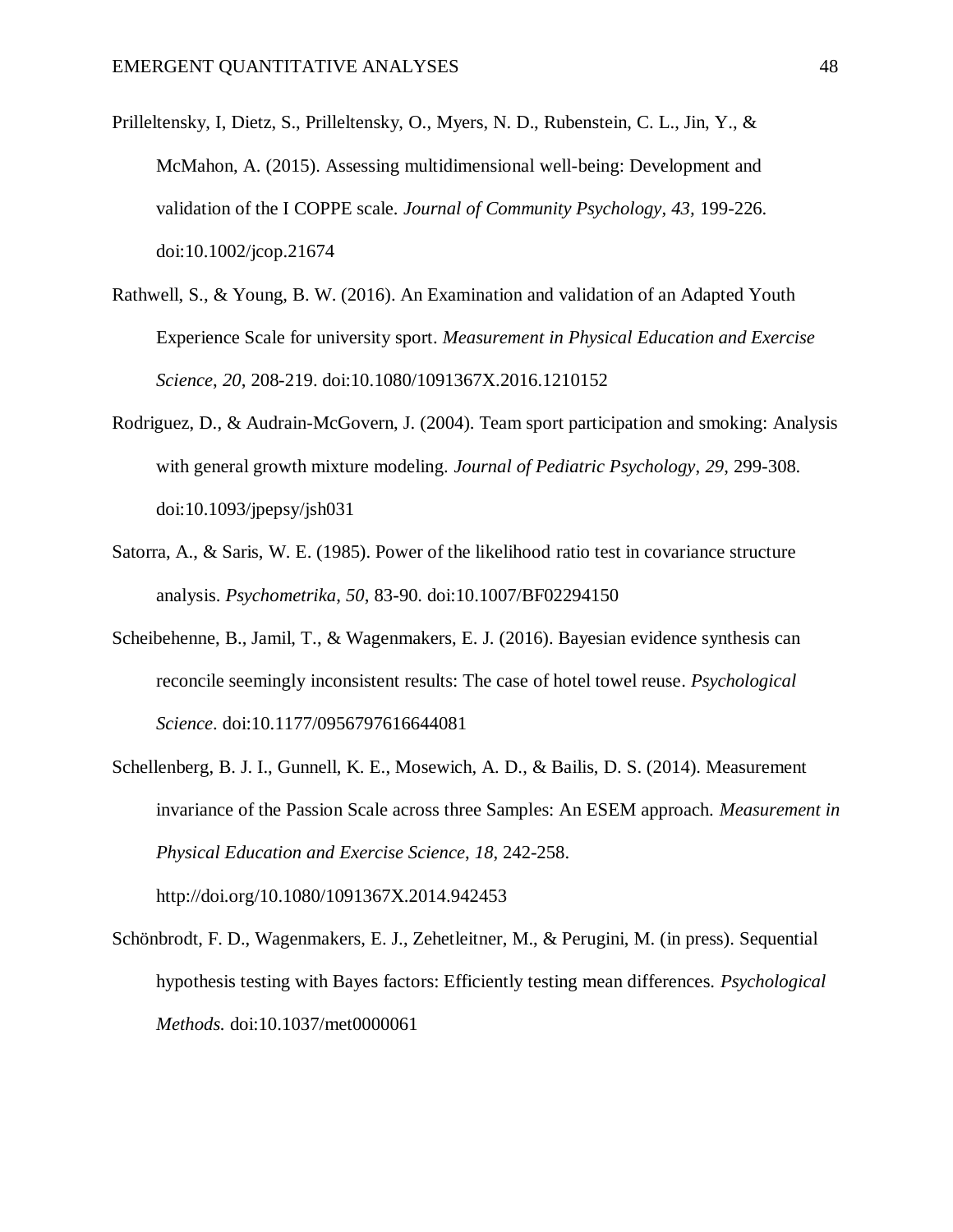- Schweizer, G., & Furley, F. (2016). Reproducible research in sport and exercise psychology: The role of sample sizes. *Psychology of Sport and Exercise*, *23*, 114-122. doi:10.1016/j.psychsport.2015.11.005
- Sparks, C., Dimmock, J., Lonsdale, C., & Jackson, B. (2016). Modeling indicators and outcomes of students' perceived teacher relatedness support in high school physical education. *Psychology of Sport and Exercise*, *26*, 71-82. doi:10.1016/j.psychsport.2016.06.004
- Steiger, J. H. (2001). Driving Fast in Reverse: The Relationship between Software Development, Theory, and Education in Structural Equation Modeling. *Journal of the American Statistical Association, 96*(453), 331-338. Retrieved from http://www.jstor.org/stable/2670370
- Steiger, J. H., & Lind, J. C. (1980, May). *Statistically based tests for the number of common factors.* Paper presented at the annual meeting of the Psychometric Society, Iowa City, IA.
- Stenling, A., Ivarsson, A., Hassmén, P., & Lindwall, M. (2015). Using bifactor exploratory structural equation modeling to examine global and specific factors in measures of sports coaches' interpersonal styles. *Frontiers in psychology*, *6*. doi:10.3389/fpsyg.2015.01303
- Stenling, A., Ivarsson, A., Johnson, U., & Lindwall, M. (2015). Bayesian structural equation modelling in sport and exercise psychology. *Journal of Sport & Exercise Psychology*, *37*, 410-420. doi:10.1123/jsep.2014-0330

Tamminen, K. A., Gaudreau, P., McEwen, C. E., & Crocker, P. E. (2016). Interpersonal emotion regulation among adolescent athletes: A Bayesian multilevel model predicting sport enjoyment and commitment. *Journal of Sport & Exercise Psychology*, 1-49. doi:10.1123/jsep.2015-0189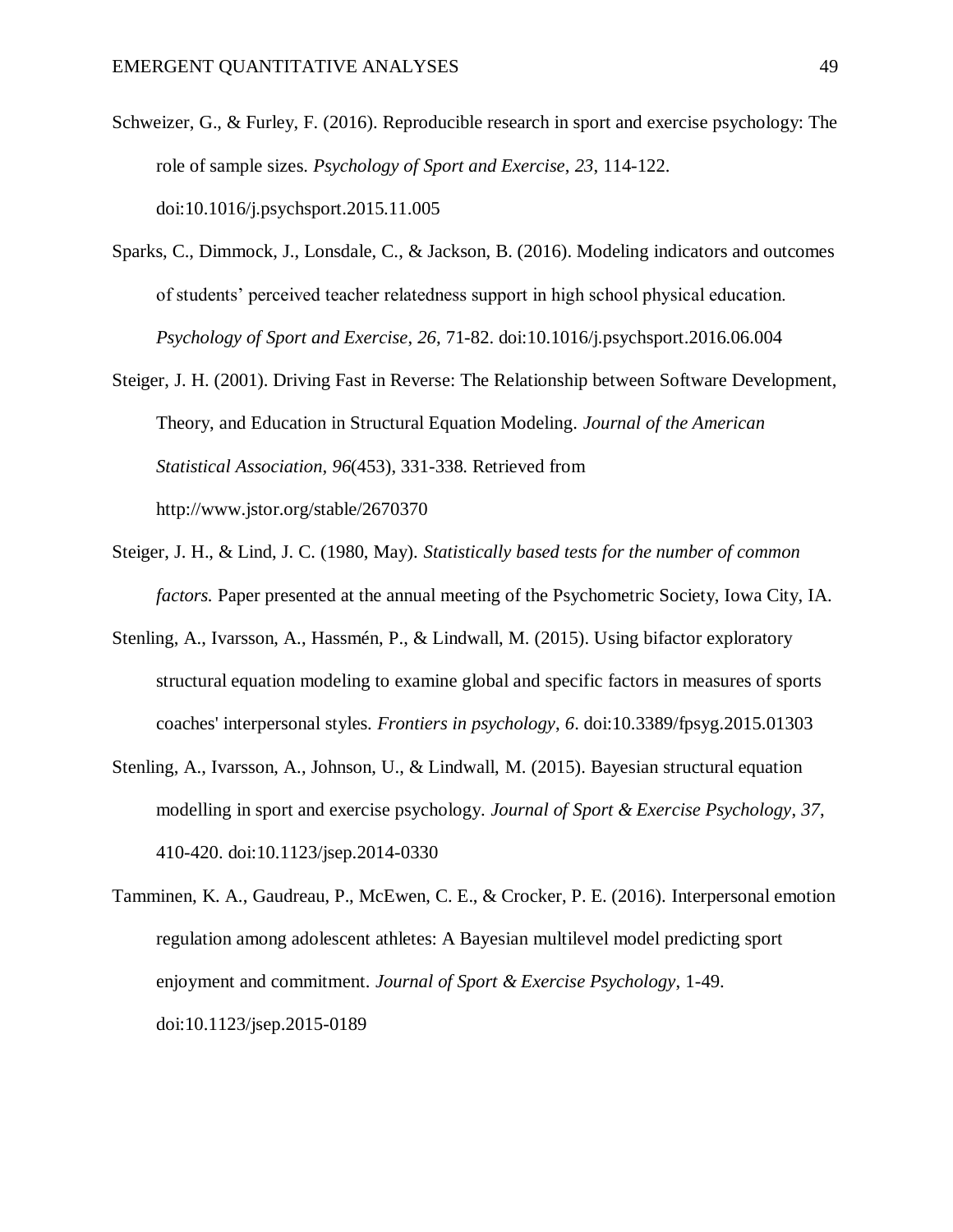Thomas, J. R., Salazar, W., & Landers, D. M. (1991). What is missing in  $p < .05$ ? Effect size. *Research Quarterly for Exercise and Sport*, *62*, 344-351. doi:10.1080/02701367.1991.10608733

- Tomás, I., Marsh, H. W., González-Romá, V., Valls, V., & Nagengast, B. (2014). Testing measurement invariance across Spanish and English versions of the physical selfdescription questionnaire: an application of exploratory structural equation modeling. *Journal of Sport & Exercise Psychology*, *36*, 179-88. doi:10.1123/jsep.2013-0070
- Ullrich-French, S., Cox, A. E., & Rhoades Cooper, B. (2016). Examining Combinations of Social Physique Anxiety and Motivation Regulations Using Latent Profile Analysis. *Measurement in Physical Education and Exercise Science*, *20*, 63-74. doi:10.1080/1091367X.2015.1107571
- van de Schoot, R., & Depaoli, S. (2014). Bayesian analyses: Where to start and what to report. *The European Health Psychologist*, *16*(2), 75-84. Retrieved from http://ehps.net/ehp/index.php/contents
- van de Schoot, R., Kaplan, D., Denissen, J., Asendorpf, J. B., Neyer, F. J., & van Aken, M. A. G. (2014). A gentle introduction to Bayesian analysis: Applications to developmental research. *Child Development*, *85*, 842-860. doi:10.1111/cdev.12169
- van de Schoot, R., Winter, S., Ryan, O., Zondervan-Zwijnenburg, M., & Depaoli, S. (in press). A systematic review of Bayesian papers in psychology: The last 25 years. *Psychological Methods.* Retrieved from http://www.apa.org/pubs/journals/met/
- Ventura, A. K., Loken, E., & Birch, L. L. (2009). Developmental trajectories of girls' BMI across childhood and adolescence. *Obesity*, *17*, 2067-2074. doi:10.1038/oby.2009.123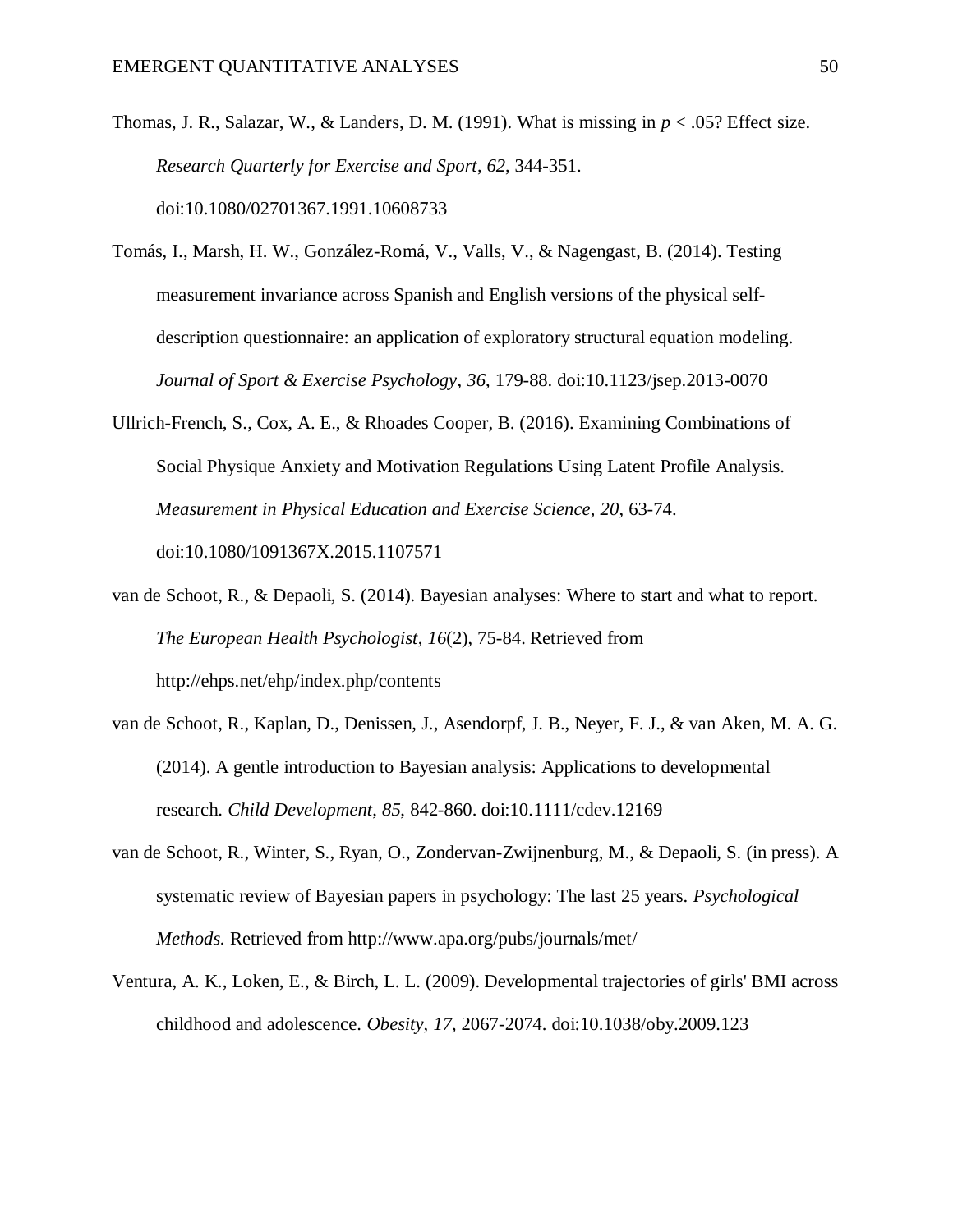Viladrich, C., Appleton, P. R., Quested, E., Duda, J. L., Alcaraz, S., Heuzé, J. P., ... & Ntoumanis, N. (2013). Measurement invariance of the behavioural regulation in sport questionnaire when completed by young athletes across five European countries. *International Journal of Sport and Exercise Psychology*, *11*, 384-394. doi:10.1080/1612197X.2013.830434

Wagenmakers, E. J. (2007). A practical solution to the pervasive problems of p values. *Psychonomic Bulletin & Review*, *14*, 779-804. doi:10.3758/BF03194105

Wagenmakers, E. J., Morey, R. D., & Lee, M. D. (2016). Bayesian benefits for the pragmatic researcher. *Current Directions in Psychological Science*, *25*, 169-176. doi:10.1177/0963721416643289

- Wagenmakers, E. J., Verhagen, A. J., Ly, A., Matzke, D., Steingroever, H., Rouder, J. N., & Morey, R. D. (in press). The need for Bayesian hypothesis testing in psychological science. In S. O. Lilienfeld & I. Waldman (Eds.), *Psychological science under scrutiny: Recent challenges and proposed solutions*. Wiley.
- Wang, J. C., Liu, W. C., Chatzisarantis, N., & Lim, C. B. S. (2010). Influence of perceived motivational climate on achievement goals in physical education: A structural equation mixture modeling analysis. *Journal of Sport and Exercise Psychology*, *32*, 324-338. doi:10.1123/jsep.32.3.324
- Wang, J. C., Morin, A. J., Liu, W. C., & Chian, L. K. (2016). Predicting physical activity intention and behaviour using achievement goal theory: A person-centred analysis. *Psychology of Sport and Exercise*, *23*, 13-20. doi:10.1016/j.psychsport.2015.10.004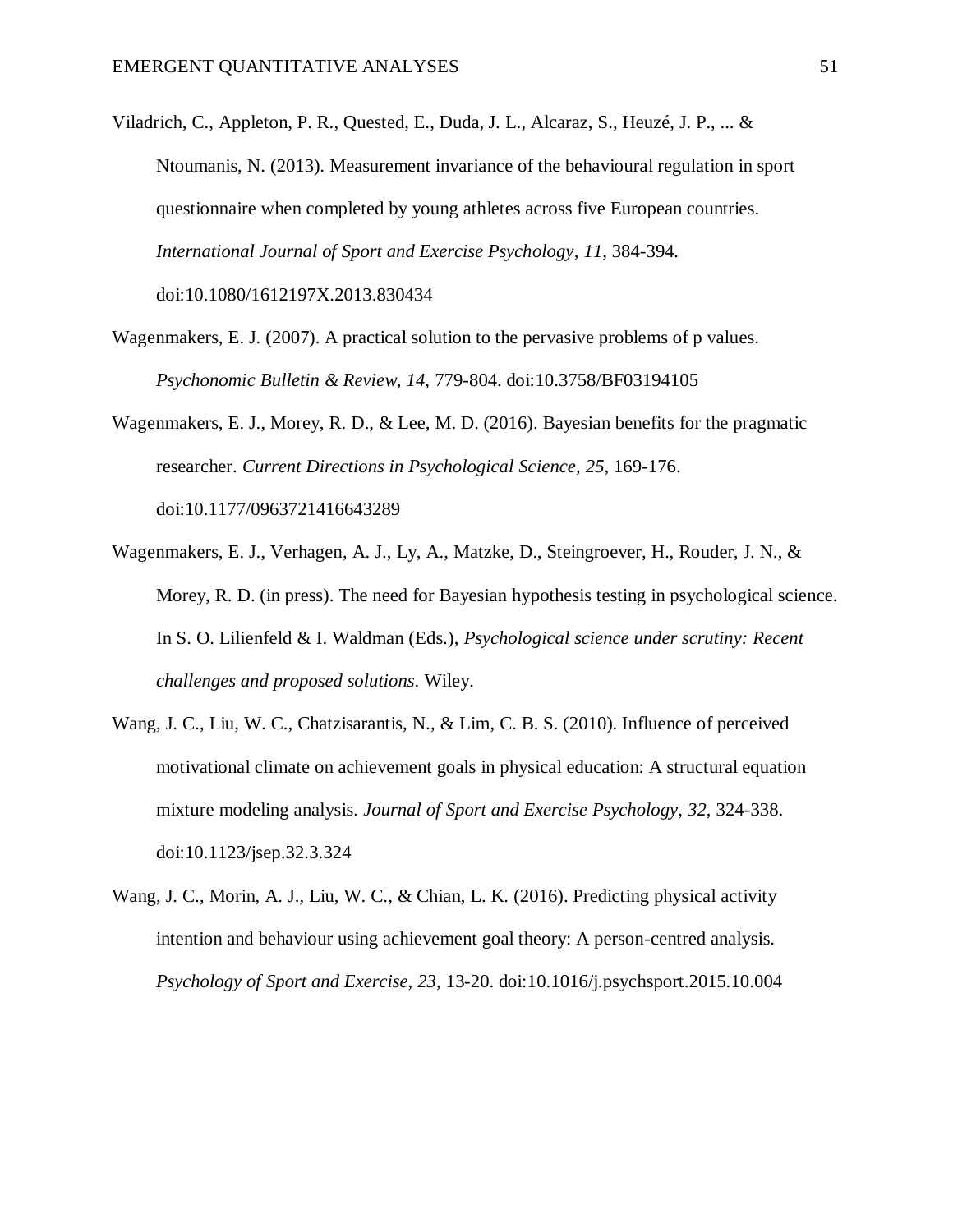- Wang, J. C., Morin, A. J., Ryan, R. M., Liu, W. C. (2017). Students' motivational profiles in the physical education context. *Journal of Sport & Exercise Psychology.* Advance online publication. doi:10.1123/jsep.2016-0153
- Wasserstein, R.L., & Lazar, N.A. (2016). The ASA's statement on p-values: Context, process, and purpose. *The American Statistician, 70,* 129-133. doi:10.1080/00031305.2016.1154108
- Zhu, W. (2012). Sadly, the earth is still round (p < 0.05). *Journal of Sport and Health Science*, *1*, 9-11. doi:10.1016/j.jshs.2012.02.002
- Zyphur, M. J., & Oswald, F. L. (2015). Bayesian estimation and inference: A user's guide. *Journal of Management*, *41*, 390-420*.* doi:10.1177/0149206313501200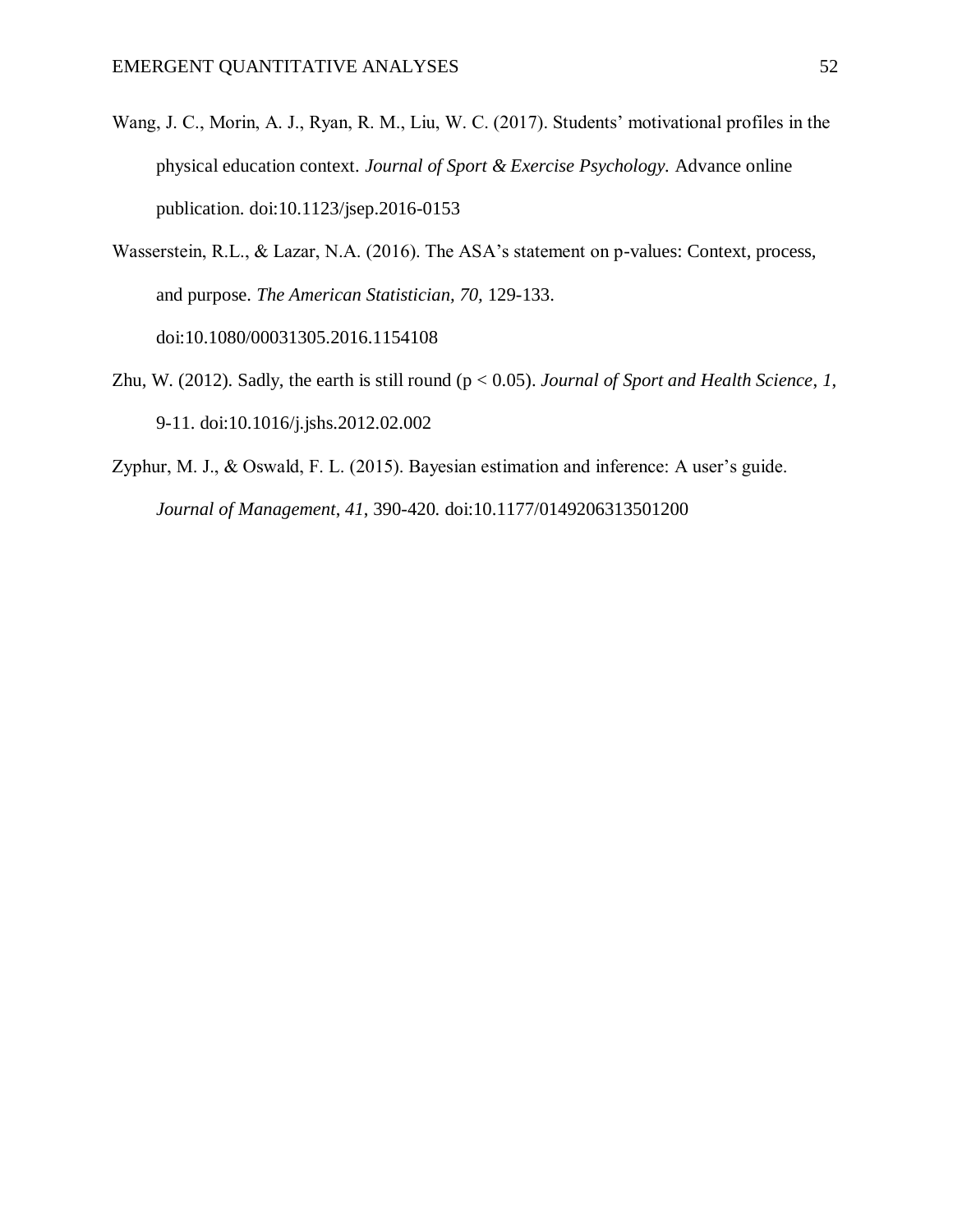#### Footnotes

 $1$ <sup>1</sup> The 63 residual covariances represented three (i.e., past, present and future) method effects proposed by Prilleltensky et al. (2015). For example, allowing the residual term for each of the seven 'present' items to covary resulted in 21 residual covariances (and 21 multiplied by 3, the number of method effects, equals 63). The 70 covariances in the latent variable model resulted from 21 covariances between the scores derived from responses to the seven comparison instruments and 49 covariances between the scores derived from responses to the seven comparison instruments and the seven latent variables.

<sup>2</sup> Reference to specific page(s) and table(s) in Hancock and French (2013) was done with permission from Gregory R. Hancock (personal communication, September 16, 2016). <sup>3</sup> Readers are referred to pp. 429-430 of the User' Guide for an example.

<sup>4</sup>The 21 residual covariances between pairs of error terms for present items that were freely estimated in Myers, Park, et al. (2016) were fixed to zero. This reduced model fit the data as well as the more complex model,  $\Delta \chi^2_R(21) = 29$ ,  $p = .106$ , and was consistent with related findings from previous research (Prilleltensky et al., 2015). Model-data fit indexes reported in Myers, Park, et al. were:  $\chi^2_R(119) = 175$ ,  $p < .001$ , RMSEA = .027 (CI<sub>90%</sub> = .018-.035),  $p = .999$ , SRMR  $= .017$ , CFI = .99, and TLI = .98. Model-data fit indexes from the reduced model in this manuscript were:  $\chi^2_R(140) = 205$ ,  $p < .001$ , RMSEA = .027 (CI<sub>90%</sub> = .018-.035),  $p = .999$ , SRMR  $= .018$ , CFI  $= .99$ , and TLI  $= .98$ .

<sup>5</sup> In several cases input statements provided were not necessary but such input was retained for pedagogical purposes. A complete treatment of syntax writing in M*plus* is available in Muthén and Muthén (1998-2015).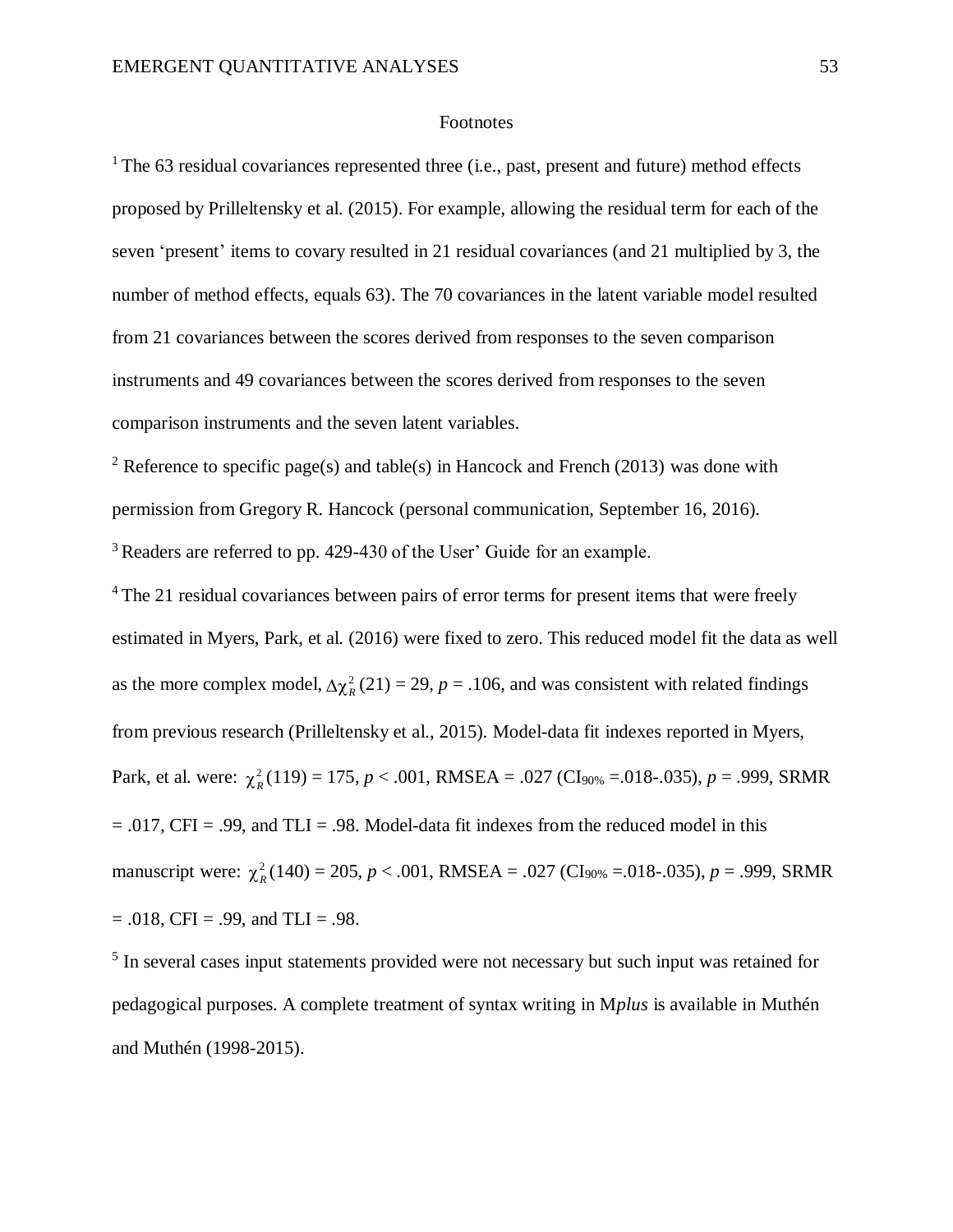$6$ The owner(s) of the relevant real dataset had reservations about making their data publicly available. Consistent with some related methodological review papers (e.g., Myers, Brincks, et al., 2012) a simulated dataset that was nearly identical to the real dataset with regard to parameter estimates was created and provided as a compromise.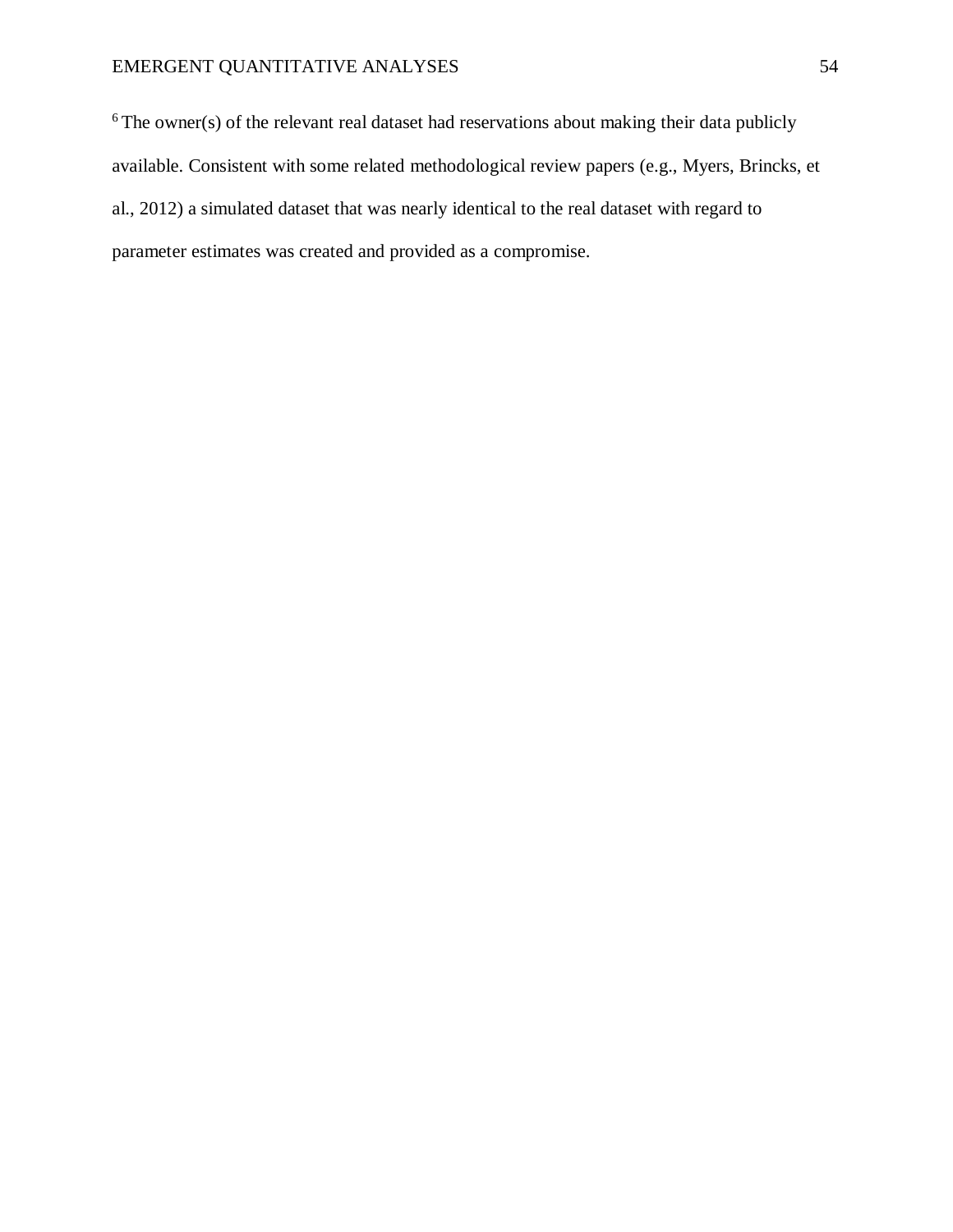## Table 1

| Overview of Usage of Exploratory Structural Equation Modelling in Sport and Exercise Psychology Research. |  |  |  |  |  |
|-----------------------------------------------------------------------------------------------------------|--|--|--|--|--|
|                                                                                                           |  |  |  |  |  |

| <b>Authors</b>       | Journal      | Year | <b>Study Objective</b>                                                                                                                                                                                                                                                              | <b>Rotation Method</b> | Alternative<br>Solutions<br>Compared  |
|----------------------|--------------|------|-------------------------------------------------------------------------------------------------------------------------------------------------------------------------------------------------------------------------------------------------------------------------------------|------------------------|---------------------------------------|
| Alcaraz, et<br>al.   | <b>RQES</b>  | 2015 | Investigated how behavioral regulations<br>mediated the relation between basic<br>psychological needs and psychological<br>well-being and ill-being in team-sport<br>coaches; ESEM was used to test the<br>factor structure of responses to each<br>variable included in the model. | Not reported           | <b>ICM-CFA</b>                        |
| Appleton, et<br>al.  | <b>PSE</b>   | 2016 | Validated responses to coach-created<br><b>Empowering and Disempowering</b><br><b>Motivational Climate Questionnaire</b>                                                                                                                                                            | Target rotation        | Bi-factor<br>ESEM; ICM-<br><b>CFA</b> |
| Chamarro, et<br>al.  | Psicothema   | 2015 | Presented evidence of score validity for<br>the Passion Scale in Spanish                                                                                                                                                                                                            | Geomin rotation        | None                                  |
| Chiu, et al.         | <b>PR</b>    | 2016 | Explored the factor structure of scores of<br>the shortened version of the Leadership<br>Scale for Sport in a sample of collegiate<br>swimmers                                                                                                                                      | Geomin rotation        | <b>ICM-CFA</b>                        |
| Fogarty, et<br>al.   | <b>MPEES</b> | 2016 | Examined the psychometric properties<br>of scores from the Life Orientation Test-<br>Revised, the Sport Confidence<br>Inventory, and the Carolina SCI                                                                                                                               | Target rotation        | <b>ICM-CFA</b>                        |
| Gucciardi, et<br>al. | <b>SEPP</b>  | 2012 | Reviewed mental toughness<br>measurement issues and presented a<br>psychometric examination of the most<br>frequently used measure of mental<br>toughness                                                                                                                           | Geomin rotation        | <b>ICM-CFA</b>                        |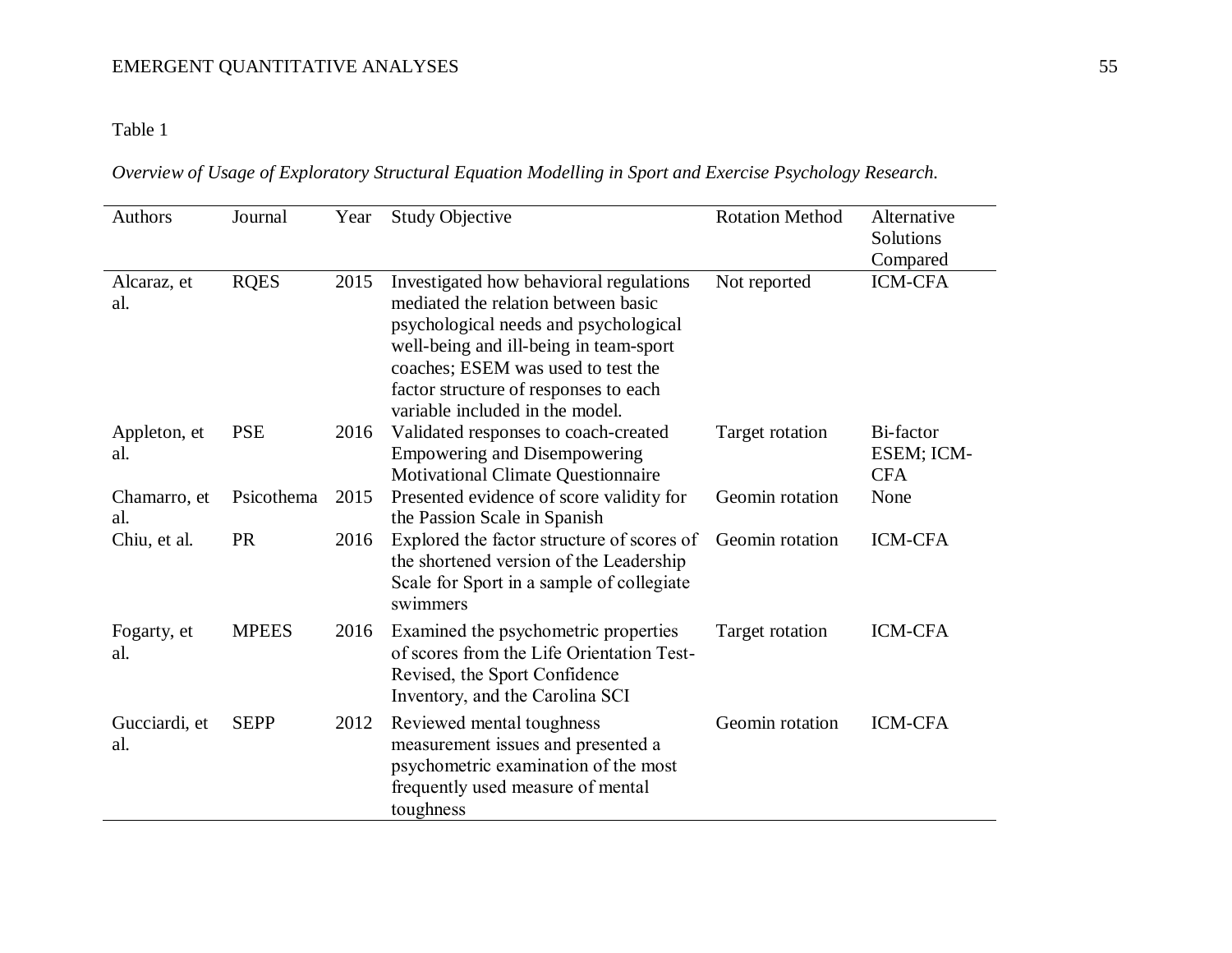| Gunnell &<br>Gaudreau     | PID          | 2015 | Tested the utility of the bi-factor model<br>to examine motivation regarding<br>physical activity and goal progress                                                                         | Target rotation                                                                         | <b>Bi-factor</b><br><b>ESEM</b> |
|---------------------------|--------------|------|---------------------------------------------------------------------------------------------------------------------------------------------------------------------------------------------|-----------------------------------------------------------------------------------------|---------------------------------|
| Hancox, et<br>al.         | <b>IJSEP</b> | 2015 | Explored the psychometric properties of<br>scores from the Behavioral Regulation in<br>Sport Questionnaire adapted to dance, as<br>well as the tenability of different scoring<br>protocols | Not reported                                                                            | <b>ICM-CFA</b>                  |
| Kawabata &<br>Mallett     | <b>JSS</b>   | 2013 | Re-assessed the factor structure of scores<br>from the 24-item Sport Motivation<br>Scale-6                                                                                                  | Geomin rotation                                                                         | <b>ICM-CFA</b>                  |
| Koh, et al.               | <b>IJSSC</b> | 2014 | Assessed the factor structure of scores<br>from the Coaching Behavior Scale for<br>Sport for Singaporean youth athletes                                                                     | Geomin rotation                                                                         | <b>ICM-CFA</b>                  |
| Locke &<br><b>Brawley</b> | <b>PSE</b>   | 2016 | Developed and demonstrated initial<br>validity evidence for responses to the<br><b>Exercise-related Cognitive Errors</b><br>Questionnaire                                                   | Geomin rotation                                                                         | None                            |
| Massey, et al. PSE        |              | 2015 | Provided validity evidence for responses<br>to the Processes of Change in<br>Psychological Skills Training<br>Questionnaire                                                                 | Not reported                                                                            | <b>ICM-CFA</b>                  |
| Morin &<br>Maïano         | <b>PSE</b>   | 2011 | Tested the psychometric properties of<br>responses to the short form of the<br>Physical Self-Inventory across French<br>adolescents                                                         | Primarily geomin<br>rotation; Several<br>other rotations<br>reported in the<br>Appendix | <b>ICM-CFA</b>                  |
| Morin, et al.             | <b>PSE</b>   | 2016 | Examined the psychometric properties<br>of scores on the English version of the<br>short Physical Self-Inventory                                                                            | Target rotation                                                                         | <b>ICM-CFA</b>                  |
| Myers, et al.             | <b>SEPP</b>  | 2014 | Presented a general case for the possible<br>utility of exploratory bi-factor analysis<br>in sport and exercise psychology; tested                                                          | Target rotation;<br>Considering other<br>rotation criteria                              | <b>ICM-CFA</b>                  |

ш,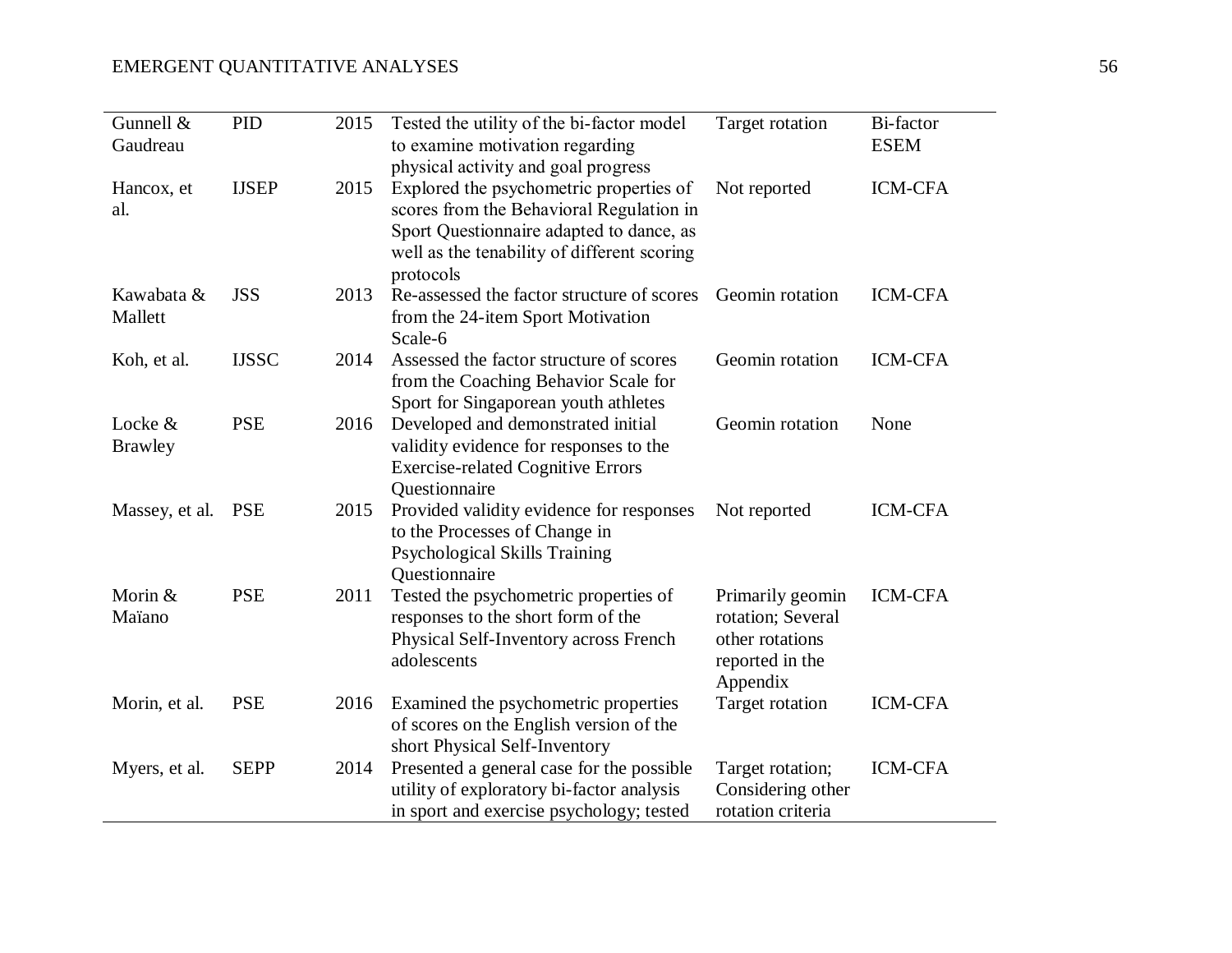|                |              |      | the factor structure of responses to the                                      |                  |                  |
|----------------|--------------|------|-------------------------------------------------------------------------------|------------------|------------------|
|                |              |      | Psychological Need Thwarting Scale                                            |                  |                  |
| Myers, et al.  | <b>JSEP</b>  | 2011 | Developed a revised version of the                                            | Geomin rotation  | <b>ICM-CFA</b>   |
|                |              |      | Coaching Efficacy Scale for Head                                              |                  |                  |
|                |              |      | Coaches of youth sport teams                                                  |                  |                  |
| Myers, et al.  | <b>JSEP</b>  | 2012 | Developed and provided initial validity                                       | Target rotation  | <b>ICM-CFA</b>   |
|                |              |      | evidence for measures derived from the                                        |                  |                  |
|                |              |      | Referee Self-Efficacy Scale                                                   |                  |                  |
| <b>Myers</b>   | <b>PSE</b>   | 2013 | Measured athletes' evaluations of their                                       | Geomin rotation; | <b>ICM-CFA</b>   |
|                |              |      | coach's competency within conceptual                                          | Target rotation  |                  |
|                |              |      | models of effective coaching                                                  |                  |                  |
| Nicholls, et   | <b>PSE</b>   | 2016 | Investigated a model, informed by self-                                       | Not reported     | None             |
| al.            |              |      | regulation theories from health                                               |                  |                  |
|                |              |      | psychology research; ESEM was used to                                         |                  |                  |
|                |              |      | test the factor structure of responses to                                     |                  |                  |
|                |              |      | each variable included in the model.                                          |                  |                  |
| Payne, et al.  | <b>JSEP</b>  | 2013 | Developed and validated responses to a                                        | Geomin rotation  | None             |
|                |              |      | measure of impression motivation in                                           |                  |                  |
|                |              |      | team sport athletes                                                           |                  |                  |
| Perry, et al.  | <b>MPEES</b> | 2015 | Investigated the appropriateness of using                                     | Geomin rotation  | <b>ICM-CFA</b>   |
|                |              |      | the ICM-CFA approach in sport and                                             |                  |                  |
|                |              |      | exercise psychology research                                                  |                  |                  |
| Rathwel &      | <b>MPEES</b> | 2016 | Developed and validated scores from an                                        | Geomin rotation  | <b>ICM-CFA</b>   |
| Young          |              |      | adapted Youth Experience Scale for                                            |                  |                  |
|                |              |      | <b>University Sport</b>                                                       |                  |                  |
| Schellenberg,  | <b>MPEES</b> | 2014 | Examined the invariance of scores from                                        | Target rotation  | <b>ICM-CFA</b>   |
| et al.         |              |      | the Passion Scale across groups of                                            |                  |                  |
|                |              |      | athletes, exercisers, and sports fans                                         |                  |                  |
| Sparks, et al. | <b>PSE</b>   | 2016 | Explored a higher-order measurement<br>model comprising distinct relatedness- | Not reported     | None             |
|                |              |      | supportive teacher behaviours in                                              |                  |                  |
|                |              |      | physical education                                                            |                  |                  |
| Stenling, et   | <b>FP</b>    | 2015 | Used bi-factor exploratory ESEM to                                            | Target rotation  | <b>Bi-factor</b> |
|                |              |      |                                                                               |                  |                  |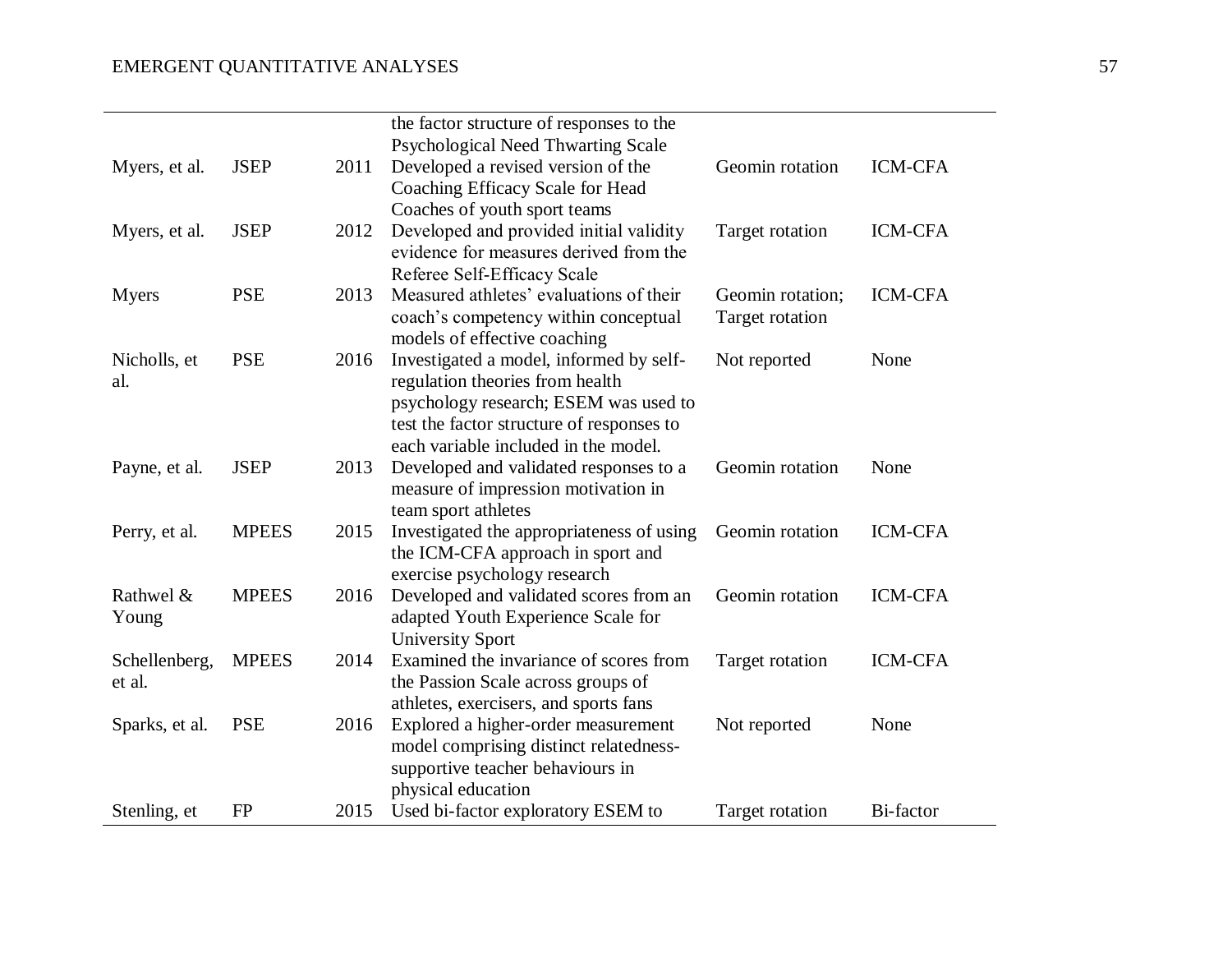| al.           |              |      | examine the psychometric properties of         |                 | ESEM; ICM-     |
|---------------|--------------|------|------------------------------------------------|-----------------|----------------|
|               |              |      | responses to measures of coaches' need-        |                 | <b>CFA</b>     |
|               |              |      | supportive and controlling interpersonal       |                 |                |
|               |              |      | styles.                                        |                 |                |
| Tomás, et al. | <b>JSEP</b>  | 2014 | Used ESEM as an alternative approach           | Geomin rotation | <b>ICM-CFA</b> |
|               |              |      | to evaluate the measurement invariance         |                 |                |
|               |              |      | of scores from the Spanish version of the      |                 |                |
|               |              |      | <b>Physical Self-Description Questionnaire</b> |                 |                |
| Viladrich, et | <b>IJSEP</b> | 2013 | Examined the factorial validity of             | Target rotation | <b>ICM-CFA</b> |
| al.           |              |      | responses to the Behavioural Regulation        |                 |                |
|               |              |      | Sport in Questionnaire when completed          |                 |                |
|               |              |      | by young soccer players                        |                 |                |
|               |              |      |                                                |                 |                |

*Note*. PSE = Psychology of Sport and Exercise; JSEP = Journal of Sport and Exercise Psychology; MPEES = Measurement in

Physical Education and Exercise Science; IJSSC = International Journal of Sports Science & Coaching; JSMS = Journal of Science

and Medicine in Sport; IJSEP = International Journal of Sport and Exercise Psychology; JSS = Journal of Sports Sciences; RQES =

Research Quarterly for Exercise and Sport; SEPP = Sport, Exercise, and Performance Psychology; PSI = Psicothema; PR =

Psychological Reports; FP = Frontiers in Psychology; PID = Personality and Individual Difference. None of the papers provided their

syntax.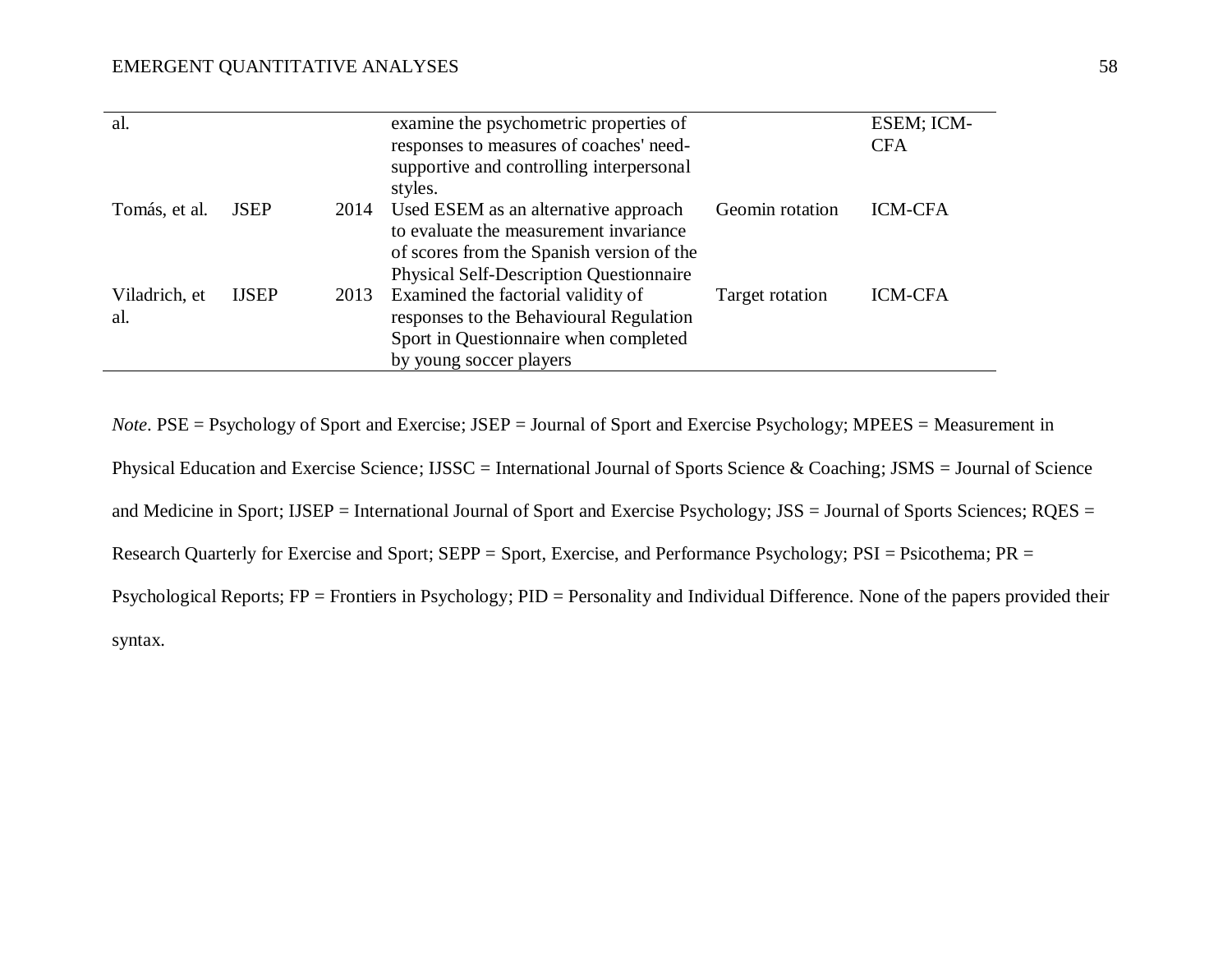### Table 2

*Overview of Usage of Mixture Modelling In Sport and Exercise Psychology Research.* 

| Authors               | Journal/        | Year | <b>Author Labelled Analysis</b>                                                                        | Syntax         |
|-----------------------|-----------------|------|--------------------------------------------------------------------------------------------------------|----------------|
|                       | Book            |      |                                                                                                        | Available      |
| Ivarsson, et al.      | <b>PSE</b>      | 2015 | Latent class analysis                                                                                  | N <sub>o</sub> |
| Lindwall, et al.      | <b>PSE</b>      | 2016 | Latent profile analysis                                                                                | N <sub>o</sub> |
| Ullrich-French et al. | <b>MPEES</b>    | 2016 | Latent profile analysis                                                                                | No             |
| Gerber, et al.        | <b>PSE</b>      | 2014 | Latent profile analysis                                                                                | No             |
| Wang, et al.          | <b>JSEP</b>     | 2010 | Structural equation mixture model (latent profile analysis combined<br>with full SEM mixture model)    | No             |
| Wang et al.           | <b>PSE</b>      | 2016 | Latent profile analysis                                                                                | No             |
| Wang et al.           | <b>JSEP</b>     | 2017 | Latent profile analysis with auxiliary function                                                        | N <sub>o</sub> |
| Martinent & Nicolas   | <b>SEPP</b>     | 2016 | Latent profile analysis, latent profile transition analysis                                            | No             |
| Martinent & Decret    | <b>JASP</b>     | 2015 | Latent profile analysis, latent profile transition analysis                                            | No             |
| Louvet, et al.        | <b>PSE</b>      | 2009 | Latent class growth modelling                                                                          | No             |
| Louvet, et al.        | <b>JSEP</b>     | 2007 | Latent class growth modelling                                                                          | N <sub>0</sub> |
| Morin & Wang          | Book<br>Chapter | 2016 | Latent profile analysis, mixture regression model, latent transition<br>analysis, growth mixture model | Yes            |
| Andruff, et al.       | TQMP*           | 2009 | Latent class growth modelling                                                                          | Yes            |
| Morin, et al.,        | Child<br>$Dev*$ | 2013 | Growth mixture modelling                                                                               | Yes            |
| Morin et al.,         | $JID*$          | 2015 | Mixture structural equation modelling                                                                  | Yes            |

*Note.* Select publications from prominent sport and exercise psychology journals. \* Example taken from related field to showcase syntax for mixture modelling. PSE = Psychology of Sport and Exercise; MPEES = Measurement in Physical Education and Exercise Science; JSEP = Journal of Sport and Exercise Psychology; JASP = Journal of Applied Sport Psychology; TQMP = Tutorials in Quantitative Methods for Psychology; Child Dev = Child Development; JID = Journal of Individual Differences.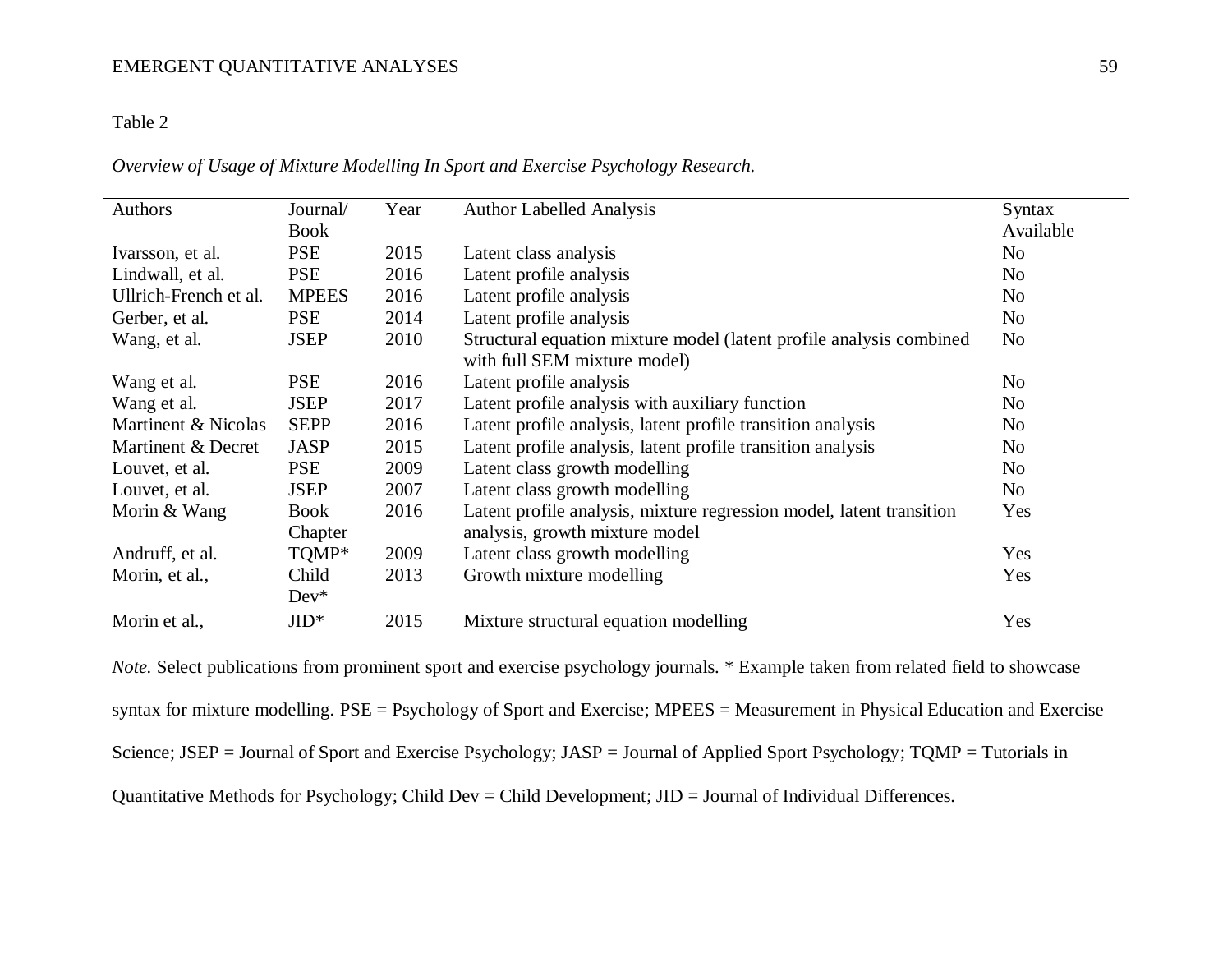Table 3

*Overview of the Similarities and Differences Between Frequentist and Bayesian Statistics (Reproduced with permission from van de Schoot et al., 2014).*

|                                           | <b>Frequentist Statistics</b>                                                                                                    | <b>Bayesian Statistics</b>                                                                                   |
|-------------------------------------------|----------------------------------------------------------------------------------------------------------------------------------|--------------------------------------------------------------------------------------------------------------|
| Definition of the $p$ value               | The probability of observing the same or more<br>extreme data assuming that the null hypothesis is<br>true in the population     | The probability of the (null) hypothesis                                                                     |
| Large samples needed?                     | Usually, when normal theory-based methods are used                                                                               | Not necessarily                                                                                              |
| Inclusion of prior knowledge<br>possible? | N <sub>0</sub>                                                                                                                   | <b>Yes</b>                                                                                                   |
| Nature of the parameters in<br>the model  | Unknown but fixed                                                                                                                | Unknown and therefore random                                                                                 |
| Population parameter                      | One true value                                                                                                                   | A distribution of values reflecting uncertainty                                                              |
| Uncertainty is defined by                 | The sampling distribution based on the idea of<br>infinite repeated sampling                                                     | Probability distribution for the population<br>parameter                                                     |
| <b>Estimated</b> intervals                | Confidence interval: over an infinity of samples<br>taken from the population, 95% of these contain<br>the true population value | Credibility interval: a 95% probability that the<br>population value is within the limits of the<br>interval |

*Note*. With recent advancements in statistics and statistical software, there are cases in which prior knowledge can be incorporated as

part of frequentist statistics such as using target rotation in exploratory structural equation modelling (e.g., Myers, Ahn, & Jin, 2013)

and confirmatory mixture models (e.g., Finch & Bronk, 2011).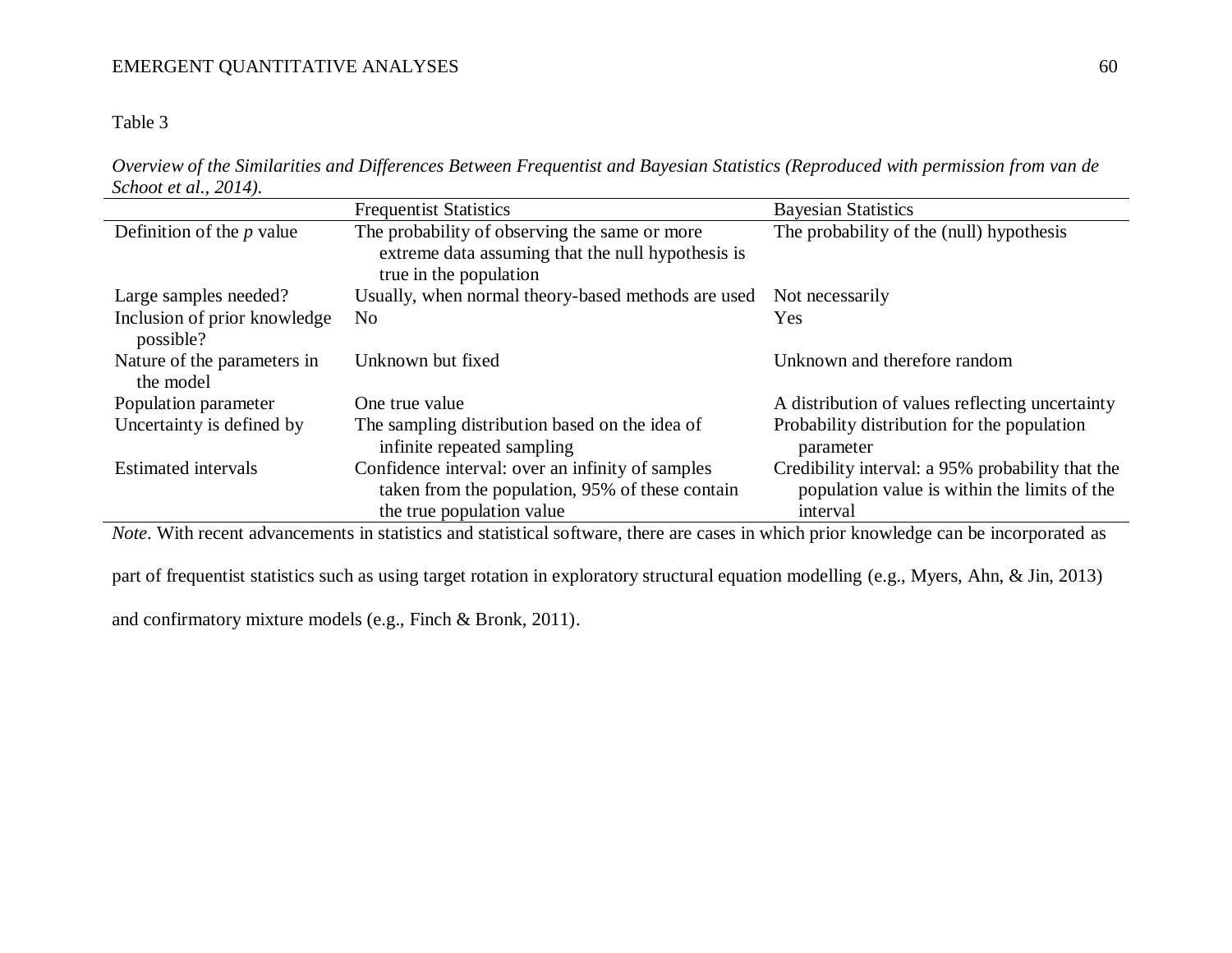## Table 4

## *Overview of Usage of Bayesian Statistics in Sport and Exercise Psychology Research.*

| Authors                      | Journal      | Year | Use of Bayesian                  | Analysis                                                | Type of Prior                                                | Syntax Available |
|------------------------------|--------------|------|----------------------------------|---------------------------------------------------------|--------------------------------------------------------------|------------------|
| Barnett et al.               | <b>PSE</b>   | 2012 | Estimation                       | Dynamic linear<br>model                                 | Combination of non-<br>informative and weakly<br>informative | N <sub>o</sub>   |
| Constantinou<br>et al.       | <b>PSE</b>   | 2014 | Probabilistic<br>graphical model | Network analysis                                        | Weakly informative                                           | N <sub>o</sub>   |
| Doron $&$<br>Gaudreau        | <b>JSEP</b>  | 2014 | Estimation                       | Multilevel<br>modelling                                 | Non-informative                                              | N <sub>0</sub>   |
| Jackson et al.               | <b>JSEP</b>  | 2014 | Estimation                       | Factor analysis                                         | Informative                                                  | N <sub>0</sub>   |
| Mahoney et<br>al.            | <b>JSEP</b>  | 2014 | Estimation                       | Path analysis                                           | Combination of weakly<br>informative and informative         | N <sub>o</sub>   |
| Chan et al.                  | <b>JSEP</b>  | 2015 | Estimation                       | Structural equation<br>modelling<br>Invariance analysis | Weakly informative                                           | N <sub>o</sub>   |
| Gucciardi &<br>Jackson       | <b>JSAMS</b> | 2015 | Estimation                       | Structural equation<br>modelling                        | Combination of weakly<br>informative and informative         | $No*$            |
| Hodge $&$<br>Gucciardi       | <b>JSEP</b>  | 2015 | Estimation                       | Path analysis                                           | Combination of weakly<br>informative and informative         | $No*$            |
| Stenling et al.              | <b>JSEP</b>  | 2015 | Estimation                       | Factor analysis                                         | Combination of non-<br>informative and weakly<br>informative | N <sub>o</sub>   |
| Barnett et al.               | <b>PSE</b>   | 2016 | Estimation                       | Factor analysis                                         | Comparison of non-informative<br>and informative             | N <sub>o</sub>   |
| Gucciardi,<br>Peeling et al. | <b>JSAMS</b> | 2016 | Estimation                       | Structural equation<br>modelling                        | Informative                                                  | Yes              |
| Gucciardi,<br>Zhang et al.   | <b>JSEP</b>  | 2016 | Estimation                       | Factor analysis<br>Invariance analysis                  | Combination of non-<br>informative and weakly<br>informative | Yes              |
| Howle et al.                 | <b>PSE</b>   | 2016 | Estimation                       | Factor analysis                                         | Informative                                                  | N <sub>0</sub>   |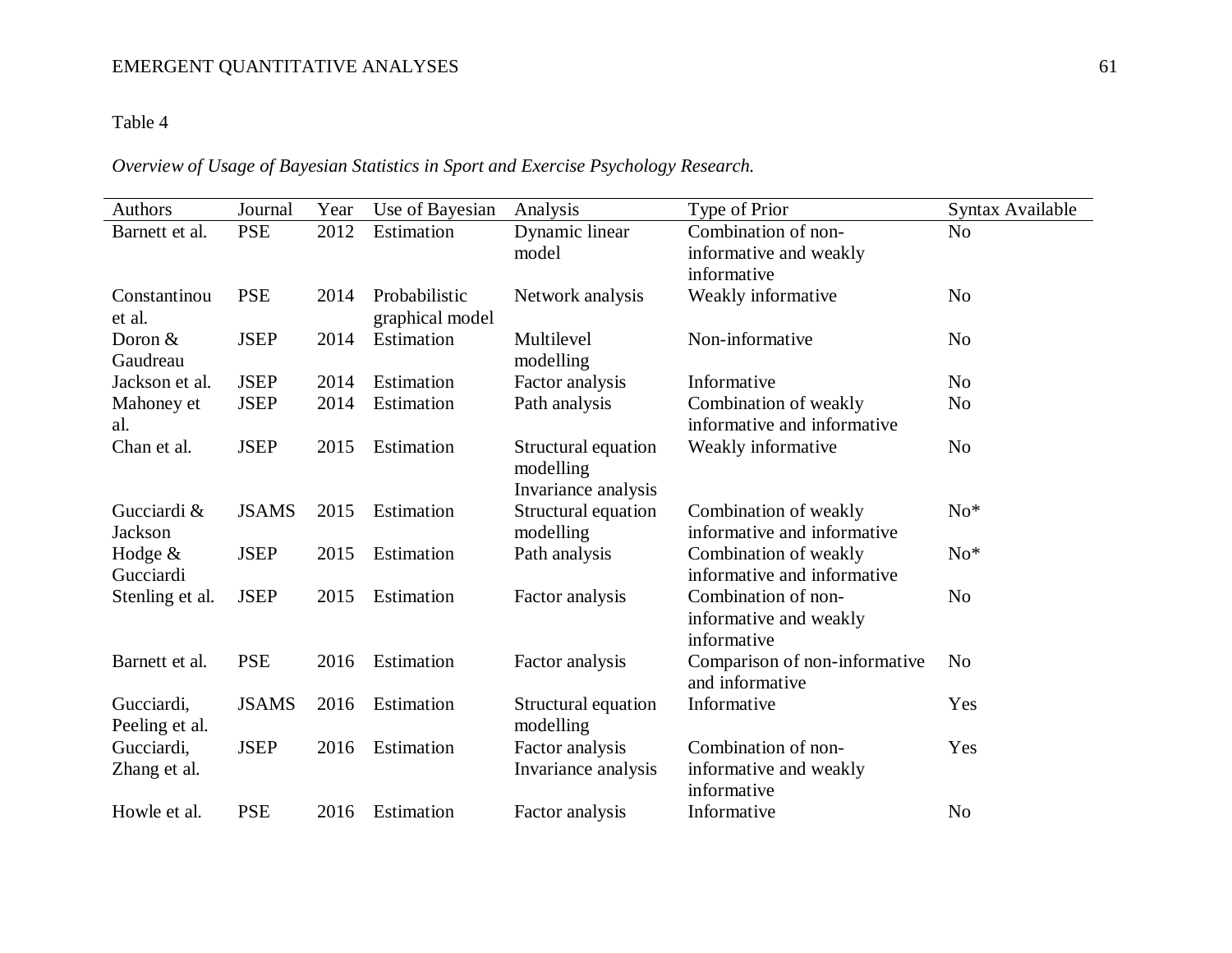| Niven $\&$<br>Markland | <b>PSE</b>  | 2016 | Estimation | Path analysis<br>Factor analysis                                  | Comparison of non-informative<br>and informative                                                                                      | Yes            |
|------------------------|-------------|------|------------|-------------------------------------------------------------------|---------------------------------------------------------------------------------------------------------------------------------------|----------------|
| Noordstar et<br>al.    | <b>PSE</b>  | 2016 | Estimation | Factor analysis<br>Invariance analysis<br>Latent growth<br>models | No information reported                                                                                                               | N <sub>0</sub> |
| Tamminen et<br>al.     | <b>JSEP</b> | 2016 | Estimation | Multilevel structural<br>equation modelling                       | Non-informative                                                                                                                       | Yes            |
|                        |             |      |            |                                                                   | <i>Note</i> . PSE = Psychology of Sport and Exercise; JSEP = Journal of Sport and Exercise Psychology; JSAMS = Journal of Science and |                |

Medicine in Sport. \* = authors indicated that interested readers can contact them for a copy of the syntax.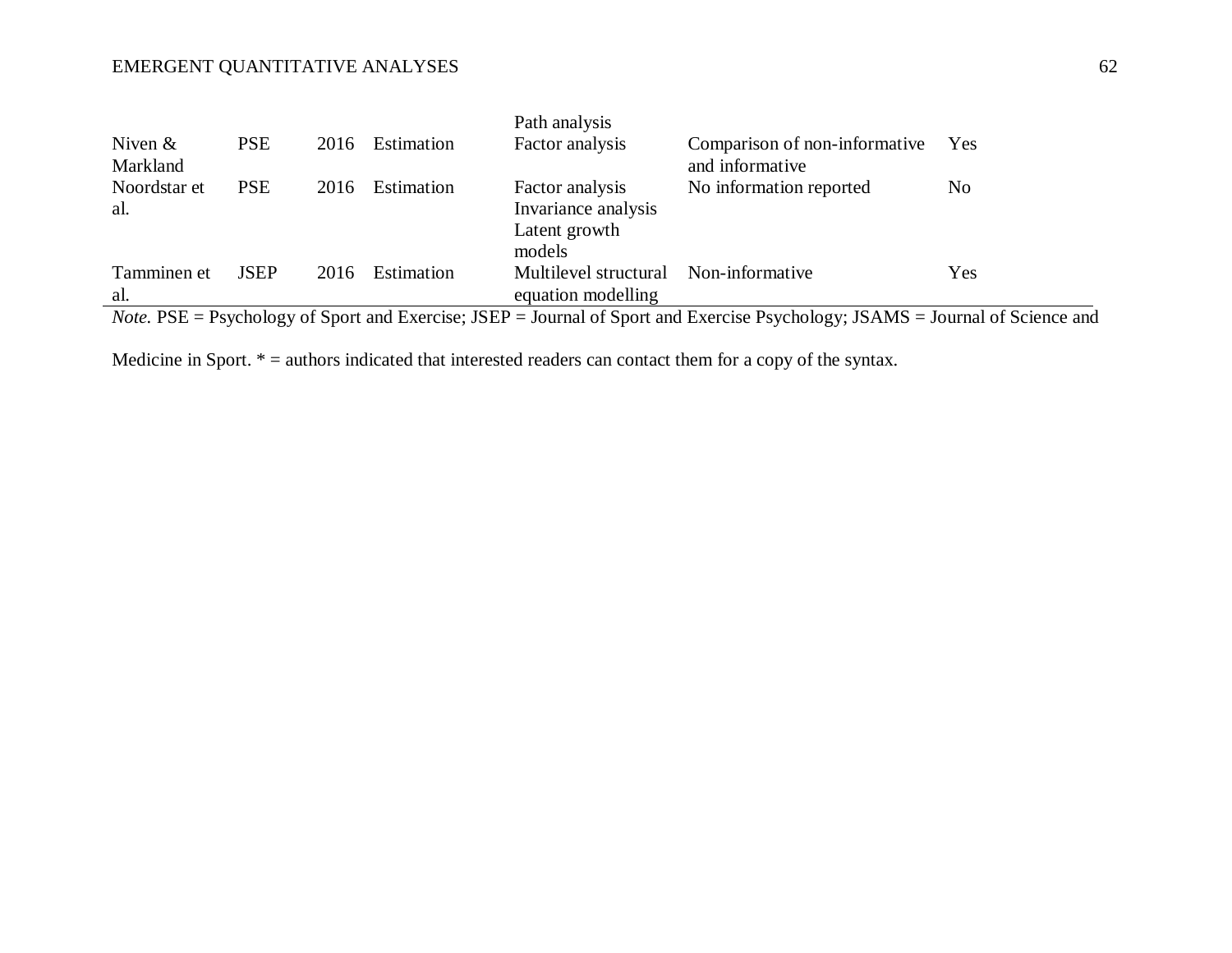### Figure Captions (as a list)

*Figure 1.* Standardized parameter estimates commonly of primary interest (i.e., 39 pattern coefficients and 7 correlation coefficients) from Myers, Park, et al. (2016). Model parameters (e.g., variances; cross-loadings etc.) and identification constraints sometimes were omitted to reduce clutter.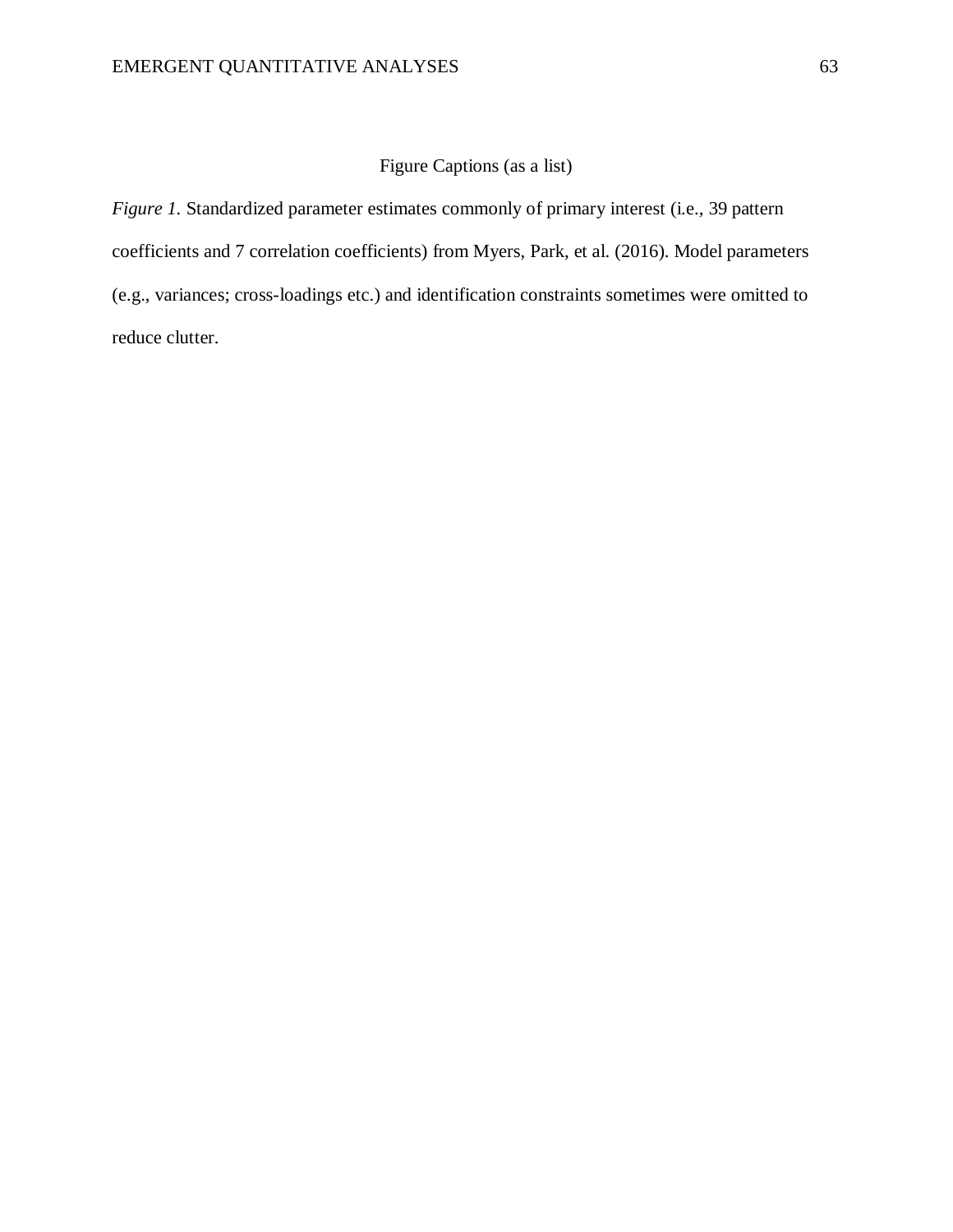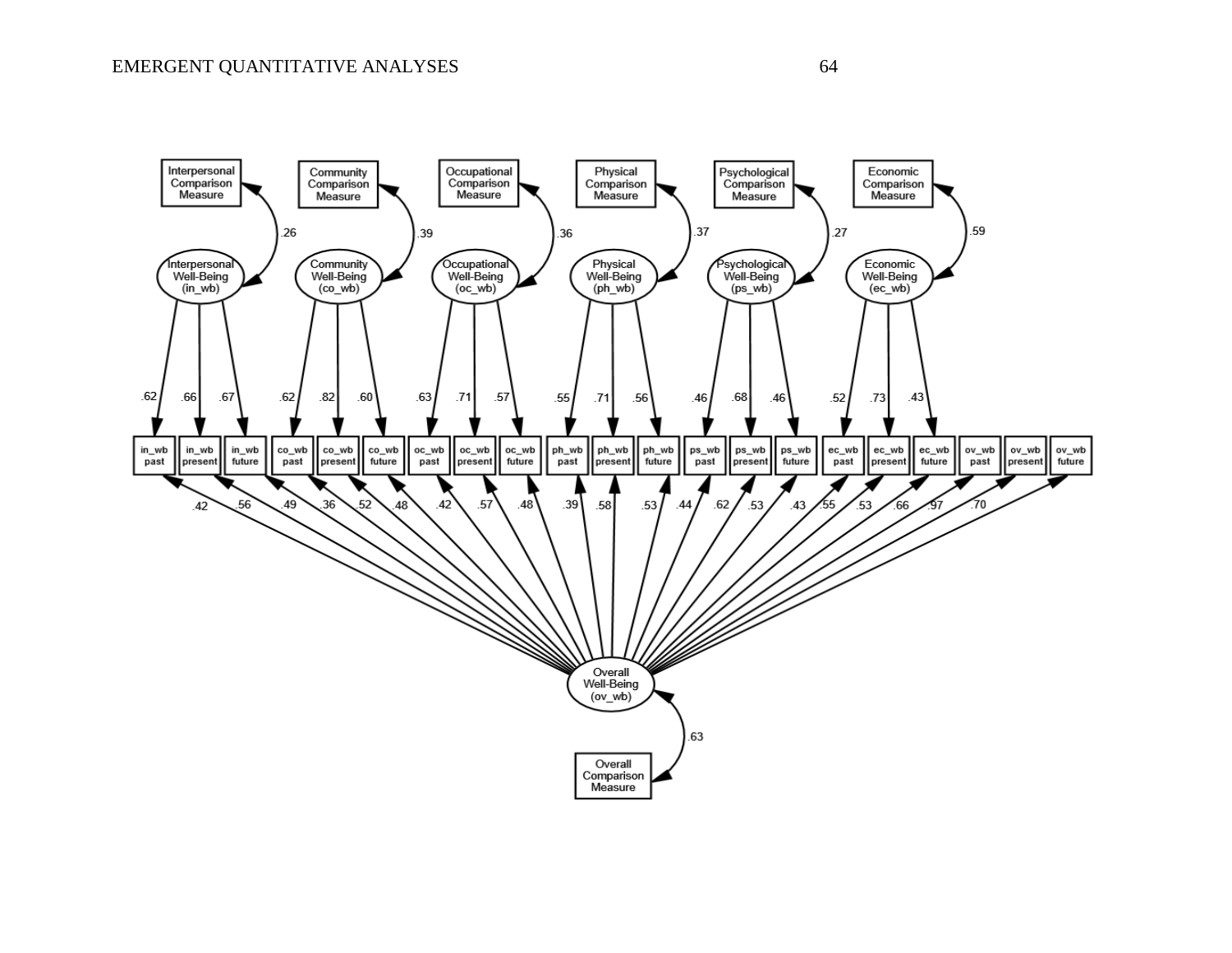#### **Appendix A**

#### **Brief Demonstration 3: Software**

In BY over pr-econo fu

**Monte Carlo Methods: Step 1.** Input for a real data analysis based on the Myers, Park,

et al. (2016) example. Input file was written by the lead author of this manuscript in M*plus* 7.4

based on Example 12.7 in Muthén and Muthén (1998-2015). Annotations are in italics and

denoted with a ! symbol.

```
TITLE: Demonstration 3, Step 1
! Provided a title for the analysis: Demonstration 3.
DATA: FILE = dem 3.dat;
! Specified the name of the data file: dem_3.dat. 
VARIABLE: 
NAMES = over_pr over_pa over_fu 
        inter pr inter pa inter fu
         comm_pr comm_pa comm_fu
        occup pr occup pa occup fu
         physi_pr physi_pa physi_fu
         psycho_pr psycho_pa psycho_fu
         econo_pr econo_pa econo_fu
         ex_over_wb ex_int_a ex_comm
         ex_occup ex_physical ex_psych
         ex_econo; 
! The columns (i.e., variables) in the data file are in the given order. 
        MISSING ARE ALL (-9999);
! For all variables a value of -9999 indicates a missing value. 
ANALYSIS:
     ITERATIONS=10000;
! Maximum number of iterations.
      ESTIMATOR=MLR;
! Maximum likelihood parameter estimates with a chi-square test statistic 
! and standard errors that are robust to conditional non-normality. 
      ROTATION = Target(orthogonal);
! Orthogonal Target rotation. 
MODEL: 
      Ov BY over pr-econo fu(*t);
! ...BY: provided name for latent variable.
! BY: "measured by".
! BY...: identified indicator variables, in this case over_pr through 
! econo_fu, for identified latent variable.
! (*t): defines a set of factors.
```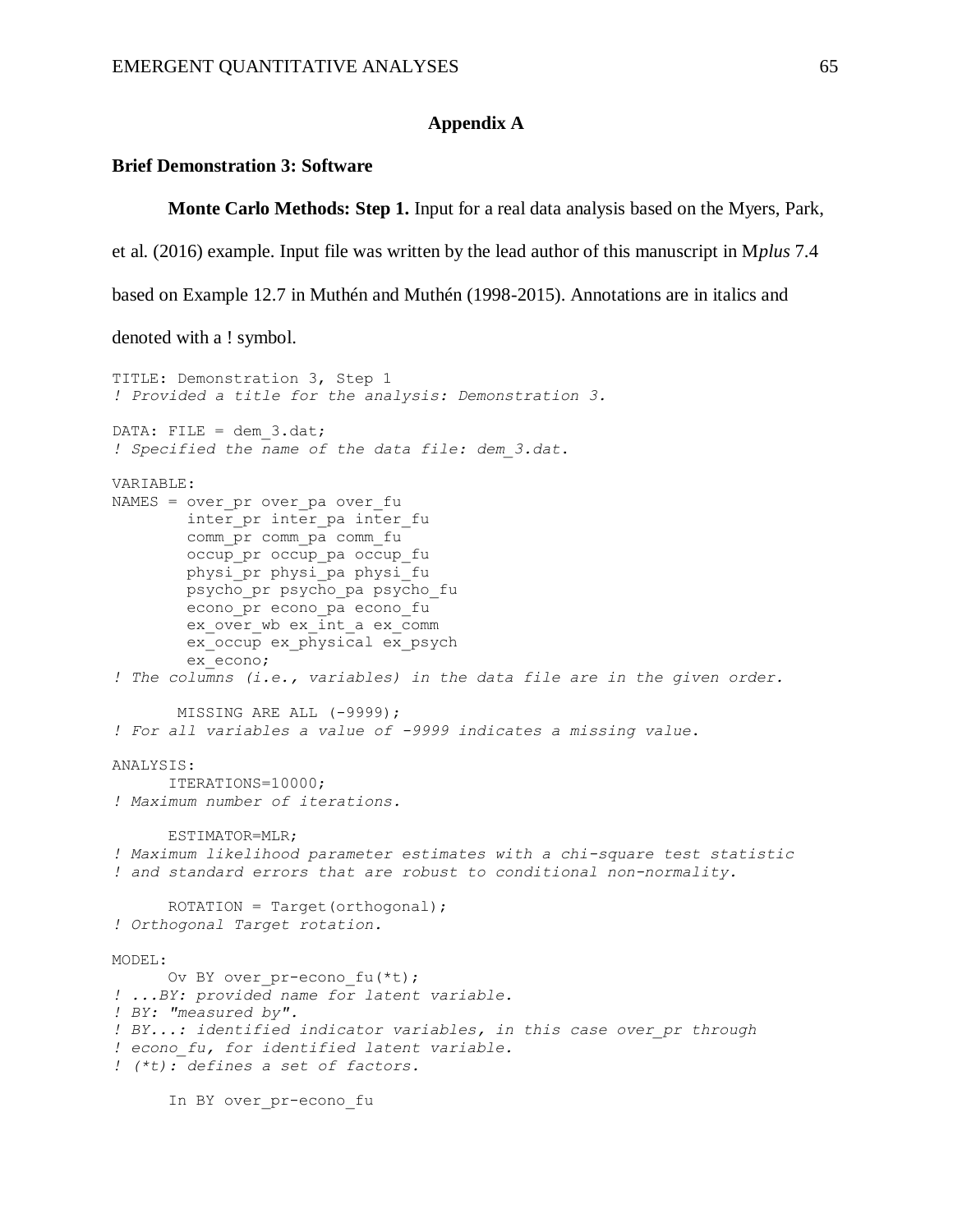over pr~0 over pa~0 over fu~0

 comm\_pr~0 comm\_pa~0 comm\_fu~0 occup\_pr~0 occup\_pa~0 occup\_fu~0

inter  $pr~1.25$  inter  $pa~1.25$  inter fu~1.25

 physi\_pr~0 physi\_pa~0 physi\_fu~0 psycho\_pr~0 psycho\_pa~0 psycho\_fu~0 econo pr~0 econo pa~0 econo fu~0(\*t); *! ~value: targeted value.* Co BY over pr-econo fu over\_pr~0 over pa~0 over fu~0 inter  $pr~0$  inter pa~0 inter fu~0 comm  $pr~1.25$  comm  $pa~1.25$  comm  $fu~1.25$  occup\_pr~0 occup\_pa~0 occup\_fu~0 physi\_pr~0 physi\_pa~0 physi\_fu~0 psycho\_pr~0 psycho\_pa~0 psycho\_fu~0 econo pr~0 econo pa~0 econo fu~0(\*t); Oc BY over pr-econo fu over pr~0 over pa~0 over fu~0 inter  $pr~0$  inter pa~0 inter fu~0 comm  $\overline{\text{pr}}$ ~0 comm  $\overline{\text{pa}}$ ~0 comm fu~0 occup pr~1.25 occup pa~1.25 occup fu~1.25 physi\_pr~0 physi\_pa~0 physi\_fu~0 psycho\_pr~0 psycho\_pa~0 psycho\_fu~0 econo pr~0 econo pa~0 econo fu~0(\*t); Ph BY over pr-econo fu over pr~0 over pa~0 over fu~0 inter  $pr~0$  inter pa~0 inter fu~0 comm  $\overline{\text{pr}} \sim 0$  comm  $\overline{\text{pa}} \sim 0$  comm  $\text{fu} \sim 0$  occup\_pr~0 occup\_pa~0 occup\_fu~0 physi\_pr~1.25 physi\_pa~1.25 physi\_fu~1.25 psycho pr~0 psycho pa~0 psycho fu~0 econo pr~0 econo pa~0 econo fu~0(\*t); Ps BY over pr-econo fu over pr~0 over pa~0 over fu~0 inter pr~0 inter pa~0 inter fu~0 comm\_pr~0 comm\_pa~0 comm\_fu~0 occup\_pr~0 occup\_pa~0 occup\_fu~0 physi\_pr~0 physi\_pa~0 physi\_fu~0 psycho\_pr~1.25 psycho\_pa~1.25 psycho\_fu~1.25 econo pr~0 econo pa~0 econo fu~0(\*t); Ec BY over pr-econo fu over pr~0 over pa~0 over fu~0 inter pr~0 inter pa~0 inter fu~0 comm\_pr~0 comm\_pa~0 comm\_fu~0 occup\_pr~0 occup\_pa~0 occup\_fu~0 physi\_pr~0 physi\_pa~0 physi\_fu~0 psycho\_pr~0 psycho\_pa~0 psycho\_fu~0 econo pr~1.25 econo pa~1.25 econo fu~1.25(\*t); Ov with ex over wb; Ov with ex int a; Ov with ex\_comm;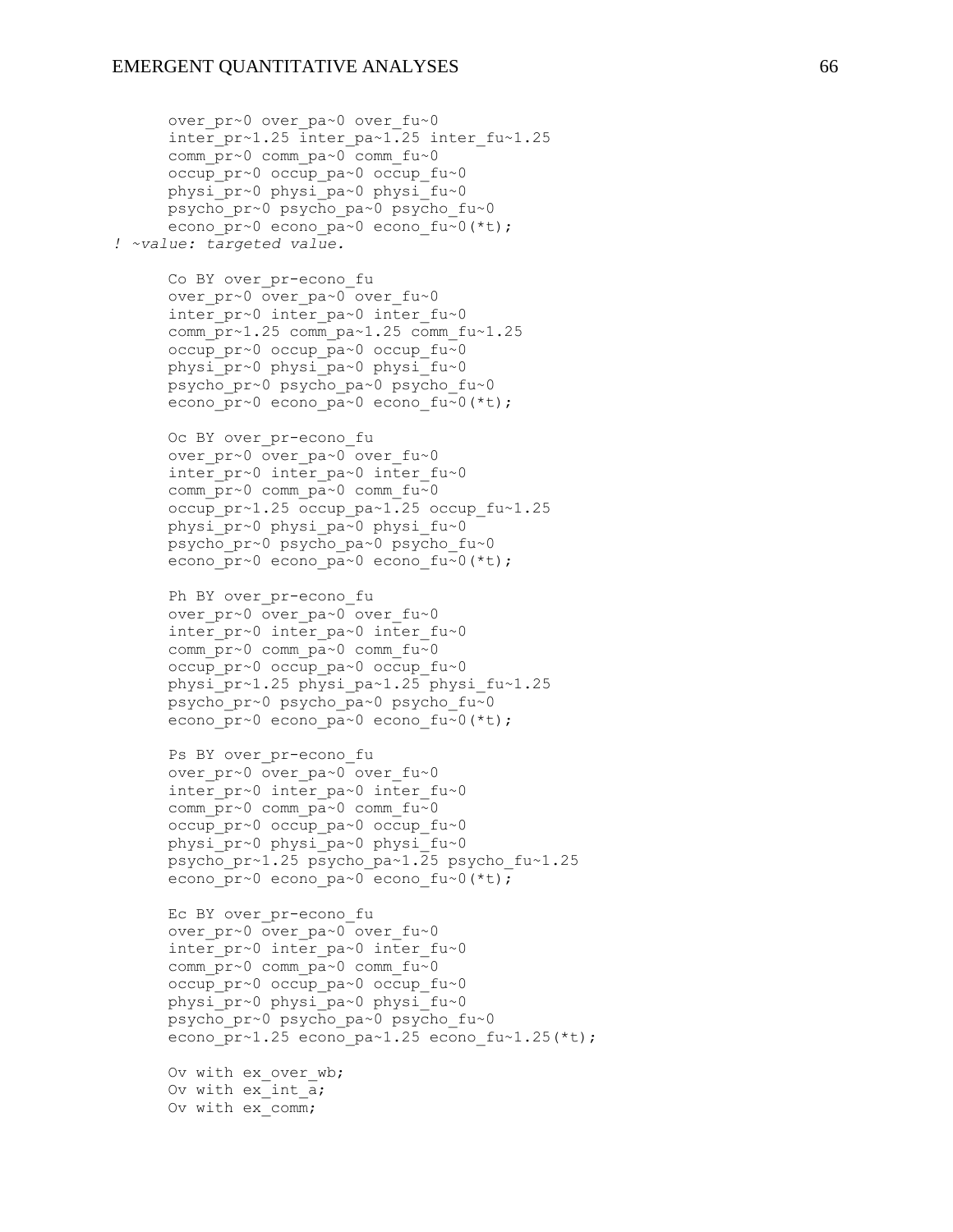```
 Ov with ex_occup;
     Ov with ex_physical;
     Ov with ex psych;
      Ov with ex_econo;
! with: "co-varies" with; covariance between pairs of variables.
     In with ex over wb;
     In with ex int a;
     In with ex comm;
     In with ex occup;
     In with ex physical;
     In with ex psych;
     In with ex^-econo;
     Co with ex over wb;
     Co with ex int \overline{a};
     Co with ex comm;
     Co with ex occup;
     Co with ex physical;
     Co with ex psych;
     Co with ex econo;
     Oc with ex over wb;
     Oc with ex int a;
     Oc with ex comm;
     Oc with ex occup;
     Oc with ex physical;
     Oc with ex psych;
     Oc with ex econo;
     Ph with ex over wb;
      Ph with ex_int_a;
      Ph with ex_comm;
      Ph with ex_occup;
     Ph with ex_physical;
     Ph with ex psych;
     Ph with ex econo;
      Ps with ex_over_wb;
     Ps with ex int a;
     Ps with ex comm;
     Ps with ex occup;
     Ps with ex physical;
     Ps with ex psych;
     Ps with ex econo;
     Ec with ex over wb;
     Ec with ex int a;
     Ec with ex comm;
      Ec with ex_occup;
     Ec with ex physical;
      Ec with ex_psych;
      Ec with ex_econo; 
     ex over wb with ex int a;
     ex over wb with ex comm;
     ex over wb with ex occup;
```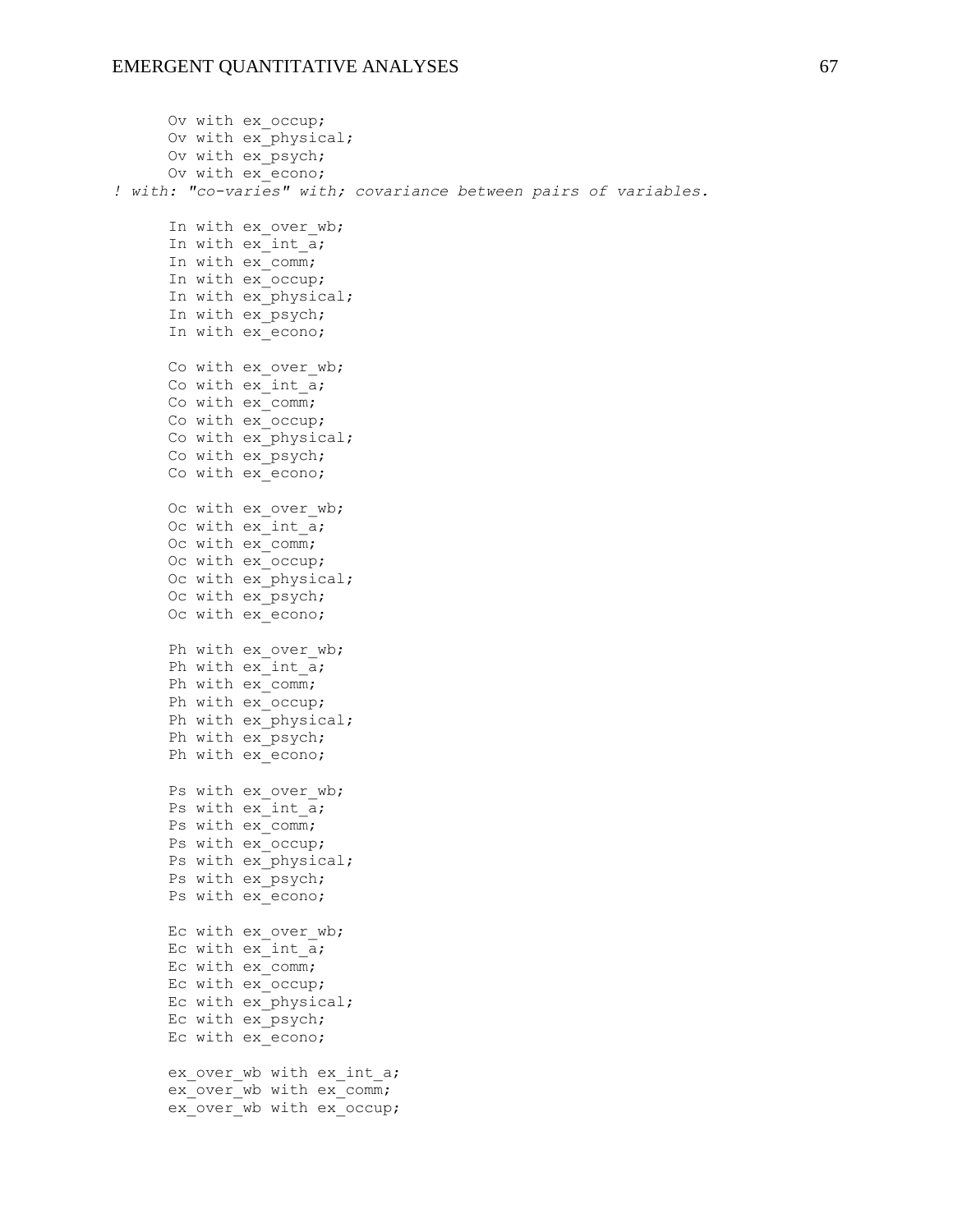ex over wb with ex physical; ex over wb with ex psych; ex\_over\_wb\_with ex\_econo; ex int a with ex comm; ex int a with ex occup; ex int a with ex physical; ex int a with ex psych; ex int a with ex econo; ex comm with ex occup; ex\_comm\_with ex\_physical; ex\_comm\_with ex\_psych; ex comm with ex econo; ex occup with ex physical; ex occup with ex psych; ex occup with ex econo; ex physical with ex psych; ex\_physical with ex\_econo; ex psych with ex econo; over pa with inter pa; over pa with comm pa; over pa with occup pa; over pa with physi pa; over pa with psycho pa; over pa with econo pa; inter\_pa with comm\_pa; inter pa with occup pa; inter pa with physi pa; inter pa with psycho pa; inter pa with econo pa; comm pa with occup pa; comm pa with physi pa; comm pa with psycho pa; comm\_pa with econo pa; occup pa with physi pa; occup pa with psycho pa; occup pa with econo pa; physi pa with psycho pa; physi pa with econo pa; psycho pa with econo pa; over fu with inter\_fu; over fu with comm  $f_{u}$ ; over fu with occup fu; over fu with physi fu; over fu with psycho fu; over fu with econo fu;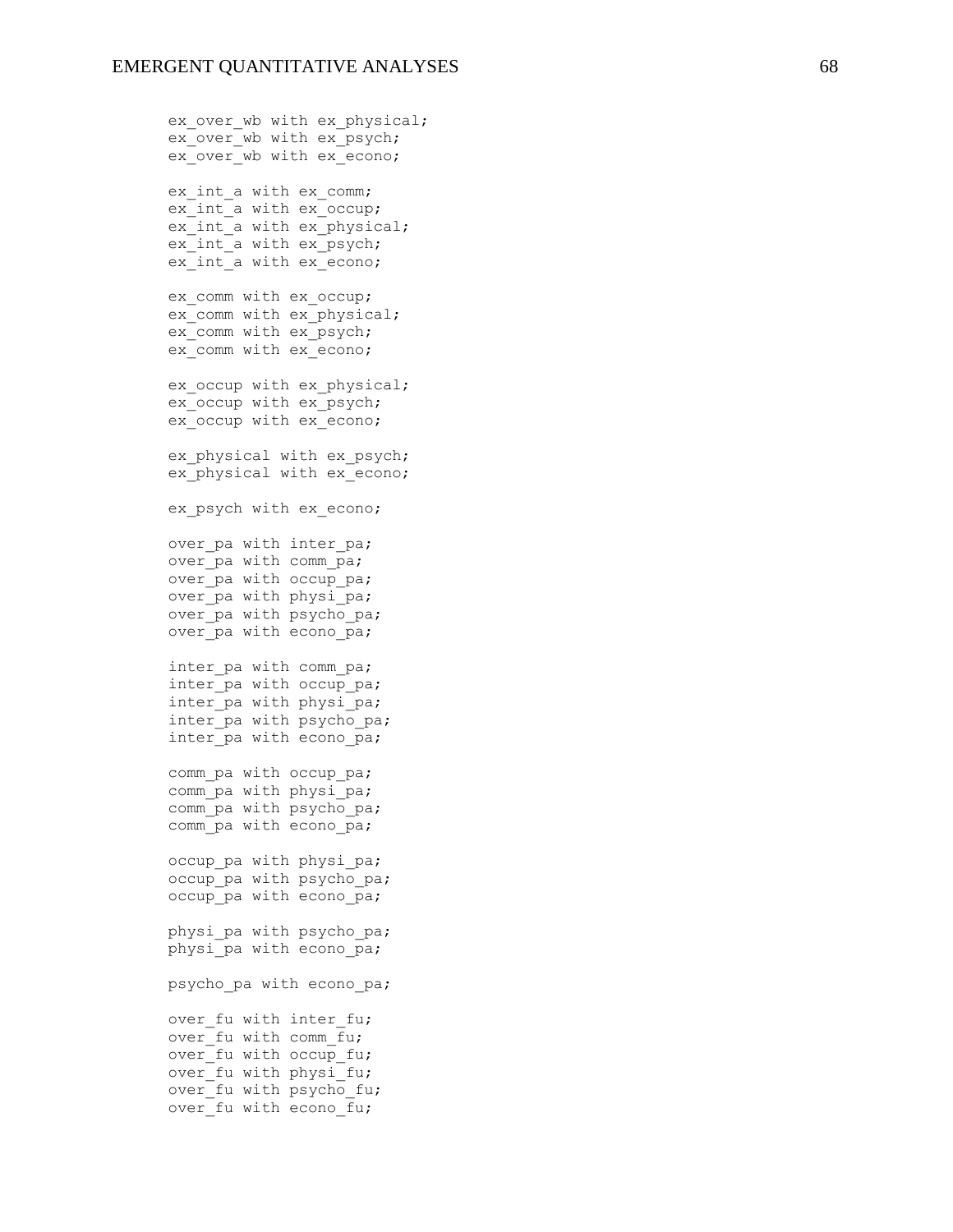inter fu with comm fu; inter  $f$ u with occup fu; inter fu with physi fu; inter fu with psycho fu; inter fu with econo fu; comm fu with occup fu; comm fu with physi<sup>tu;</sup> comm fu with psycho fu; comm fu with econo  $\overline{f}u$ ; occup fu with physi fu; occup fu with psycho fu;  $occup$  fu with econo  $fu$ ; physi fu with psycho fu; physi fu with econo fu; psycho fu with econo fu; OUTPUT: SAMPSTAT STANDARDIZED tech1; *! SAMPSTAT: requested sample statistics for data being analyzed. ! STAND: requested standardized parameter estimates and their standard ! errors. ! tech1: requested arrays containing parameter specifications and starting ! values for all freely estimated parameters in the model* SAVEDATA: ESTIMATES = final model estimates.dat;

*! Specified the name of the file, final model estimates, in which parameter ! estimates will be saved.*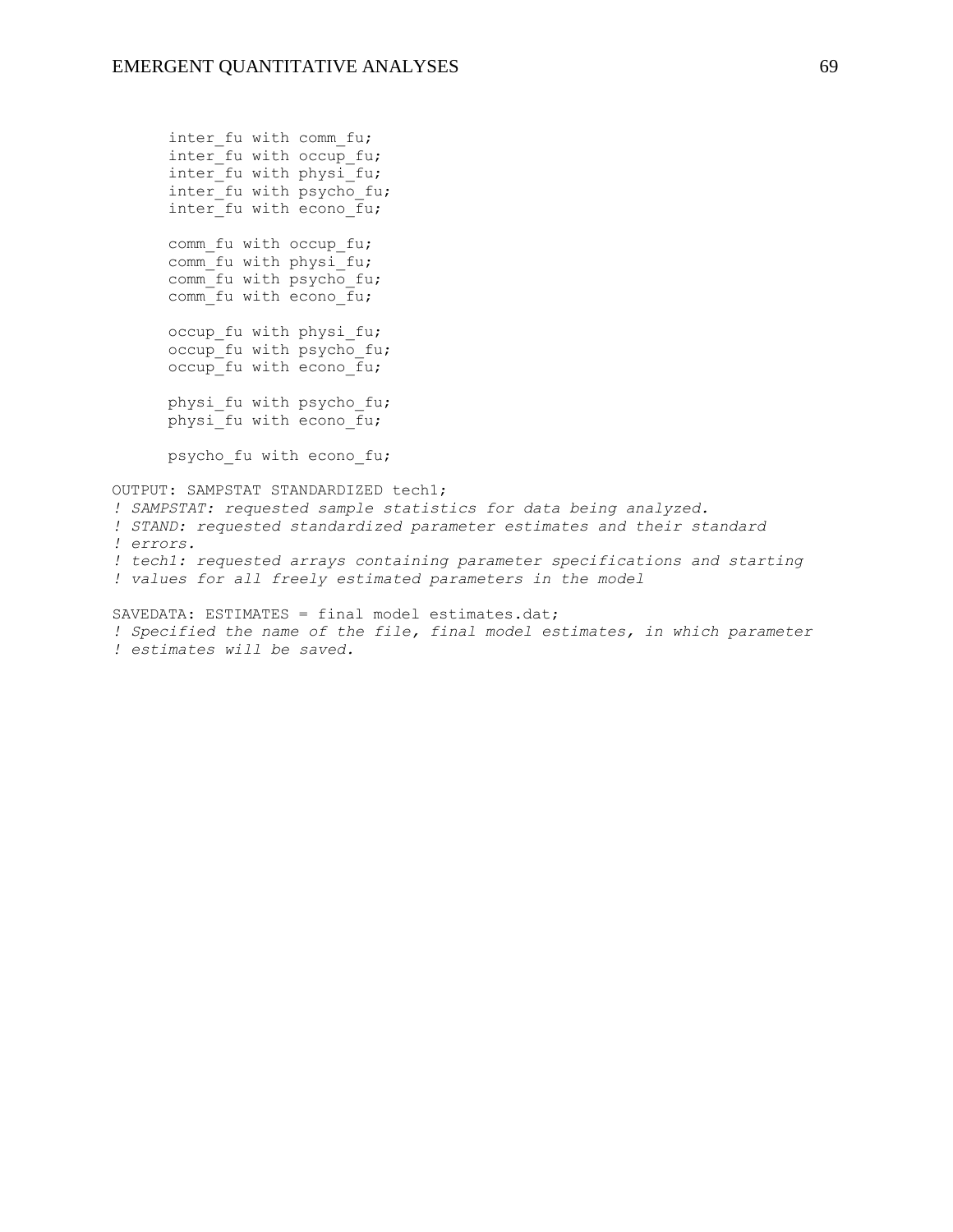#### **Appendix B**

### **Brief Demonstration 3: Software**

**Monte Carlo Methods: Step 2.** Input for a Monte Carlo simulation study where

parameter estimates saved from Step 1 (see Appendix B) are used for population parameter

values for data generation (i.e., replications) and coverage. Input file was written by the lead

author of this manuscript in M*plus* 7.4 based on Example 12.8 in Muthén and Muthén (1998-

2015). Annotations are provided for commands not explained in Appendix B and are in italics

and denoted with a ! symbol.

```
TITLE: Demonstration 3, Step 2
MONTECARLO: 
! A Monte Carlo study ensues.
      NAMES = over pr over pa over fu
      inter pr inter pa inter fu
     comm_pr comm_pa comm_fu
     occup pr occup pa occup fu
     physi_pr physi_pa physi_fu
       psycho_pr psycho_pa psycho_fu
      econo_pr econo_pa econo_fu
      ex_over_wb ex_int_a ex_comm
      ex_occup ex_physical ex_psych
       ex_econo; 
      NOBSERVATIONS = 1000;
! Desired sample size for each replication.
! Only this line of code needs to be changed (i.e., NOBSERVATIONS = 500 or 
! NOBSERVATIONS = 250) to reproduce the other two results.
      NREPS = 10000;
! Number of replications to be drawn. 
      SEED = 82872;! Provides a starting place for the random draws. 
       POPULATION = final model estimates.dat;
! Names the data set that contains population parameter values. 
       COVERAGE = final model estimates.dat;
! Names the data set that contains population parameter values. 
ANALYSIS:
             ESTIMATOR=MLR;
            ROTATION = Target(orthogonal);MODEL POPULATION:
```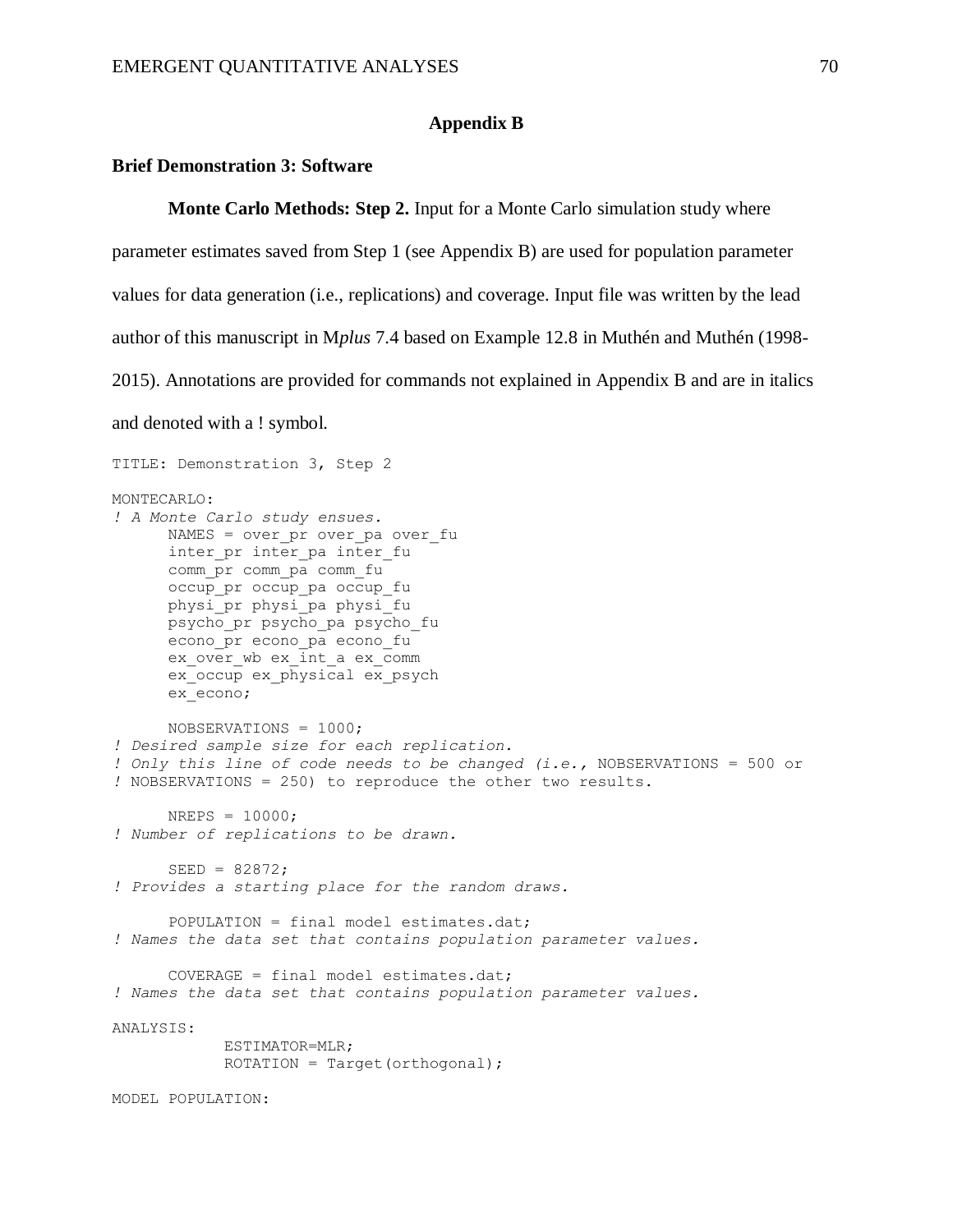```
! Provides the population model.
      Ov BY over pr-econo fu;
      In BY over pr-econo fu;
      Co BY over pr-econo fu;
      Oc BY over pr-econo fu;
      Ph BY over pr-econo fu;
      Ps BY over pr-econo fu;
      Ec BY over pr-econo fu;
      Ov with ex over wb;
      Ov with ex<sup>-</sup>int<sub>-a</sub>;
Ov with ex comm;
       Ov with ex_occup;
       Ov with ex_physical;
      Ov with ex psych;
      Ov with ex econo;
      In with ex over wb;
      In with ex int a;
      In with ex_comm;
      In with ex occup;
      In with ex physical;
      In with ex psych;
      In with ex econo;
      Co with ex over wb;
      Co with ex int a;
      Co with ex comm;
      Co with ex occup;
      Co with ex_physical;
       Co with ex_psych;
       Co with ex_econo; 
      Oc with ex over wb;
      Oc with ex int \overline{a};
      Oc with ex comm;
      Oc with ex occup;
      Oc with ex physical;
      Oc with ex psych;
      Oc with ex econo;
      Ph with ex over wb;
      Ph with ex int a;
      Ph with ex comm;
      Ph with ex occup;
      Ph with ex physical;
      Ph with ex psych;
       Ph with ex_econo;
      Ps with ex over wb;
      Ps with ex int a;
      Ps with ex comm;
      Ps with ex occup;
      Ps with ex physical;
      Ps with ex psych;
      Ps with ex econo;
```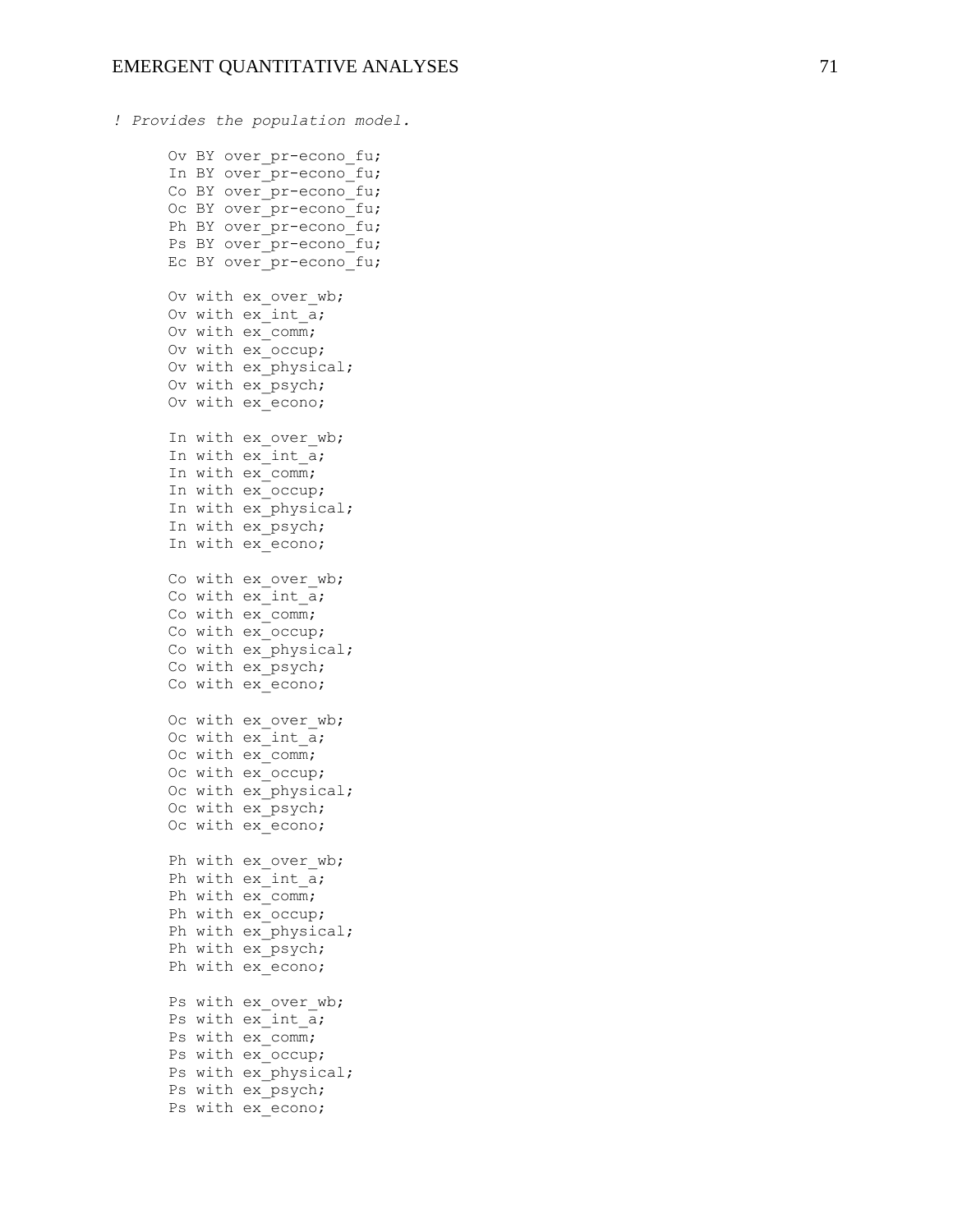Ec with ex over wb; Ec with  $ex$  int  $\overline{a}$ ; Ec with ex comm; Ec with ex\_occup; Ec with ex physical; Ec with ex\_psych; Ec with ex\_econo; ex over wb with ex int a; ex\_over\_wb\_with\_ex\_comm; ex\_over\_wb\_with\_ex\_occup; ex\_over\_wb\_with ex\_physical; ex\_over\_wb\_with ex\_psych; ex\_over\_wb\_with\_ex\_econo; ex int a with ex comm; ex int a with ex occup; ex int a with ex physical; ex\_int\_a with ex\_psych; ex\_int\_a with ex\_econo; ex comm with ex occup; ex comm with ex physical; ex\_comm with ex\_psych; ex comm with ex econo; ex occup with ex physical; ex occup with ex psych; ex\_occup with ex\_econo; ex\_physical with ex\_psych; ex physical with ex econo; ex psych with ex econo; over pa with inter pa; over pa with comm pa; over pa with occup pa; over pa with physi pa; over pa with psycho pa; over pa with econo pa; inter pa with comm pa; inter pa with occup pa; inter pa with physi pa; inter pa with psycho pa; inter pa with econo pa; comm pa with occup pa; comm pa with physi pa; comm pa with psycho pa; comm pa with econo pa; occup pa with physi pa; occup pa with psycho pa;

occup pa with econo pa;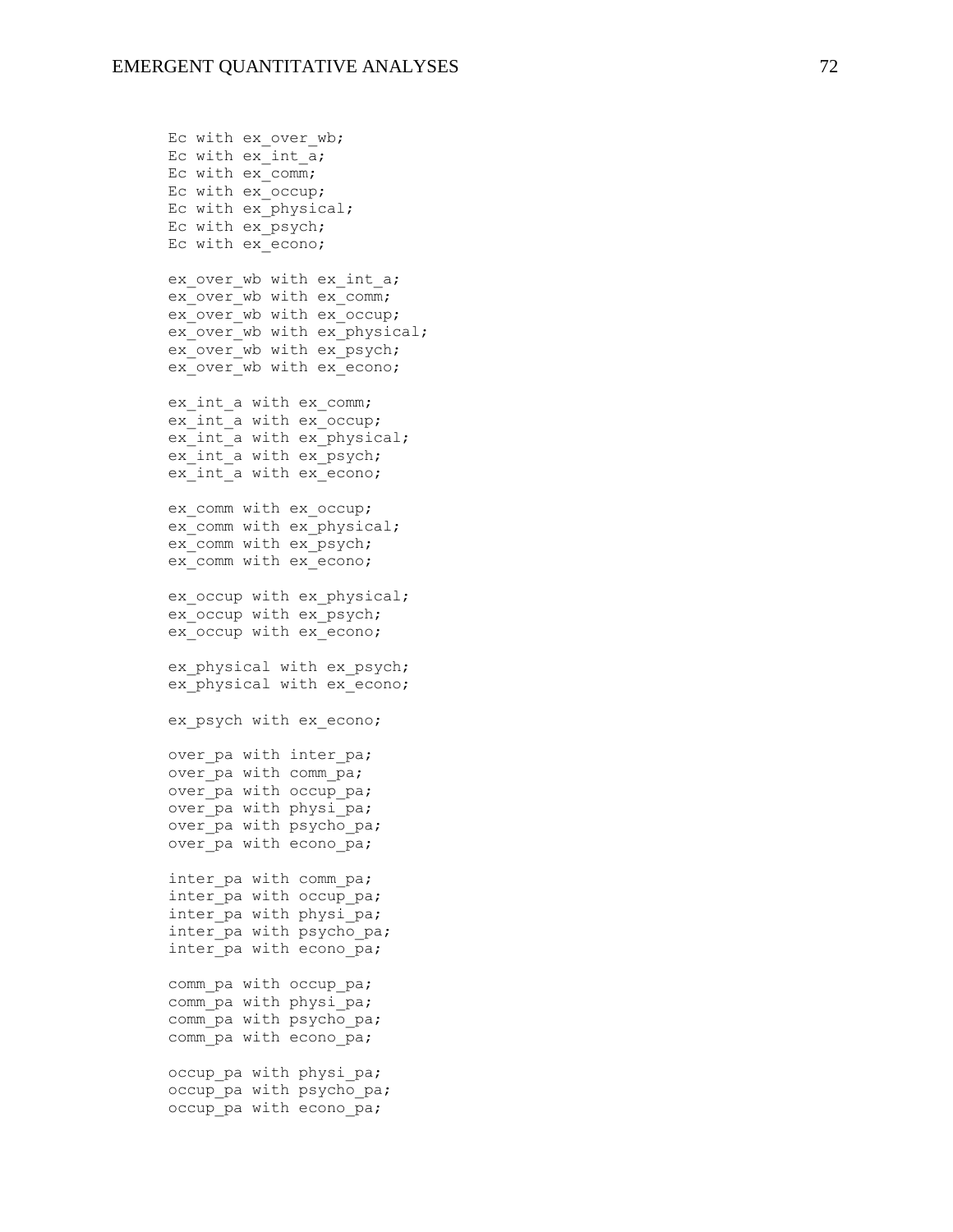```
physi pa with psycho pa;
      physi pa with econo pa;
      psycho pa with econo pa;
      over fu with inter fu;
      over fu with comm fu;
      over^{-}fu with occup fu;
      over fu with physi fu;
      overTfu with psycho fu;
      over fu with econo \overline{f}u;
      inter fu with comm fu;
      inter fu with occup fu;
      inter fu with physi fu;
      inter fu with psycho fu;
      inter fu with econo fu;
      comm fu with occup fu;
      comm fu with physi<sup>tu;</sup>
      comm fu with psycho fu;
      comm fu with econo fu;
      occup fu with physi fu;
      occup fu with psycho fu;
      occup fu with econo fu;
      physi fu with psycho fu;
      physi\overline{f}u with econo \overline{f}u;
       psycho_fu with econo_fu;
MODEL: 
! Provides the model to be fit to each replication that is generated.
      Ov BY over pr-econo fu(*t);
      In BY over pr-econo fu
      over_pr~0 over_pa~0 over fu~0
       inter_pr~1.25 inter_pa~1.25 inter_fu~1.25
       comm_pr~0 comm_pa~0 comm_fu~0
       occup_pr~0 occup_pa~0 occup_fu~0
       physi_pr~0 physi_pa~0 physi_fu~0
       psycho_pr~0 psycho_pa~0 psycho_fu~0
      econo pr~0 econo pa~0 econo fu~0(*t);
      Co BY over_pr-econo_fu 
      over pr~0 over pa~0 over fu~0
      inter pr~0 inter pa~0 inter fu~0
      comm pr~1.25 comm pa~1.25 comm fu~1.25
       occup_pr~0 occup_pa~0 occup_fu~0
       physi_pr~0 physi_pa~0 physi_fu~0
       psycho_pr~0 psycho_pa~0 psycho_fu~0
      econo pr~0 econo pa~0 econo fu~0(*t);
```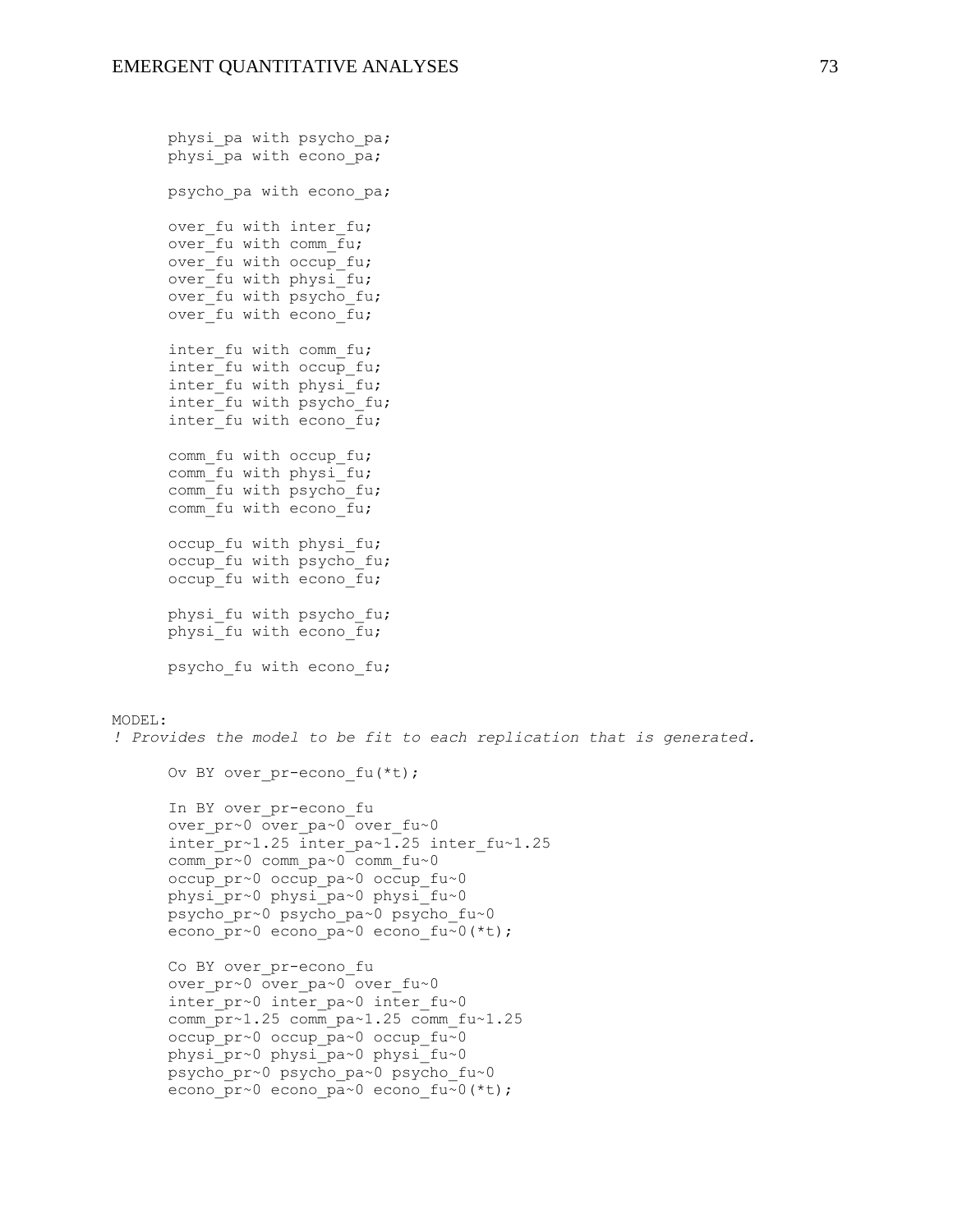over pr~0 over pa~0 over fu~0 inter pr~0 inter pa~0 inter fu~0 comm\_pr~0 comm\_pa~0 comm\_fu~0

Oc BY over pr-econo fu

occup pr~1.25 occup pa~1.25 occup fu~1.25 physi\_pr~0 physi\_pa~0 physi\_fu~0 psycho\_pr~0 psycho\_pa~0 psycho\_fu~0 econo pr~0 econo pa~0 econo fu~0(\*t); Ph BY over pr-econo fu over pr~0 over pa~0 over fu~0 inter  $pr~0$  inter pa~0 inter fu~0 comm  $\overline{\text{pr}}$ ~0 comm  $\overline{\text{pa}}$ ~0 comm fu~0 occup\_pr~0 occup\_pa~0 occup\_fu~0 physi\_pr~1.25 physi\_pa~1.25 physi\_fu~1.25 psycho\_pr~0 psycho\_pa~0 psycho\_fu~0 econo pr~0 econo pa~0 econo fu~0(\*t); Ps BY over pr-econo fu over pr~0 over pa~0 over fu~0 inter  $pr~0$  inter pa~0 inter fu~0 comm  $\overline{\text{pr}}$ ~0 comm  $\overline{\text{pa}}$ ~0 comm fu~0 occup\_pr~0 occup\_pa~0 occup\_fu~0 physi\_pr~0 physi\_pa~0 physi\_fu~0 psycho\_pr~1.25 psycho\_pa~1.25 psycho\_fu~1.25 econo pr~0 econo pa~0 econo fu~0(\*t); Ec BY over pr-econo fu over pr~0 over pa~0 over fu~0 inter  $pr~0$  inter pa~0 inter fu~0 comm  $\bar{p}r\sim0$  comm  $\bar{p}a\sim0$  comm  $fu\sim0$  occup\_pr~0 occup\_pa~0 occup\_fu~0 physi\_pr~0 physi\_pa~0 physi\_fu~0 psycho\_pr~0 psycho\_pa~0 psycho\_fu~0 econo pr~1.25 econo pa~1.25 econo fu~1.25(\*t); Ov with ex over wb; Ov with ex\_int\_a; Ov with ex\_comm; Ov with ex\_occup; Ov with ex physical; Ov with ex psych; Ov with ex econo; In with ex over wb; In with ex int a; In with ex comm; In with ex occup; In with ex physical; In with ex psych; In with ex econo; Co with ex over wb; Co with ex int a; Co with ex comm; Co with ex occup; Co with ex physical;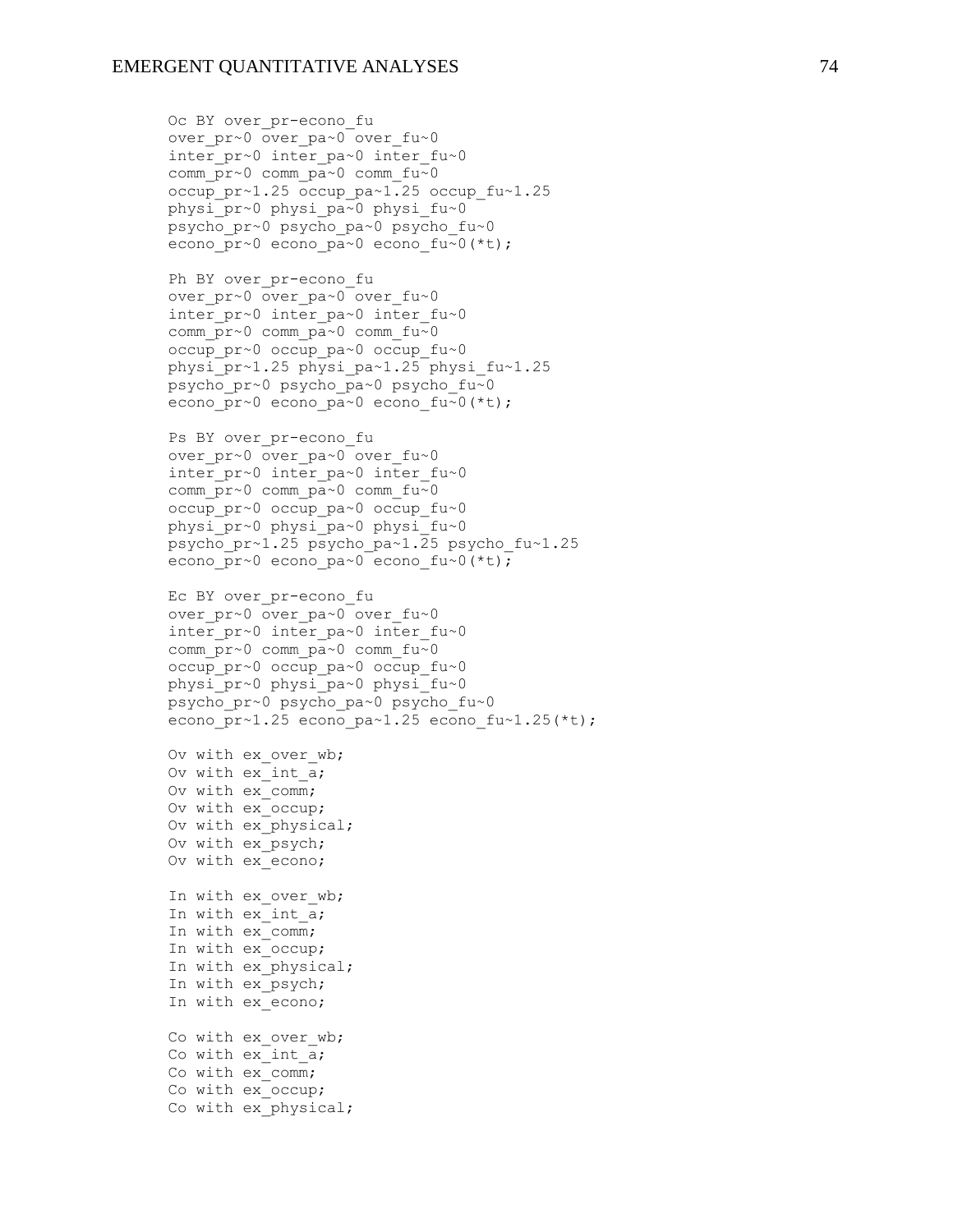Co with ex psych; Co with ex econo; Oc with ex over wb; Oc with ex int a; Oc with ex comm; Oc with ex occup; Oc with ex physical; Oc with ex psych; Oc with ex econo; Ph with ex over\_wb; Ph with  $ex$  int  $a$ ; Ph with ex\_comm; Ph with ex occup; Ph with ex physical; Ph with ex psych; Ph with ex econo; Ps with ex over wb; Ps with  $ex$  int  $a$ ; Ps with ex\_comm; Ps with ex\_occup; Ps with ex physical; Ps with ex psych; Ps with ex econo; Ec with ex over wb; Ec with ex int a; Ec with  $ex$  comm; Ec with ex\_occup; Ec with ex\_physical; Ec with ex\_psych; Ec with ex\_econo; ex over wb with ex int a;  $ex^-$ over wb with ex $comm;$ ex over wb with ex occup; ex over wb with ex physical; ex\_over\_wb\_with\_ex\_psych; ex over wb with ex econo; ex int a with ex comm; ex int a with ex occup; ex int a with ex physical; ex int a with ex psych; ex int a with ex econo; ex\_comm with ex\_occup; ex comm with ex physical; ex comm with ex psych; ex comm with ex econo; ex occup with ex physical; ex\_occup with ex\_psych; ex occup with ex econo;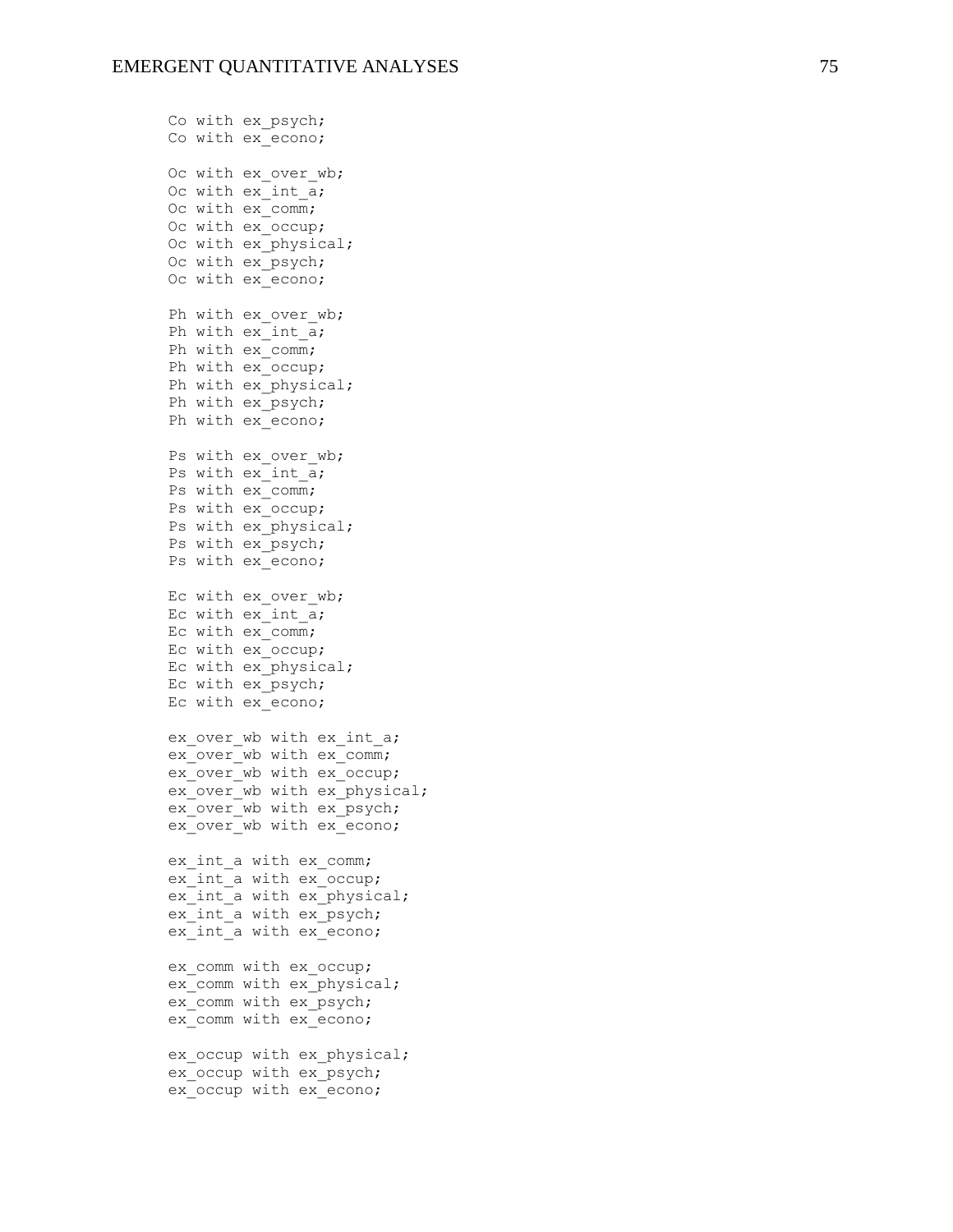ex physical with ex psych; ex\_physical with ex\_econo; ex psych with ex econo; over pa with inter pa; over pa with comm pa; over pa with occup pa; over pa with physi pa; over pa with psycho pa; over  $pa$  with econo  $pa$ ; inter pa with comm pa; inter pa with occup pa; inter pa with physi<sup>pa;</sup> inter pa with psycho pa; inter pa with econo pa; comm pa with occup pa; comm pa with physi pa; comm pa with psycho pa; comm pa with econo pa; occup pa with physi pa; occup pa with psycho pa; occup pa with econo pa; physi pa with psycho pa; physi pa with econo pa; psycho pa with econo pa; over fu with inter fu; over fu with comm fu; over fu with occup fu; over fu with physi fu; over  $f$ u with psycho fu; over fu with econo fu; inter fu with comm fu; inter fu with occup fu; inter fu with physi fu; inter fu with psycho fu; inter fu with econo fu; comm fu with occup fu; comm fu with physi fu; comm fu with psycho fu; comm\_fu with econo\_fu; occup fu with physi fu; occup fu with psycho fu; occup fu with econo fu; physi fu with psycho fu; physi fu with econo fu;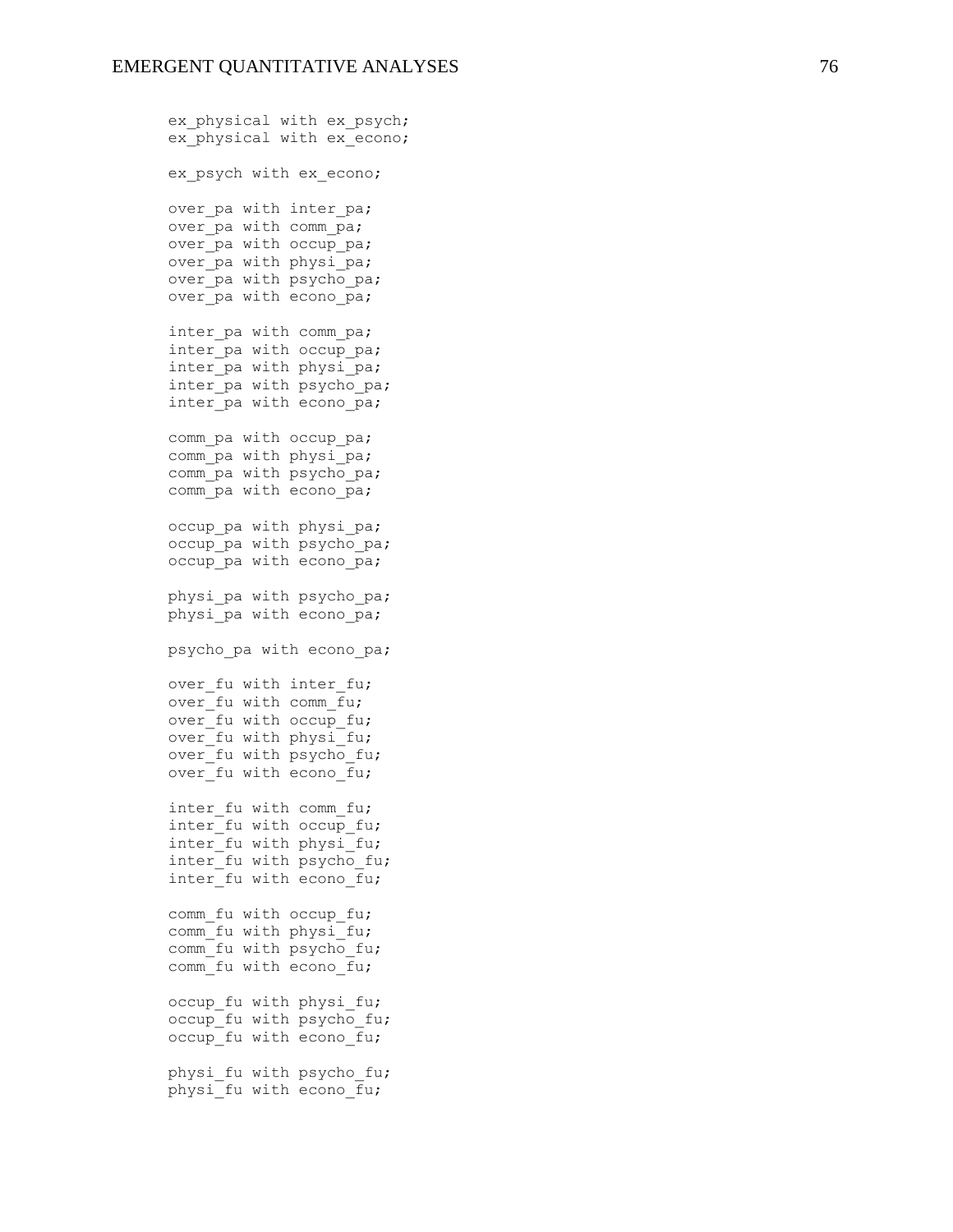psycho\_fu with econo\_fu;

OUTPUT: tech1 tech9; *! tech9: Print error messages related to convergence for each replication.*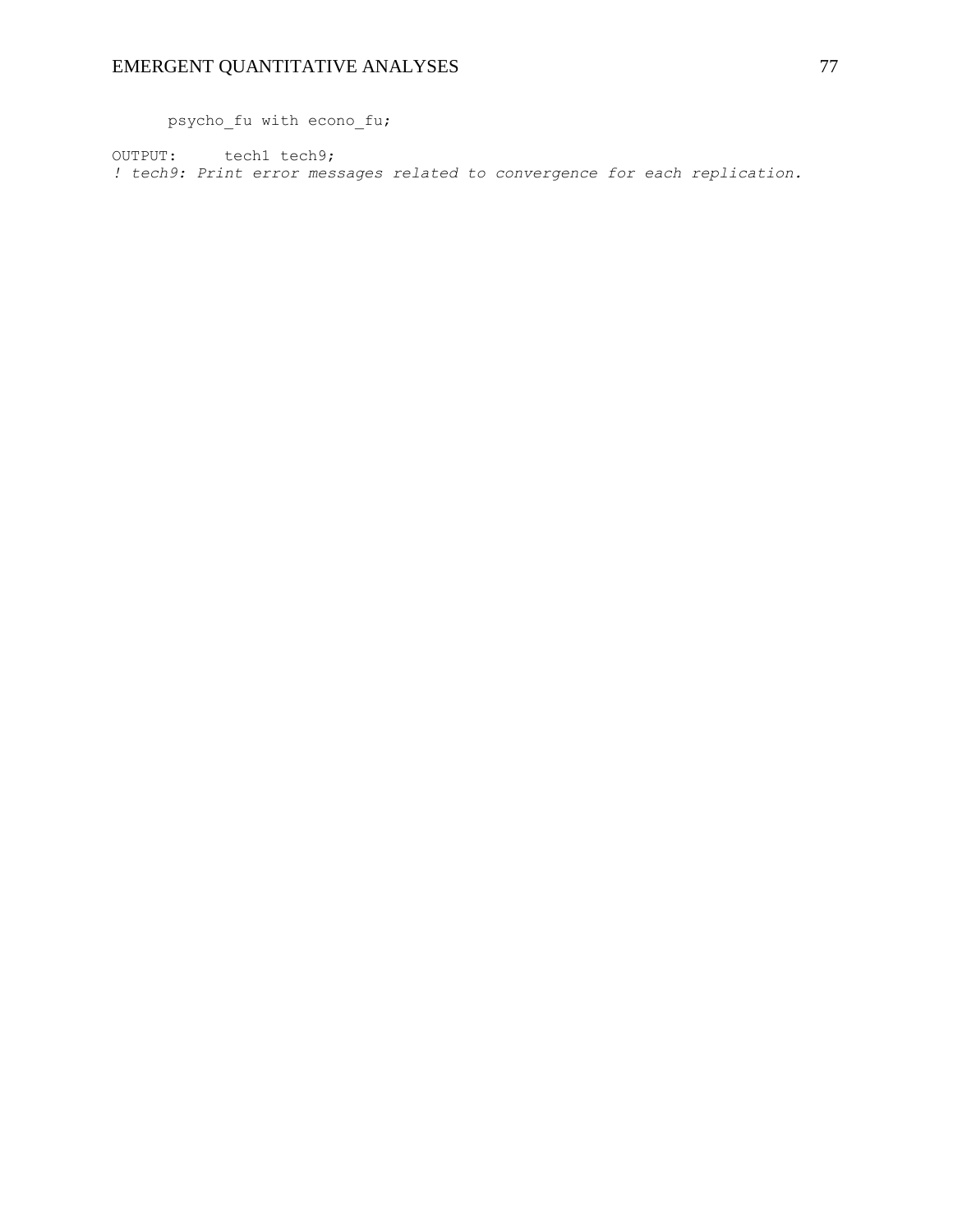### **Appendix C**

### **Brief Demonstration 3: Software**

**Monte Carlo Methods: Step 2.** Truncated output identifying the power estimation value for each focal parameter when sample size equalled 250. The right-most column labelled, % Sig Coeff, provides power estimation values.

*MODEL RESULTS*

|                  | ESTIMATES  |        |                           | S. E.  | M. S. E. 95% % Sig       |
|------------------|------------|--------|---------------------------|--------|--------------------------|
|                  | Population |        | Average Std. Dev. Average |        | Cover Coeff              |
| OV BY            |            |        |                           |        |                          |
| OVER PR          | 1.987      | 1.9532 | 0.2478                    | 0.1390 | 0.06250.9310.998         |
| OVER PA          | 1.427      | 1.4010 | 0.1772                    | 0.1326 | $0.0321$ $0.927$ $0.999$ |
| OVER FU          | 1.458      | 1.4324 | 0.1723                    | 0.1237 | 0.03030.9300.999         |
| IN<br>BY         |            |        |                           |        |                          |
| <i>INTER PR</i>  | 1.456      | 1.4476 | 0.0944                    | 0.0955 | 0.009000.9471.000        |
| INTER PA         | 1.325      | 1.3187 | 0.1063                    | 0.1051 | 0.0113 0.943 1.000       |
| INTER FU         | 1.346      | 1.3414 | 0.0925                    | 0.0916 | 0.00860.9441.000         |
| BY<br>CO         |            |        |                           |        |                          |
| COMM PR          | 1.688      | 1.6772 | 0.0857                    | 0.0851 | 0.0075 0.939 1.000       |
| COMM PA          | 1.377      | 1.3722 | 0.1106                    | 0.1092 | $0.0123$ 0.944 1.000     |
| COMM FU          | 1.226      | 1.2227 | 0.0909                    | 0.0913 | 0.0083 0.948 1.000       |
| OC<br>BY         |            |        |                           |        |                          |
| OCCUP PR         | 1.930      | 1.9202 | 0.1128                    | 0.1135 | 0.0128 0.947 1.000       |
| OCCUP PA         | 1.653      | 1.6463 | 0.1289                    | 0.1283 | 0.01670.9471.000         |
| OCCUP FU         | 1.382      | 1.3797 | 0.1075                    | 0.1089 | 0.01160.9501.000         |
| BY<br>PH         |            |        |                           |        |                          |
| PHYSI PR         | 1.472      | 1.4620 | 0.0918                    | 0.0904 | 0.00850.9401.000         |
| PHYSI PA         | 1.229      | 1.2252 | 0.1168                    | 0.1172 | 0.0137 0.948 1.000       |
| PHYSI FU         | 1.107      | 1,1050 | 0.0937                    | 0.0929 | 0.0088 0.946 1.000       |
| PS<br>BY         |            |        |                           |        |                          |
| <i>PSYCHO PR</i> |            |        | 1.508 1.4993 0.1089       | 0.1135 | 0.0119 0.951 1.000       |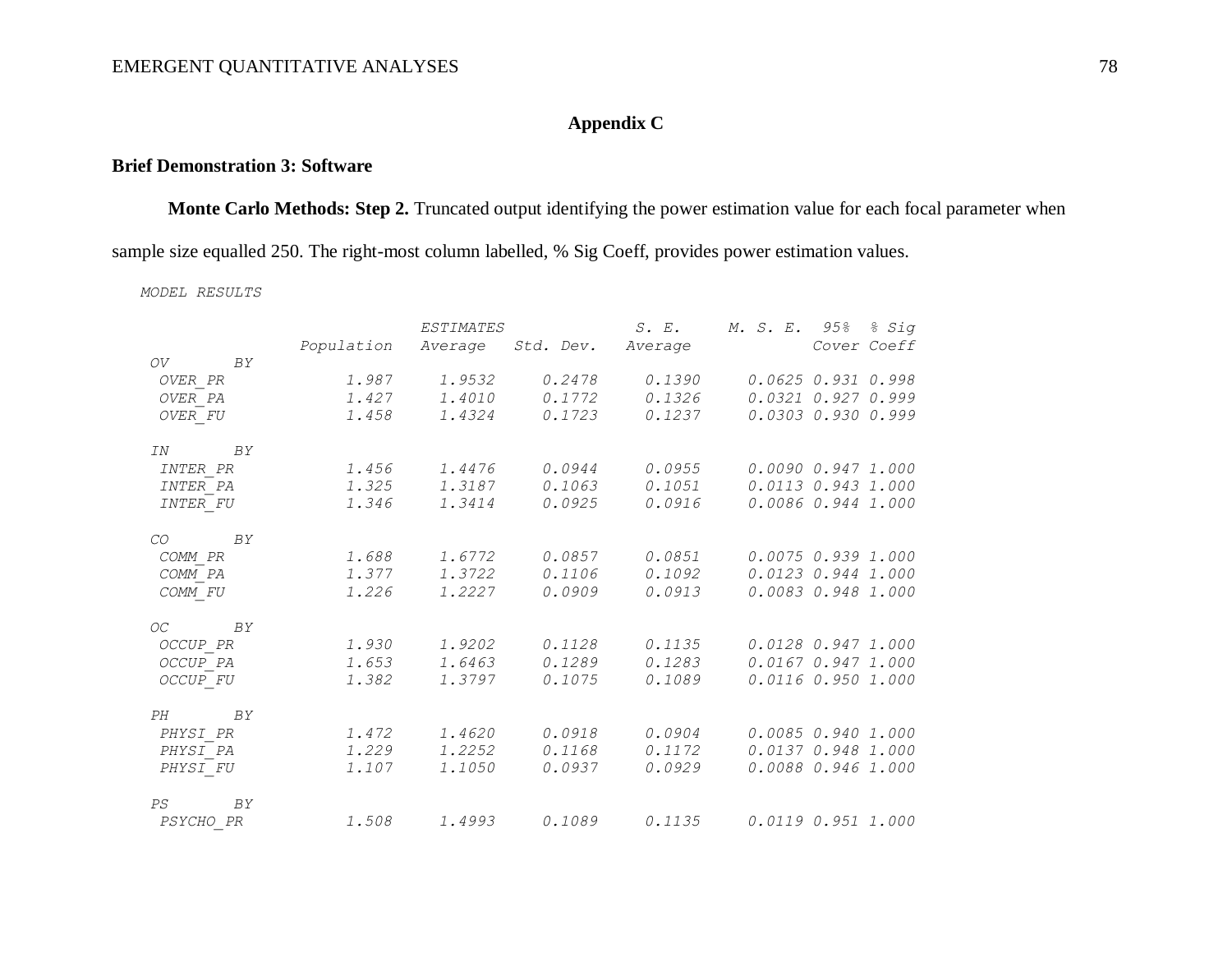# EMERGENT QUANTITATIVE ANALYSES 79

| 0.0094 0.951 1.000<br>0.0121 0.936 1.000<br>$1.2458$ 0.1253 0.1275 0.0157 0.948 1.000<br>0.0115 0.946 1.000 |
|-------------------------------------------------------------------------------------------------------------|
|                                                                                                             |
|                                                                                                             |
|                                                                                                             |
|                                                                                                             |
|                                                                                                             |
|                                                                                                             |
| $4.757$ $4.7067$ $0.4399$ $0.4244$ $0.1960$ $0.936$ $0.999$                                                 |
|                                                                                                             |
| $4.609$ $4.5880$ $1.0991$ $1.1062$ $1.2083$ 0.951 0.986                                                     |
|                                                                                                             |
| 0.0033 0.945 1.000                                                                                          |
|                                                                                                             |
| $2.679$ $2.6537$ $0.4307$ $0.4331$ $0.1861$ $0.946$ $1.000$                                                 |
|                                                                                                             |
| $3.811$ $3.7911$ $0.6919$ $0.6815$ $0.4791$ $0.945$ $1.000$                                                 |
|                                                                                                             |
| 0.3007 0.947 0.994                                                                                          |
|                                                                                                             |
| $1.340$ $1.3306$ $0.1164$ $0.1179$ $0.0136$ $0.948$ $1.000$                                                 |
|                                                                                                             |